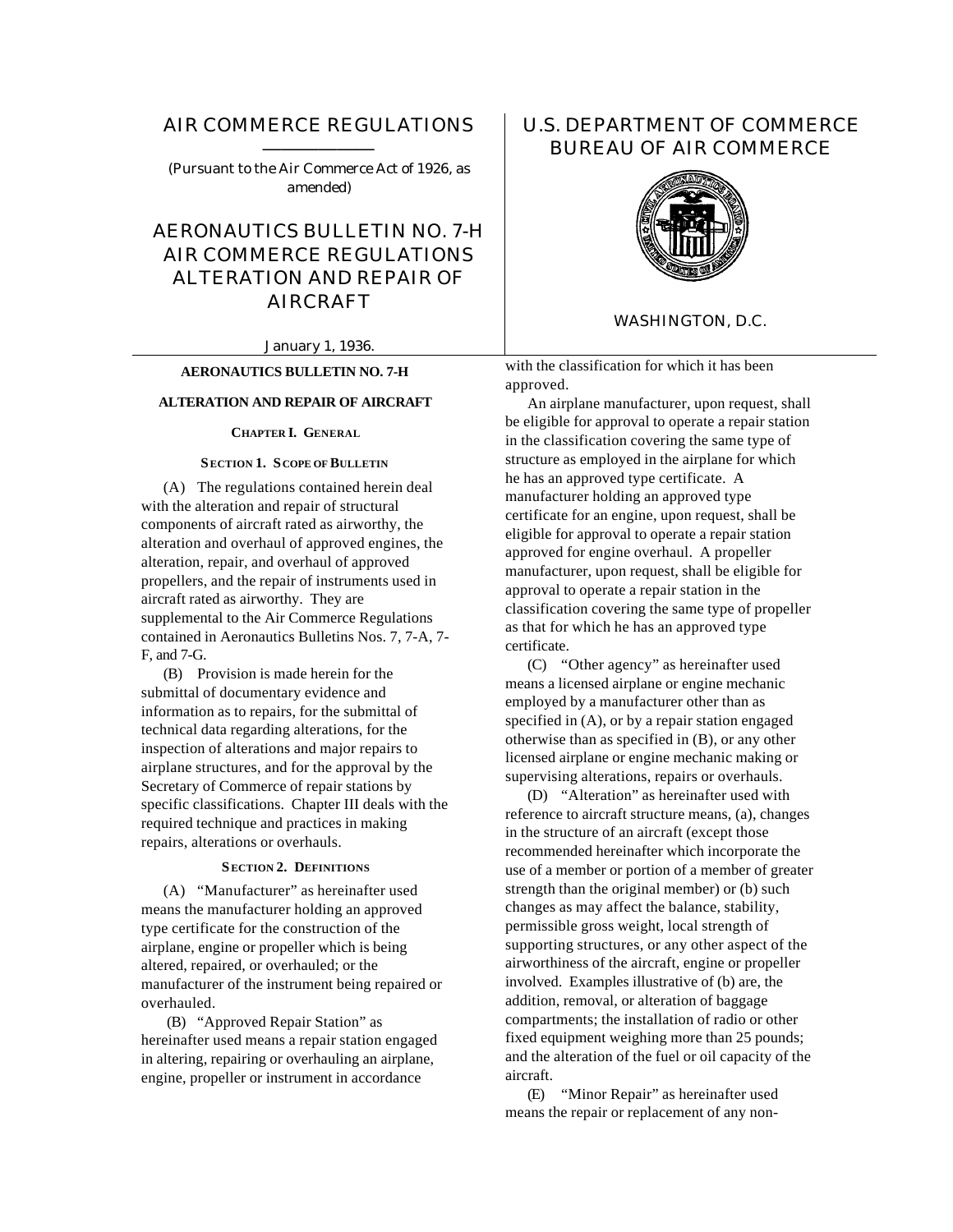structural members such as failings, cowls and turtlebacks, the repair or replacement of 5 percent or less of the surface of a fabric-covered wing or control surface, the repair of a wing or control surface trailing edge; and the repair or replacement of not more than two adjacent wing ribs.

(F) "Major Repair" as hereinafter used means the repair or replacement of any structural members such as spars, wing and control surface leading edges and tip strips, control surface ribs, more than two adjacent wing ribs, wing and cabin brace struts and wires, wing compression members, fittings, landing gear and tail surface struts and wires, fuselage longerons, cross tubes and diagonals, any control system part, any portion of the wooden or metal cover of a stressed skin wing, control surface or fuselage; and all brackets supporting seats, baggage compartments, fixed equipment, and any control system part. Replacement of a complete airplane component shall be considered a major repair and subject to the same documentary and inspection requirements as hereinafter specified for a major repair.

#### **SECTION 3. APPLICATION OF REQUIREMENTS**

(A) The requirements contained herein apply to manufacturers, approved repair stations and other agencies, in accordance with Table V of this bulletin and the following subparagraphs:

(1) Except in the case of manufacturers: (a) the alteration or repair of the structural components of licensed aircraft shall be made by, or closely supervised by, licensed airplane mechanics only, (b), the alteration or overhaul of an approved engine shall be made by, or closely supervised by, licensed engine mechanics only, (c), the alteration, overhaul, or repair of approved propellers shall be made by, or closely supervised by, licensed airplane or engine mechanics only.

(B) An "other agency" shall not engage in the alteration of an approved engine, or the alteration, repair, or overhaul of an approved propeller, or the repair or overhaul of an instrument used in an air line aircraft.

(C) Agencies engaged in the overhaul of an engine must use only structural engine parts which are approved by the Secretary of Commerce.

#### **CHAPTER II. PROCEDURE**

#### **SECTION 4. PROCEDURE GOVERNING REPAIRS**

(A) Every manufacturer, repair station, or other agency shall execute Repair and Alteration Form #466 in duplicate when the major repair of an airplane structure is involved.

NOTE: A sample copy of Form #466, indicating suggested methods for listing repairs, is appended hereto. Copies of the blank form may be procured from the Bureau of Air Commerce.

(B) A manufacturer or an approved repair station shall execute Repair and Alteration Form #466 when the repair of a propeller is involved. If for any reason such as those set forth in Section 25 and 26 it becomes necessary to reject a propeller or any portion thereof for repair, a copy of the notice of rejection shall be forwarded to the local inspector of the Department of Commerce.

(C) Form #466 need not be executed when the minor repair of an airplane structure, the repair of an instrument, or the overhaul of an engine or propeller is involved.

(D) Most airplane repairs may be described by reference to the figures contained herein. Where exceptions arise, well dimensioned detail sketches shall be made on the blank pages of Form #466. The location and nature of the repairs shall be clearly indicated.

(E) In the event of the major repair of an airplane structure, one copy of the executed Form #466 shall be delivered to the Department of Commerce inspector involved, and one copy delivered to the owner for incorporation in the airplane log book.

(F) In the event of the repair of a propeller, the executed Form #466 shall be delivered to the owner for incorporation in the airplane log book.

(G) In the event of the minor repair of an airplane structure, or the overhaul of an engine or propeller, the repair agency shall enter the facts in the appropriate log book under the signature of the supervising licensed mechanic.

(H) The original parts removed from an airplane in making a major repair or replacement shall be retained for comparison by the Inspector making the inspection. In general, the repair or replacement will be approved when comparison with the retained part indicates conformity with the original, but the Inspector may at his discretion require: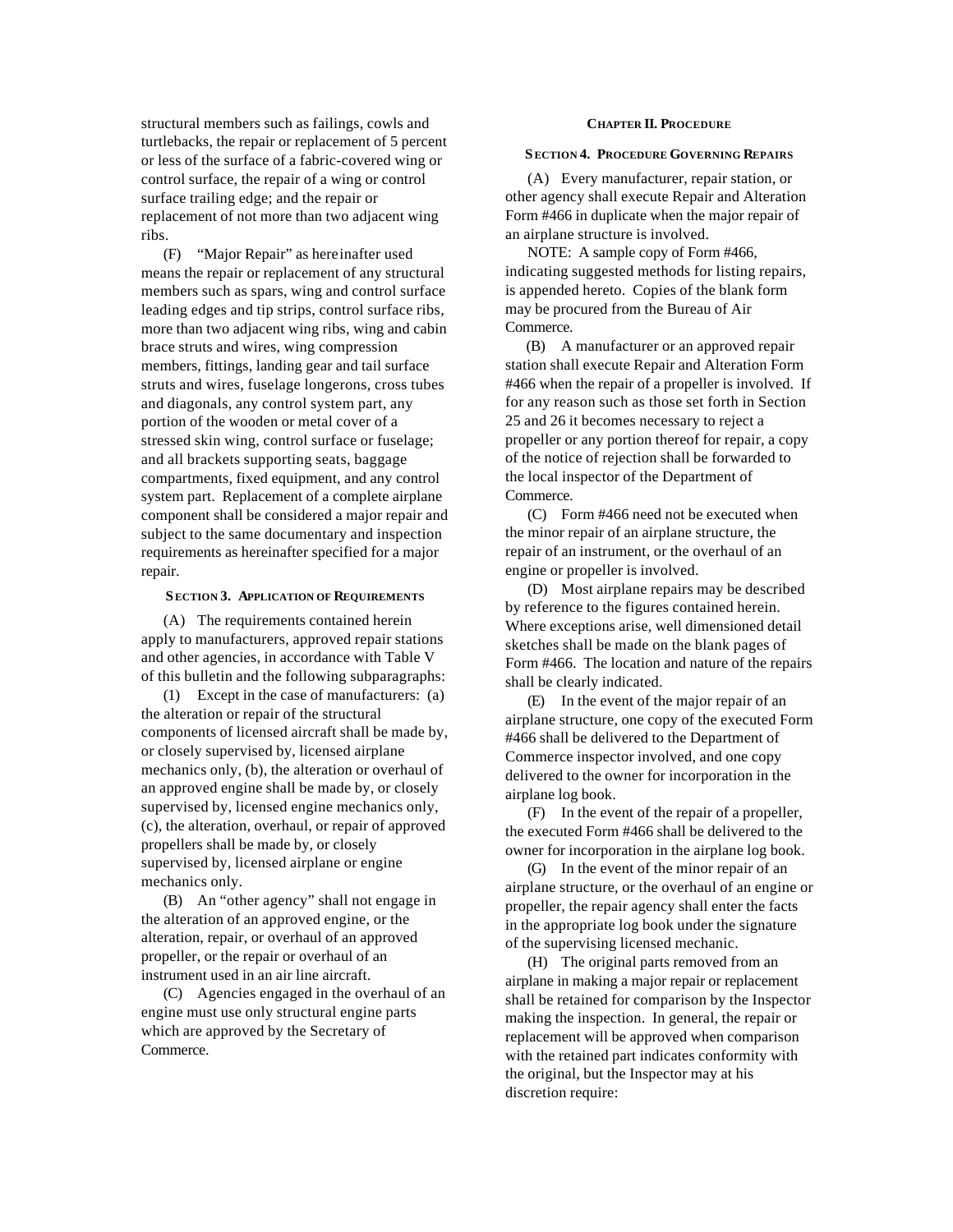(1) That he be furnished a drawing from the original manufacturer of the part or parts in questions, or

(2) That the agency make a drawing of the repaired part or parts and have the drawing approved, in writing, by the original manufacturer.

(I) The inspector may require that he be furnished with a sample or samples of the material or materials used in making a major repair or replacement. Where it is not possible to compare the materials by a visual inspection the results of material specification tests of the original and replacement samples shall be supplied.

(J) The inspector shall determine whether or not the workmanship and materials are in accordance with the regulations and accepted practice.

#### **SECTION 5. PROCEDURE GOVERNING ALTERATIONS**

(A) Every repair agency shall execute Repair and Alteration Form #466 in duplicate when the alteration of an airplane structure, an engine, or a propeller is involved.

(B) The repair agency shall list the nature of the alterations on the blank pages of Form #466. It shall append to the form such technical data as are necessary to substantiate compliance with the requirements of Aeronautics Bulletins Nos. 7- A and 7-G, as the case may be, and shall make reference to such data on the blank pages of the form.

(C) The technical data referred to in (B), together with one copy of the executed Form #466, shall be submitted to the Chief, Manufacturing Inspection Service, Bureau of Air Commerce, Washington, D.C.

(D) On approval of the technical data, the copy of the executed form will be returned to the appropriate inspector together with authorization to proceed with such inspection as may be considered necessary by the Manufacturing Inspection Service.

(E) On final approval of the alteration by the inspector, the duplicate of the executed form shall be delivered to the owner for incorporation in the appropriate log.

(F) Paragraphs (I) and (J) of Section 4 shall also apply in the case of an alteration.

#### **CHAPTER III. TECHNIQUE AND PRACTICES**

#### **SECTION 6. MATERIALS**

(A) The use of materials of inferior quality or of those which experience has shown to lack

uniformity of quality or strength shall be regarded as sufficient cause for withholding approval of alterations and repairs to licensed aircraft.

(B) The important physical properties of the materials used shall be definitely specified, either by reference to an accepted standard such as Army, Navy or S.A.E. or by reference to reliable test results.

(C) Only the highest quality of casein or animal glue shall be used in making alterations or repairs to wood parts in licensed aircraft.

#### **SECTION 7. ALUMINUM ALLOY STRUCTURES**

NOTE: The heat treatment of aluminum alloy structure is adequately covered in Navy Department Bureau of Aeronautics Process Specification SR53a.

(A) All aluminum alloy rivets used by repair agencies shall be properly heat treated, driven within proper time limits, and of proper materials to insure suitable rivet strength, except in approved special cases in secondary parts where the rivets do not transmit stress, in which case no heat treatment is necessary. Special care shall be taken in the heat treatment of rivets are actually rapidly quenched in the quenching medium.

(B) Bolts, screws, and rivets employed in joints of dissimilar metals and wood to aluminum alloy members, in addition to being properly heat treated, shall be specially coated with paint just prior to assembly. (This is particularly important in the case where an aluminum bolt or screw passes through or into wood, or where bolts or rivets pass through tubing. In structures made entirely from Alclad materials, bare bolts may be used).

(C) The following are hereby prohibited:

(1) Quenching of 17S or 24S alloys in hot water or air after heat treatment.

(2) Insufficiently rapid transfer of 17S or 24S alloys from the heat treatment medium to the quench tank. An elapsed time of 10 or 15 seconds will, in many cases, result in noticeably impaired corrosion resistance.

(3) Painting of non-Alclad structures to be subjected to severe corrosive conditions after assembly. (Wherever possible, parts which are not made from Alclad materials shall be anodized and shop primed prior to assembly).

(4) Intimate contact of dissimilar metals or wood with aluminum alloys.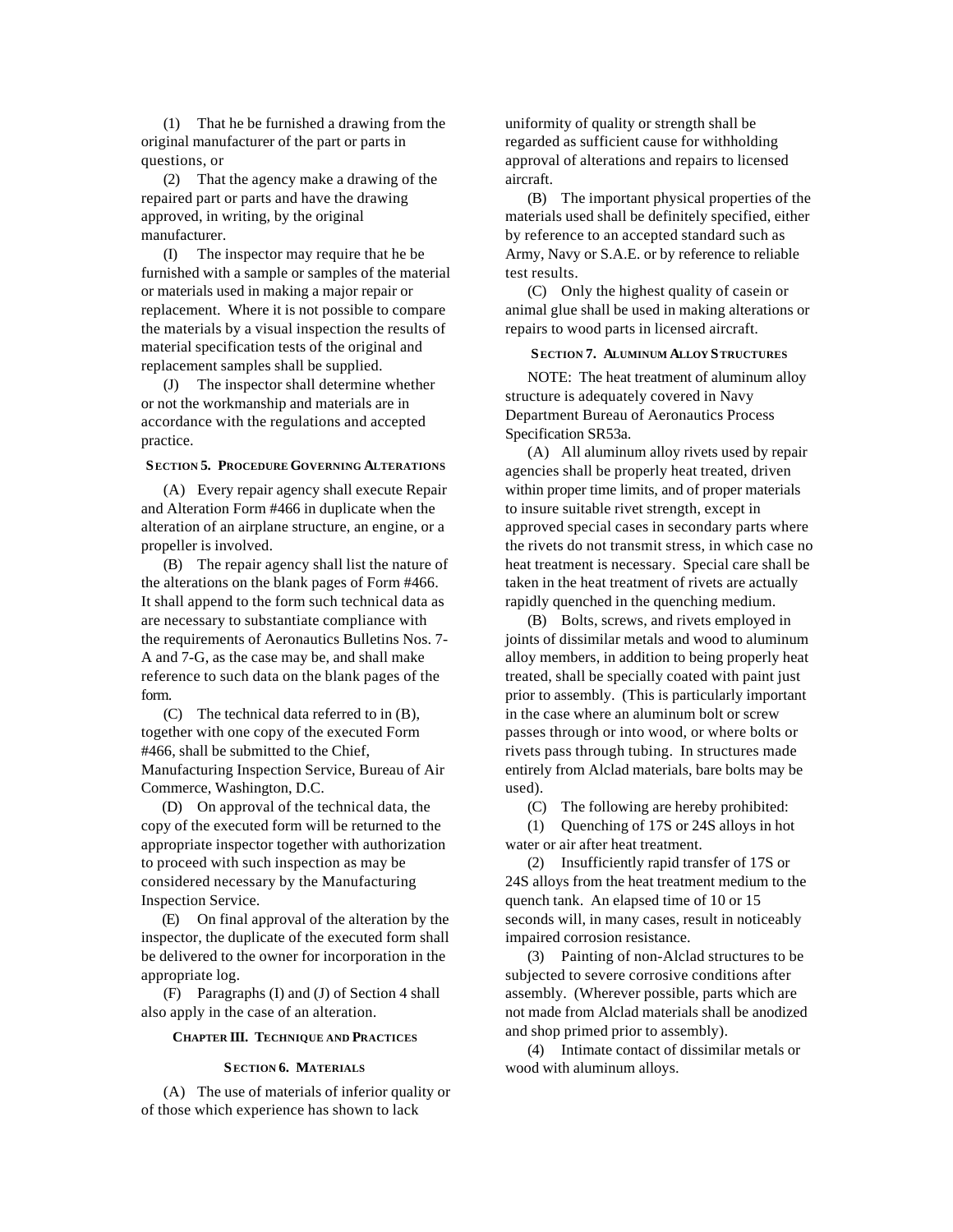(5) Use of wood which is not thoroughly moisture proof for assembly into aluminum alloy structures.

(6) Re-heating at temperatures above that of boiling water of 17S and 24S alloys after heat treatment. The baking of all primers at temperatures above that of boiling water shall be avoided.

(7) The use of annealed 17S or 24S in parts subject to severe corrosive conditions.

(8) The use of hygroscopic materials improperly moisture proofed in attempting to affect water-tightness of joints and seams.

(9) The use of paint removers which contain strong caustic compounds, and of thin paint removers which may have a tendency to run into joints, rather than those which have a jelly-like consistency.

(10) The leaving of any trace of welding flux immediately after welding. (This is most readily accomplished by washing in a 5% warm solution of sulfuric acid, rinsing in clear warm water, scrubbing accessible welds with a stiff bristled brush, and giving a final rinse).

(D) Gas tanks with inaccessible interior welds should be immersed in a tank containing 5% warm sulfuric acid, carefully rinsed and agitated while rinsing in clear war water, and then dried.

#### **SECTION 8. HEAT TREATMENT**

(A) Before replacing damaged members not purchased from the original manufacturer of the aircraft, the repair agency shall in all cases determine the material and heat treatment of the damaged members.

NOTE: In view of the fact that the exact heat treatment of a member is usually very difficult to determine by test, it is recommended that this information be obtained from the manufacturer of the aircraft, or in the event the manufacturer is no longer in operation, this information may be obtained from the Chief of the Manufacturing Inspection Service, Bureau of Air Commerce, Department of Commerce, Washington D.C.

#### **SECTION 9. WIRES AND CABLES**

(A) Wires or cables shall be replaced if injured or distorted in any manner.

(B) All control cables shall be spliced and not soldered, using standard Army and Navy tuck splices of at least 5 full tucks, or a Roebling roll of at least 7 full turns.

(C) Neither wires nor cables shall be subjected to heat.

(D) The substitution of cable for hard or streamline wires is prohibited.

#### **SECTION 10. FABRIC COVERING**

(A) All fabric used for re-covering an airplane structure shall be high grade airplane fabric of at least as good quality as that used originally in the airplane. The dope and tape used shall be of as good quality as that used on the original airplane, and the first two coats of dope shall be clear and shall be brushed on. The total number of coats of dope shall not be less than the number applied by the manufacturer. Both surfaces of fabric covering on wings and control surfaces shall be securely fastened to the ribs, by rib-stitching cord or any other method approved by the manufacturer. The spacing of these fasteners shall not exceed that recommended by the manufacturer. When rib stitching cord is used, the cord shall be linen, or equivalent in strength to that used by the manufacturer. When stitching fabric to the ribs, reinforcing tape shall be used on the top of the fabric and over the ribs on both surfaces. This stitching shall be covered with pinked-edge tape, doped to the fabric

NOTE: For more detailed information relative to fabric covering and stitching, reference should be made to Army and Navy specifications on this subject.

# **SECTION 11. METAL WING RIBS AND SPARS**

(A) Repairs to metal ribs and spars shall preferably be made at the factory of origin or by a repair station which is approved for this type of work. If this is not feasible the repair agency shall obtain a recommendation form the original manufacturer and comply with it as to the methods which should be used in making the particular repair.

(B) Damaged stamped metal ribs shall not be repaired, but shall be replaced entirely.

# **SECTION 12. RIVETED OR BOLTED TRUSS TYPE METAL FUSELAGES**

(A) The regulations set forth in Section 11 hereof apply also to this type of structure.

# **SECTION 13. WOOD OR METAL COVERED (STRESSED-SKIN) WINGS**

(A) Repairs to damaged stressed skin or monocoque types of wing structure shall preferably be made at the factory of origin or by a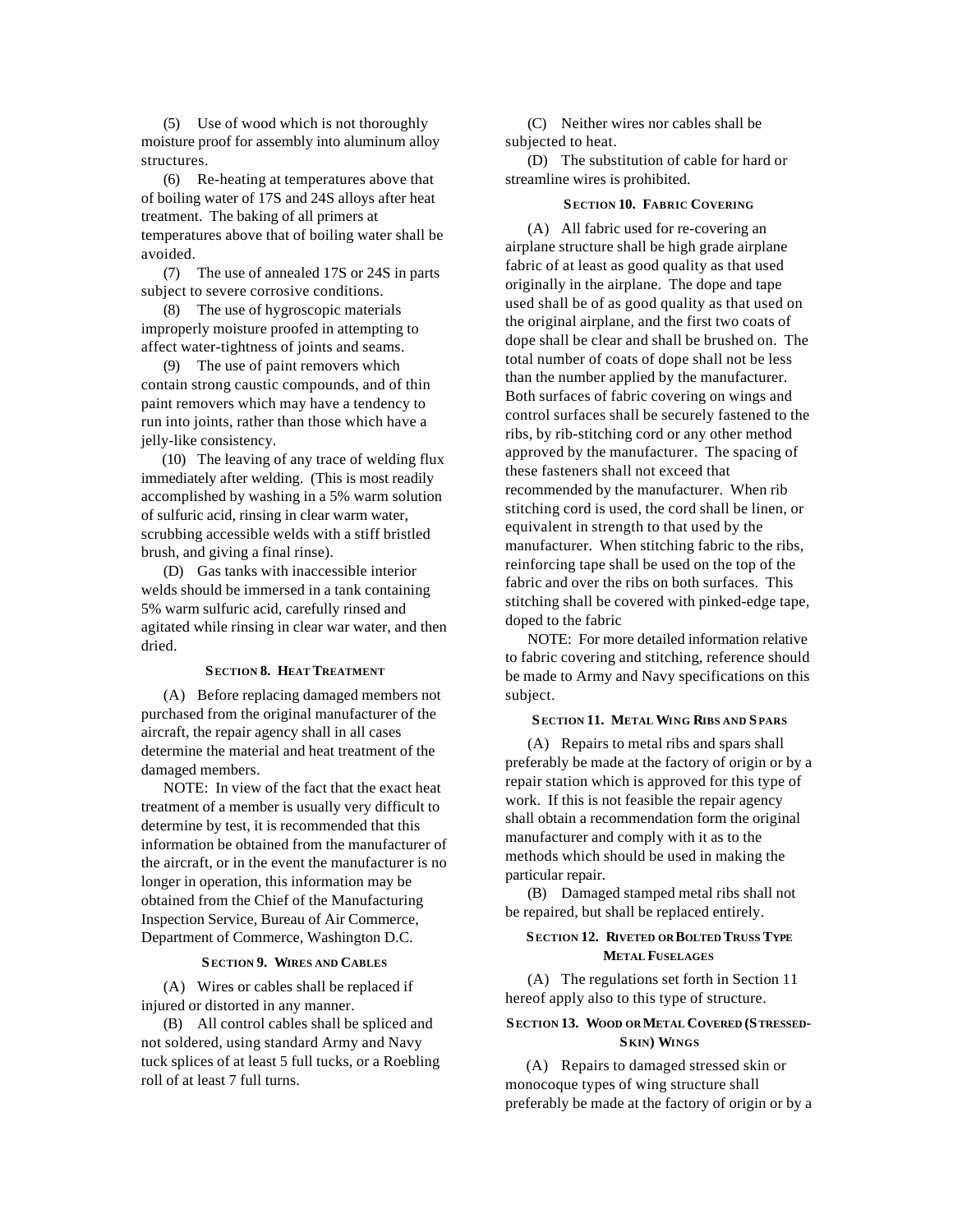repair station recommended in writing by the manufacturer for this type of work. An approved repair station shall make such repairs in accordance with specific recommendations from the manufacturer.

(B) Small holes which in the discretion of a Department of Commerce Inspector do not seriously impair the strength of the structure may be repaired by, or the repair may be supervised by, any licensed airplane mechanic, provided the specific recommendations of the manufacturer governing those type of repair are followed. Small holes may be patched by attaching a cover over the hole.

(C) In any case, repairs to damaged skin, if very extensive shall be made by replacing an entire new panel from one structural member to the next. Where holes are large, the seam shall be made to lie along a bulkhead or along a structural member.

## **SECTION 14. WOOD OR METAL MONOCOQUE FUSELAGES**

(A) The regulations set forth in Section 13 hereof apply also to this of structure.

#### **SECTION 15. FITTINGS.**

(A) Damaged fittings shall preferably be replaced by factory parts, or by parts made by a repair station approved for fitting repair work.

(B) Worn fittings which were designed without bushings shall not be reamed to oversize or the holes filled with welding rod and reamed, but shall be replaced.

(C) Torn, kinked or cracked fittings shall be replaced.

#### **SECTION 16. WOOD WING RIBS**

(A) If a repair agency repairs a damaged rib, it shall be repaired in accordance with Figures 16 and 17 contained herein. Cap strips shall be repaired at the spars or at a joint in the rib, or, preferably, be replaced entirely.

NOTE: In general it is more satisfactory and less expensive to replace broken ribs with ribs built by the original manufacturer.

(B) Damaged web members shall be replaced.

(C) Complete ribs shall be made from a manufacturer's approved drawing or from a drawing made by the repair agency and approved by the manufacturer. The drawing shall be retained by the repair agency for use by the Department of Commerce Inspector in making the inspection.

NOTE: If a complete rib is to be rebuilt, the repair agency may use the original rib as a pattern if it is not seriously damaged.

#### **SECTION 17. WOOD WING SPARS**

(A) Wood spars may be spliced at any point, except at a wing fitting, which shall not overlap any part of the splice.

NOTE: In view of the usual poor joint obtained by making scarfs for a spar splice with a saw and plane, it is recommended that a joiner be used.

(B) Approved methods of splicing the various types of spars are shown in Figures 9 and 13 contained herein.

(C) All scarfs shall be made with a 10 to 1 slope and all joints shall be made with the highest quality of casein or animal glue.

NOTE: Casein glue is recommended for soft woods such as spruce, and animal glue for hardwoods such as plywood and ash.

(D) When casein glue is used on soft woods, a pressure of 100 to 150 pounds per square inch shall be applied to the joint during the gluing process. In gluing hard woods a pressure of 200 to 250 pounds per square inch shall be applied.

(E) In cases of elongated bolt holes in a spar, a new section of spar shall be spliced in or the spar replaced entirely.

(F) Except at a fitting, cracked spars in which the cracks are longitudinal and the wood is not splintered may be repaired (except on box spars) by gluing to both sides of the spar, strips of spruce or plywood of sufficient thickness to develop the longitudinal shear strength of the spar, such strips to extend well beyond the termination of the cracks. When this is done a total thickness of spruce equal to the thickness of the spar web, or a total thickness of plywood equal to one half the spar web thickness shall be used as shown in Figure 15 contained herein.

#### **SECTION 18. ENGINE MOUNTS**

(A) Due to the ever present vibration in engine mounts it is required that, if damaged, they either be replaced entirely or splices be made in accordance with Figure 1.

# **SECTION 19. WELDED STEEL TUBE FUSELAGES**

(A) Damaged members in steel tube fuselages may be repaired by the methods shown in Figures 1 to 8, if it is possible to have a stub at the splices of the length indicated in the figures.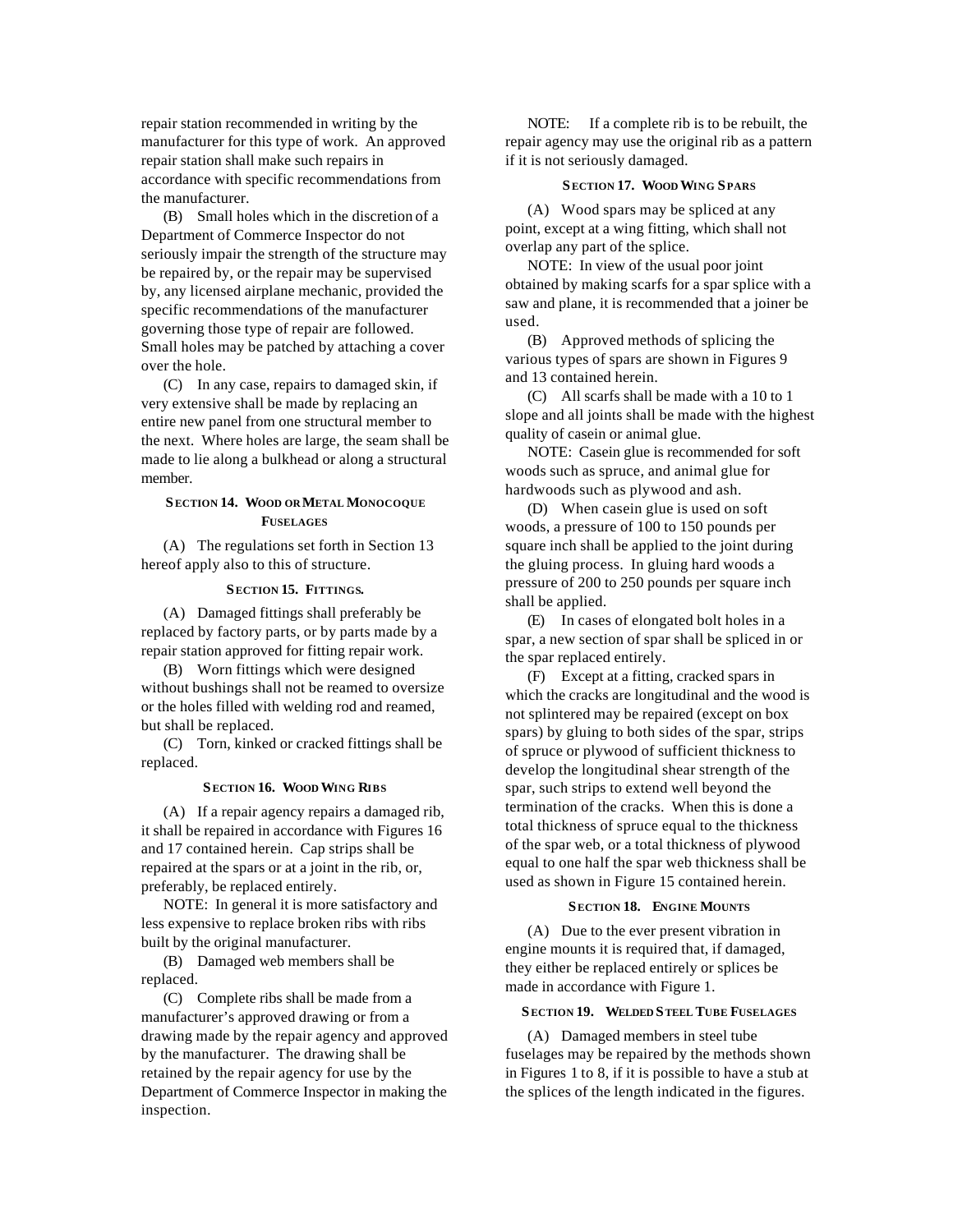NOTE: When possible it is recommended that the type of splice shown in Figure 1 be used.

(B) If the member is damaged at the joint so that it is not possible to have such a stub, the member shall be replaced entirely in the case of web members, and in the case of longerons, the splice shall be made in an adjacent bay.

(C) When necessary to remove a member at a joint, or cluster, it shall be carefully and completely removed from the cluster without disturbing the surrounding members to which it is attached.

(D) Replacement tubes shall be at least equal in strength to the original. (It will usually be preferable to make the replacement tube of the same size, gauge, and material as the original, which is shown as tube A in the figures and tables applicable to the various types of splices). When it is more convenient to substitute tubes of other gauge and/or material, such substitutions shall be made in accordance with the tables.

NOTE: The various types of splices shown in Figures 1 to 8 are satisfactory and will be approved by the Department of Commerce if the workmanship and materials are in accordance with accepted aircraft practice.

(E) Where rosette welds are necessary the holes shall be made in the outside tubes only.

#### **SECTION 20. LANDING GEARS**

(A) If damaged landing gear struts are made of streamlined tubing they shall not be repaired, but shall be replaced.

NOTE: If damaged landing gear struts are made of round tubing they may be repaired by using splices similar to those shown in figures 1 to 8.

(B) Damaged axles shall be replaced entirely.

(C) The straightening of landing gear struts and the filling of kinks with weld material is prohibited.

## **SECTION 21. WING BRACE STRUTS**

(A) Damaged wing brace struts shall not be repaired, but shall be replaced entirely.

# **SECTION 22. WING TRAILING AND LEADING EDGES, AND TIP STRIPS**

(A) Repairs to wing trailing and leading edges and tip strips shall be made by properly attached and reinforced splices in accordance with the pertinent provisions contained in the preceding sections hereof.

#### **SECTION 23. WOOD COMPRESSION RIBS**

(A) Wood compression ribs shall not be repaired but shall be replaced entirely.

#### **SECTION 24. CONTROL S URFACES**

(A) Requirements in the preceding sections of this chapter relative to repair procedure shall apply to control surfaces.

NOTE: Repair methods on control surfaces will depend upon the type of construction and the extent of damage.

# **SECTION 25. METAL PROPELLERS**

(A) Damaged hollow steel propeller blades shall not be repaired except by the manufacturer. Welding is not permissible on these blades even for very minor repairs except by the manufacturer due to the special process employed and the heat treatment required. A blade developing a crack of any nature in service shall be returned to the manufacturer for inspection.

NOTE: Minor injuries to the leading and trailing edges only of these blades may be smoothed by hand stoning provided the injury is not deep.

(B) Aluminum alloy propeller blades and steel propeller hubs shall be repaired only by repair agencies approved for this type of work. Such repair agencies shall be governed by the following considerations:

(1) The model numbers of damaged blades which are on the manufacturer's list of blades that cannot be repaired shall be rejected.

NOTE: A damaged metal propeller is one which requires repair because it has been bent, dented, or cracked in such a manner as to render it unsafe for flight.

(2) The extent of a bend in the face alignment of blades shall be carefully checked by means of a protractor similar to the one illustrated in Figure 18 hereof. Only bends not exceeding 20 degrees at .15 inches blade thickness to 0 degrees at 1.1 inches blade thickness may be cold straightened. Blades with bends in excess of this amount require heat treatment and shall be returned to the manufacturer or his authorized agent for repair.

NOTE: In many cases it is possible to eliminate a bend by reducing the diameter of a propeller.

(3) Blades which are bent in edge alignment shall not be repaired by anyone except the manufacturer or his authorized agent.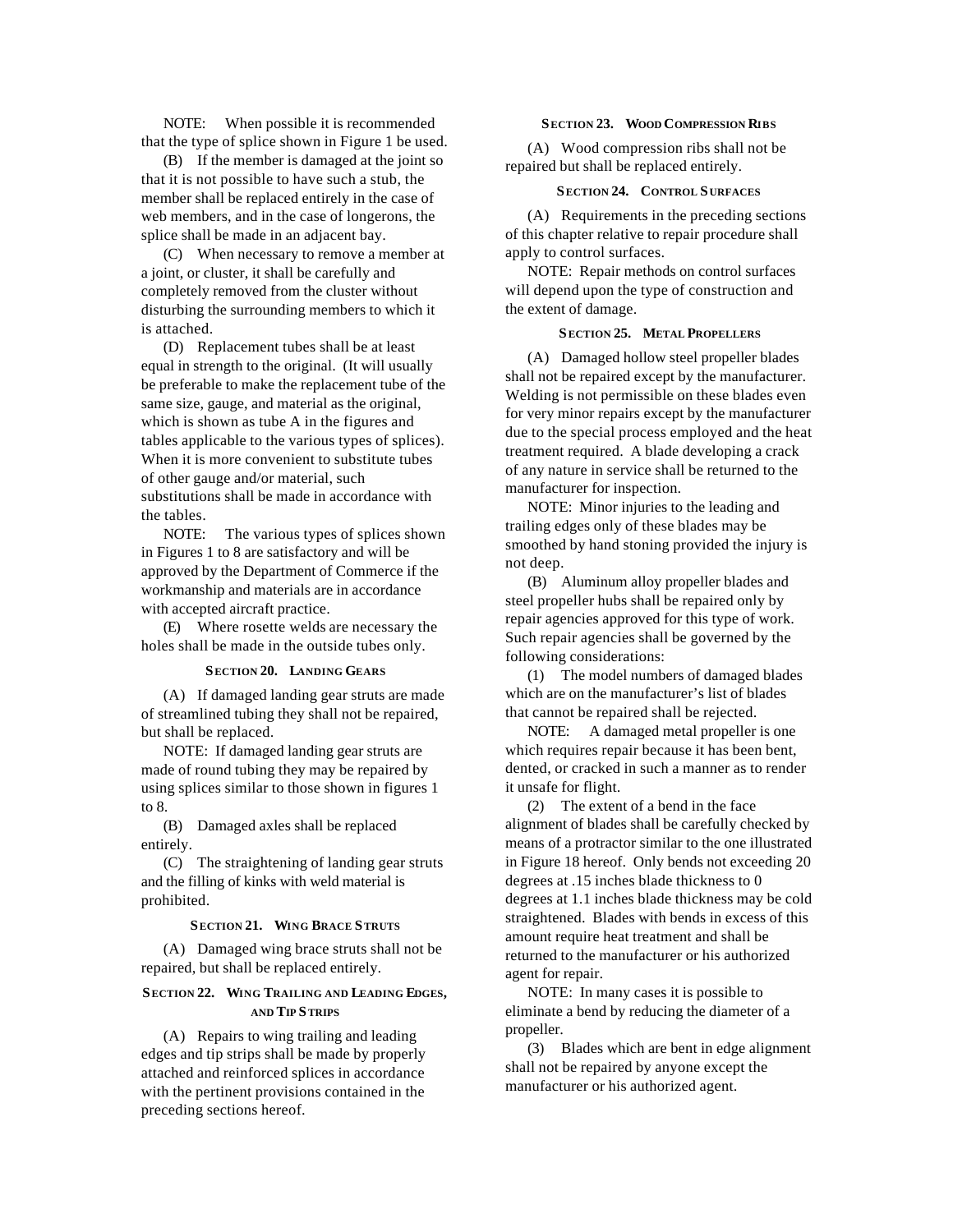(4) Damaged blades shall be etched in a 20% caustic soda solution and cleaned in a 20% nitric acid solution or a cleaning solution which will produce equivalent results, care being taken not to etch the shank portion. (The importance of an extremely careful and thorough inspection for nicks, galls, burns, scores, dents, and cracks cannot be too highly emphasized). Scratches and suspected cracks shall be given a local etch and examined with a magnifying glass. The shank fillets and the from half of the under surface of the blades from 6 to 10 inches in from the tip may be considered the most critical portions. Adjustable pitch blades shall also be etched locally on the clamping portion of the shank at points 1/4 inch in from the hub edge in line with the leading and trailing edges, and examined with a magnifying glass for circumferential cracks. Any crack is cause for rejection.

(5) Nicks and dents on the leading edge and face of blades shall be blended into the blade contour with smooth curves by the use of a riffle file and crocus cloth. After removal of a nick or dent, the surface shall be etched and examined with a magnifying glass, to insure that the nick or dent is entirely removed and that a crack has not started. The surface shall then be polished locally. Blades requiring removal of more than the following permissible reduction in width and thickness from the drawing dimensions, shall be rejected:

| (a) Inner $2/3$    | $2 - 1/2%$         |
|--------------------|--------------------|
| (b) Outer $1/3$    | .5%                |
| $(c)$ Outer $12$ " | 10%                |
| (d) Outer $6$ "    | May be modified as |
|                    |                    |

required.

(6) Hubs shall be minutely inspected for cracks by the wet or dry magnetic dust method. Particular attention shall be paid to the inside in the region of the shear shoulders. Cracks usually start in line with the leading and trailing edges of the blade. Any indication of a crack is cause for rejection.

(7) Hubs and clamp rings shall be cleaned by stripping off the plating in accordance with manufacturer's recommended practice. They shall be dimensionally inspected for conformity to the drawing. Particular care shall be taken to check the 90 degree relation between shaft bore and blade socket centerline and track of the blade sockets, as these are the dimensions which are most likely to be affected by accidents. Any hubs which are sprung shall be rejected.

(8) Splines and cone seats shall be carefully inspected for signs of wear. Splines shall be checked with a single key no-go gauge made to plus .002 of the base drawing dimensions for the spline land width. If the gauge enters more than 20% of the spline area the hub shall be rejected.

(9) Hubs and clamp rings shall be cadmium plated if they pass inspection. This plating shall be done in accordance with manufacturer's recommended practice.

(10) Clevis pins, bolts and nuts shall be replaced if they show any indication of wear or distortion.

(11) The propeller shall be assembled as recommended by the manufacturer, and checked for track and balance. All blades must track within plus or minus 1/16 inch.

(12) Horizontal unbalance may be corrected by adding lead not to exceed 1/4 ounce to the concentric hole in the light blade or removing lead not to exceed 1/4 ounce from the heavy blade. An eccentric hole not over three-eighths inches (3/8") in diameter for any size blade end shall be drilled and filled with lead to procure vertical balance. The outer edge of this hole shall not be nearer than 1/4" to the nearest external surface of the blade. Only one of these eccentric holes per blade will be permitted. The holes may equal the following dimensions, but in no instance shall they be made larger:

| <b>Size</b> | Maximum    | Maximum    | Max.         |
|-------------|------------|------------|--------------|
| No.         | Concentric | Concentric | Eccentric    |
| of          | Hole       | Hole Depth | $3/8$ " Hole |
| Shank       | Diameter   |            | Depth        |
| $\Omega$    | 7/16       | 21/2       | 21/4         |
| $0-V2$      | 19/32      | 33/8       | 3            |
| 1/2         | 5/8        | 35/8       | 31/2         |
| 1           | 3/4        | 41/4       | 4            |
| 11/2        | 13/16      | 47/8       | 41/2         |
| 2           | 7/8        | 5 1/2      | 5            |
| 3           | 31/32      | 61/8       | 6            |

After securing final horizontal and vertical balance, the holes must be corked to prevent the lead from falling out. If balance cannot be secured within the allowable limits given above, a reinspection is required because this is more than the maximum amount of unbalance that could occur if all parts were within specified tolerances.

(13) Vertical unbalance may be corrected when clamping rings are on the centerline by moving the two rings equally off center in the same direction by an amount which shall not exceed 1/4 inch. When the clamp rings are in the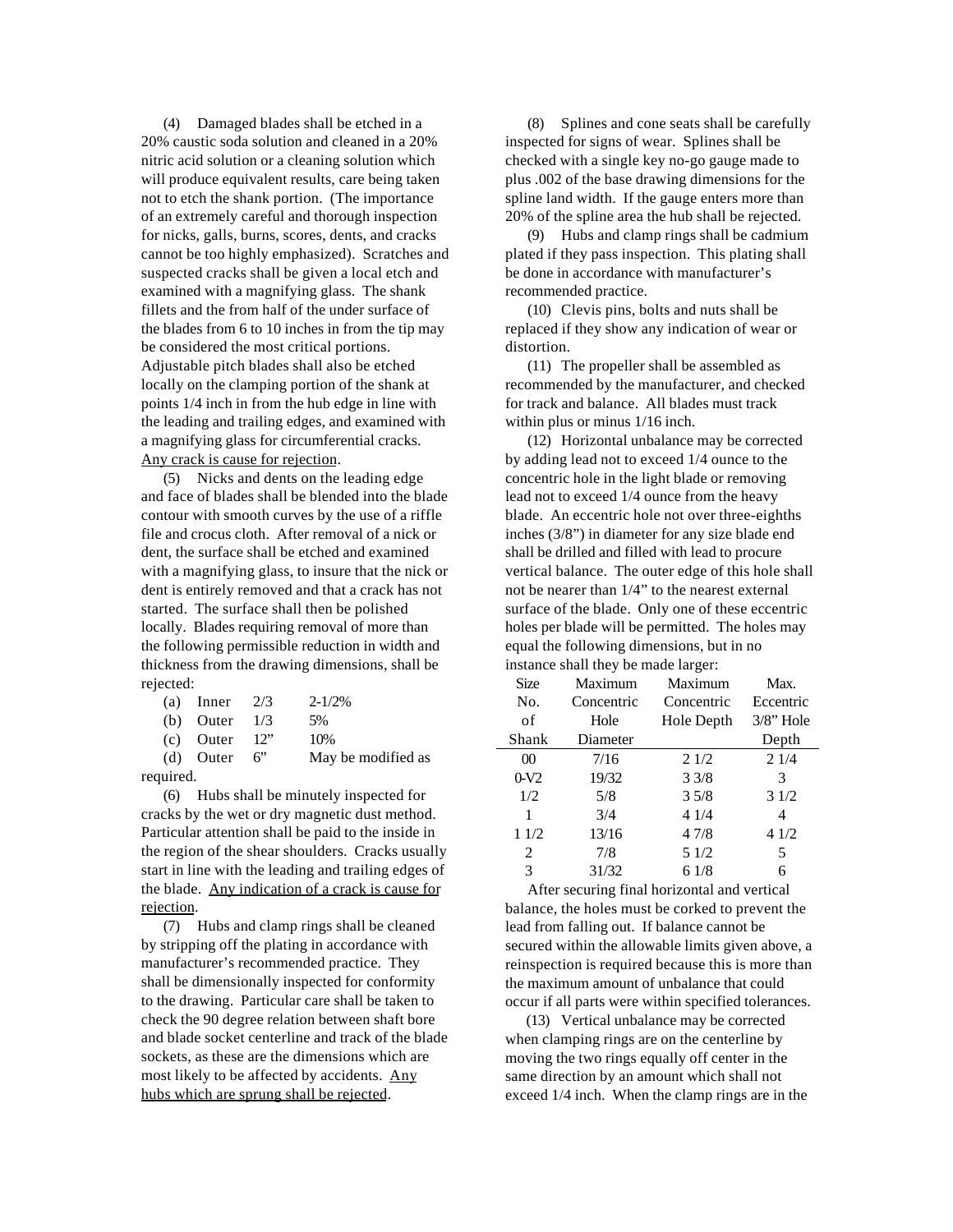45 degree position due to engine or cowling interference, vertical balance may be corrected by moving one ring only towards the front centerline for a distance which shall not exceed 1/2". If this will not secure perfect balance, a reinspection is required. An arrow shall be stamped on the hub shell and on the clamp ring showing the final location of the ring.

#### **SECTION 26. WOODEN PROPELLERS**

(A) Wooden propellers shall be inspected for cracks, bruises, scars, warp, oversize holes in the hub, evidence of glue failure and separated laminations, sections broken off, defects in the finish, etc. The tipping shall be inspected for looseness or slipping, separation of soldered joints, loose screws, loose rivets, breaks, cracks, eroded sections, corrosion, etc.

(B) A wooden propeller damaged to the following extent shall be scrapped:

(1) A crack or deep cut across the grain of the wood.

(2) A comparatively long, wide or deep cut parallel to the grain of the wood.

(3) A separated lamination.

(4) An excessive number of screw or rivet holes.

(5) An oversize hub or bolt hole.

(6) An appreciable warp.

(7) An appreciable portion of wood missing.

(8) Obviously damaged or worn beyond economical repair.

(C) Small cracks parallel to the grain of the wood shall be filled with hot glue thoroughly worked into all portions of the cracks, dried, and then sanded smooth and flush with the surface of the propeller. This also applies to small cuts.

(D) Appreciable dents, scars, etc., which have rough surfaces or shapes that will hold a filler and will not induce failure, shall be filled with a mixture of casein glue and clean, fine sawdust thoroughly worked and packed into the defect, dried, and then sanded smooth and flush with the surface of the propeller. However, in any case, all loose splinters shall be removed.

(E) The finish, where necessary, shall be renewed in accordance with the recommendations of the manufacturer.

(F) Tipping shall be replaced when it cannot be economically and properly repaired. Cracks in the narrow necks of metal between pairs of lobes of the tipping are to be expected and are not

defects. All other cracks are defects that shall be repaired, or eliminated by new tipping.

(G) For balancing, wood propellers shall be mounted on a hardened mandrel on a knife edge balancing stand in a room free from air currents. Each blade shall in turn be placed in a vertical position with the blade extending downward. The propeller shall then remain in either a vertical or horizontal position without showing any tendency to rotate in either direction. If the propeller does not balance, balance may be obtained in the following manner:

(1) Horizontal unbalance may be corrected by the application of clear varnish or solder to the light blade. The light blade may be coated with a high grade of clear priming coat allowing for a finishing coat of clear varnish. After allowing each coat to dry 48 hours, the balance shall be checked. Then, as may be necessary, the required amount of varnish shall be removed by carefully sandpapering or applying an additional coat, allowing for the finishing coat of varnish which shall be a thin coat of high grade clear spar varnish. The balance shall be rechecked and sandpaper or additional varnish applied as may be required to affect final balancing. Only clear finish is permitted.

(2) When necessary to remove the finish at the cambered side of the tipping for inspection, repairs, etc., balance may be effected by applying putty to the tip of the light blade after all grease, oil and other such substances have been removed and the surface dried. The solder to be removed or applied shall be of the approximate weight of the putty. If balancing solder is already present on the wide section of tipping on the back of the heavy blade, the required amount shall be removed by careful filing or scraping. If there is no balancing solder, all of the wide section of tipping on the back of the light blade shall be thoroughly cleaned. With ordinary solder and a soldering iron, all of the cleaned tipping shall be thoroughly tinned. A perfect bond must be made at all points between the tipping and the solder. To prevent burning of the wood under the tipping, more heat than is necessary to flow the solder shall not be applied. The required amount of solder shall be distributed over the entire tinned area. The balance shall be checked and, as may be necessary, solder may be removed or added until final balance is accomplished. The necessary coats of primer and spar varnish shall be allowed for.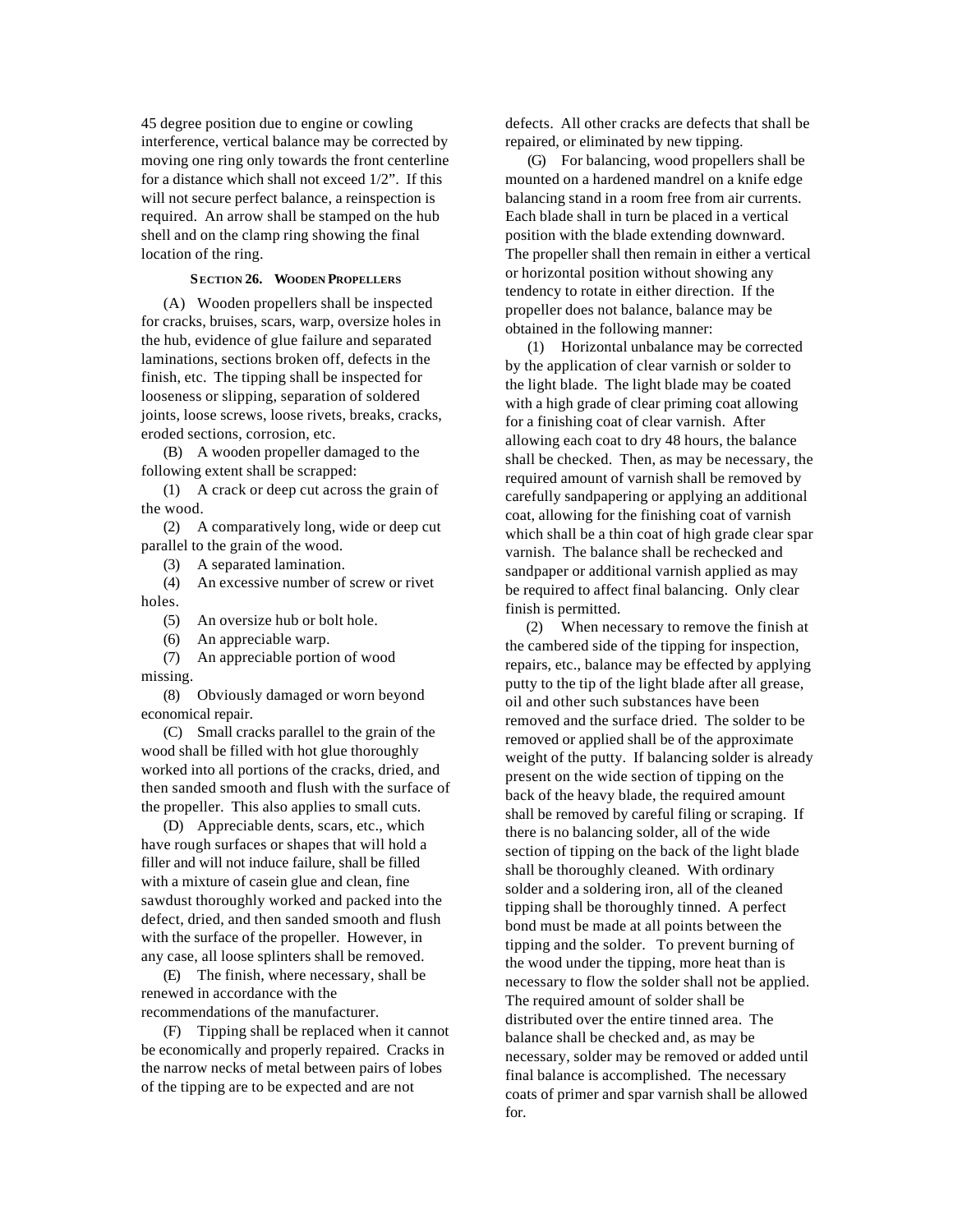(3) Vertical unbalanced may be corrected by applying putty to the light side of the wood hub at a point on the circumference approximately 90 degrees from the longitudinal center line of the blades. The putty shall be weighed and a brass plate weighing slightly more than the putty shall be cut out. The thickness of the plate will be from 1/16 to 1/8 inch depending on the final area, which must be sufficient for the required number of flat head attaching screws. The plate shall be formed to fit the shape of the light side of the wood hub, and the plate drilled and countersunk for the **{The original "Aeronautics Bulletin No. 7-H, Air Commerce Regulations Alteration and Repair of Aircraft, dated January 1, 1936, ends in the middle of this paragraph in Chapter III, Technique and Practices. The original begins on the following page with Chapter IV, Approved Repair Stations.}**

**CHAPTER IV. APPROVED REPAIR STATIONS**

# **SECTION 29. APPROVED REPAIR STATION CERTIFICATES**

(A) An individual, partnership, corporation or association engaged in the repair of licensed aircraft or components may file with the Secretary of Commerce an application under oath for an approved repair station certificate on the application form furnished for that purpose, a copy of which is contained herein.

(B) An application for an approved repair station certificate will be examined to determine whether or not the facilities, equipment and licensed personnel listed appear to be adequate for the purpose intended. The repair station may then be inspected as to adequacy and suitability of the facilities, equipment, and as to the competency of the personnel. If, following this inspection, approval is granted, the repair station shall be issued a certificate authorizing it to repair licensed aircraft in accordance with the requirements set forth in these regulations, and in accordance with the letter of transmittal which accompanies and is a part of the approved repair station certificate. This certificate and letter of transmittal shall be displayed in a prominent place in the repair station.

(C) A repair station which has been disapproved for a certificate may reapply at the expiration of 90 days from the date of disapproval.

(D) An approved repair station certificate is valid for as long a period of time as the approved facilities are continuously maintained. Facilities are understood to include licensed personnel.

#### **SECTION 30. INSPECTION**

(A) An inspector or other authorized representative of the Secretary of Commerce shall be permitted by the owner or operating agency to inspect an approve station or one which has applied for approval at any time for the purpose of determining its adequacy and competency. For such purposes the owner or operating agency shall give to such inspector or representative free and uninterrupted access to the repair station and its facilities, and shall furnish such information and data as may be necessary in the premises.

#### **SECTION 31. REFERENCE REQUIREMENTS**

(A) Approved repair stations shall keep a copy of the Air Commerce Regulations, including Bulletins Numbers 7, 7-A, 7-F, 7-G, and 7-H available in the station at all times.

#### **SECTION 32. ADVERTISING**

(A) A repair station holding an approved repair station certificate shall be privileged to advertise its standing as an approved repair station only for the class or classes of activity for which it is approved.

# **SECTION 33. GROUNDS FOR REVOCATION OR S USPENSION**

(A) Approved repair station certificates may be suspended or revoked for any of the following reasons:

(1) Violating the Air Commerce Act or any regulations promulgated thereunder.

(2) Making false statements in an application for a certificate or in any report required to be furnished.

(3) Any demonstration of incompetency, carelessness, or negligence, or the use of inferior or improper material.

(4) Failure to maintain sufficient equipment and licensed personnel to make it reasonably certain for airworthy repairs to be made of the type or types for which the approval has been granted.

(5) Using or displaying the certificate for fraudulent or improper purposes.

(6) Refusing to submit to inspection upon proper demand by a representative of the Secretary of Commerce.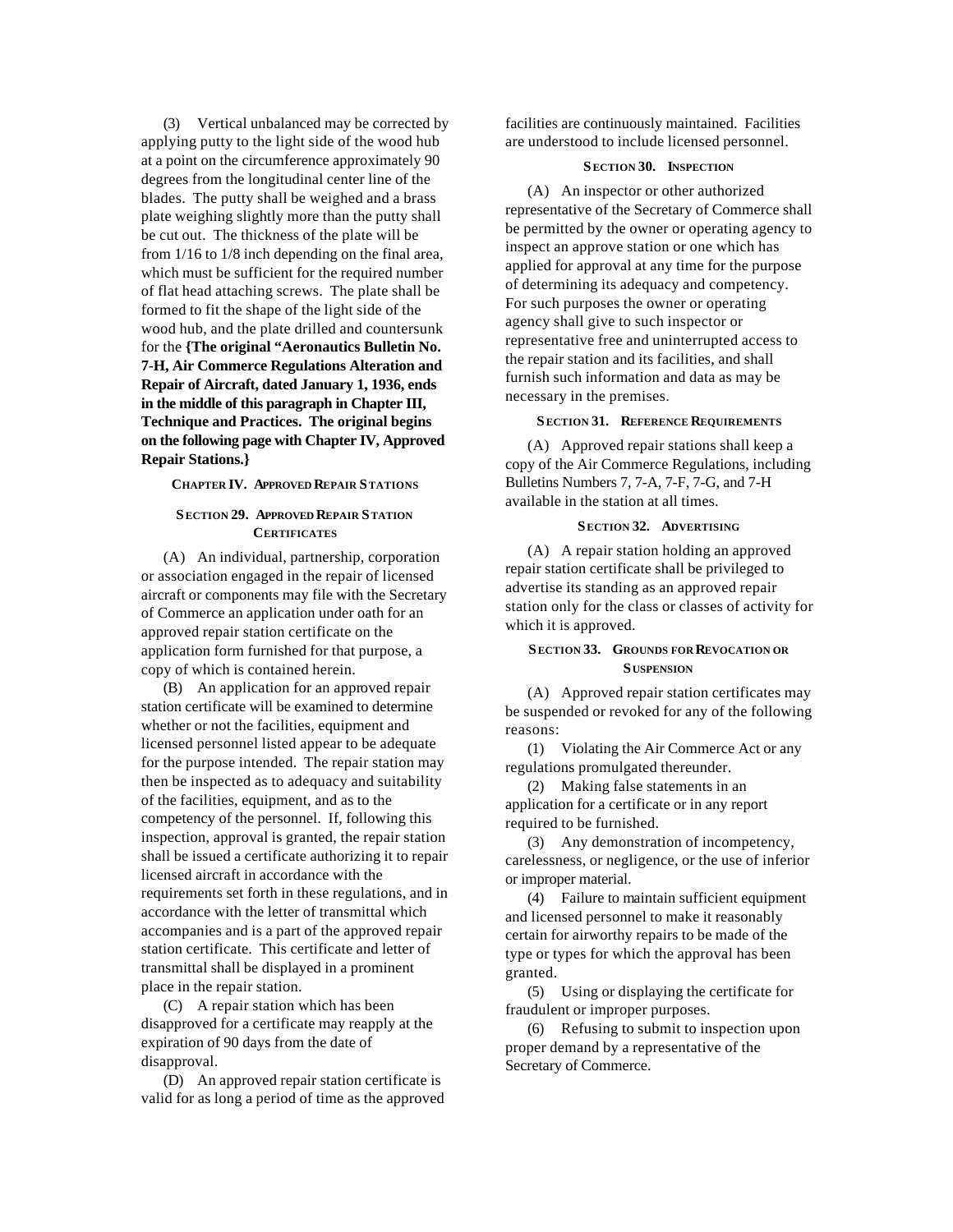(7) Making or permitting any false or misleading statements in advertising pertaining to the repair station.

(8) Performing any act which is contrary to the public safety or interest, or detrimental to the morale of pilots, mechanics, owners, or operators.

(9) Concealing or withholding information on structural defects, damage or faulty workmanship from either the aircraft owner or any authorized representative of the Bureau of Air Commerce.

# **SECTION 34. CLASSIFICATION ACCORDING TO FACILITIES**

(A) The letter of transmittal accompanying each approved repair station certificate shall specify the type of aircraft structure or the specific aircraft component upon which the station may work as an approved repair station. The type of repair work for which approval may be granted shall be dependent upon the equipment, facilities, and personnel of the repair station in question.

(B) The minimum requirements as to facilities and equipment for certain of these classifications are set forth in the following sections of these regulations. (It is realized that these requirements cannot be entirely inflexible because of the variety of circumstances existing in different repair stations. Repair stations, therefore, which do not meet the specific requirements set forth for a particular class of work may be eligible for approval if they possess adequate and suitable substitutes for the items listed).

#### **SECTION 35. GENERAL REQUIREMENTS FOR ALL CLASSES**

(A) All approved repair stations shall have the following facilities and equipment:

(1) A stock room properly set up to insure the proper segregation of materials.

(2) A proper system of keeping records of all work.

(3) Facilities and equipment for making small drawings.

(4) Suitable housing facilities adequately heated and lighted.

(5) Adequate licensed personnel qualified to perform or supervise the type of work involved.

# **SECTION 36. WELDED STEEL TUBE STRUCTURE, EXCLUDING FITTINGS**

(A) All repair stations approved for repair work on welded steel tube structure, shall have the following facilities, equipment and supplies in addition to those specified in Section 35. These qualifications do not include facilities suitable for the repair of fittings which shall be in accordance with Section 40.

(1) Acetylene welding equipment with proper assortment of torch tips and supplies.

- (2) Portable buffer.
- (3) Bench and vise.
- (4) Emery wheel (power driven).

(5) Hand tools, including hack saws, clamps, micrometers suitable for both tubing and flat stock, level, and full set of reamers.

(6) Adequate supply of all standard sizes of SAE-1025 and SAE-4130 tubing and sheet (in stock or readily available).

(7) Supplies and equipment for painting and applying protective coatings to the inside as well as to the outside of tubing.

(8) Portable drill.

(9) Magnifying glass of at least 10-20 power.

(10) Long and short trammel rods with adjustable points (for aligning fuselage bays).

# (11) Soldering equipment and supplies.

# **SECTION 37. WOODEN STRUCTURE, EXCLUDING BOX AND LAMINATED SPARS, WOOD COVERED FUSELAGES, WINGS, AND CONTROL S URFACES**

(A) All repair stations approved for repair work on wooden structure, excluding box and laminated spars, wood covered fuselages, wings, and control surfaces, shall have the following facilities, equipment and supplies, in addition to those specified in Section 35:

(1) Band and rip saws.

(2) Planer or joiner (unless factory spars used or satisfactory local mill available).

(3) Hand tools, including clamps.

(4) Bench, sawhorses, and vise.

(5) Supply of wood, including aircraft spruce and birch plywood (or satisfactory available source).

(6) Supply of casein or highest quality animal glue, including proper facilities for mixing.

(7) Supplies and equipment for varnishing and applying other protective coatings.

(8) Soldering equipment and other facilities for fabricating drag wires and drag wire lugs.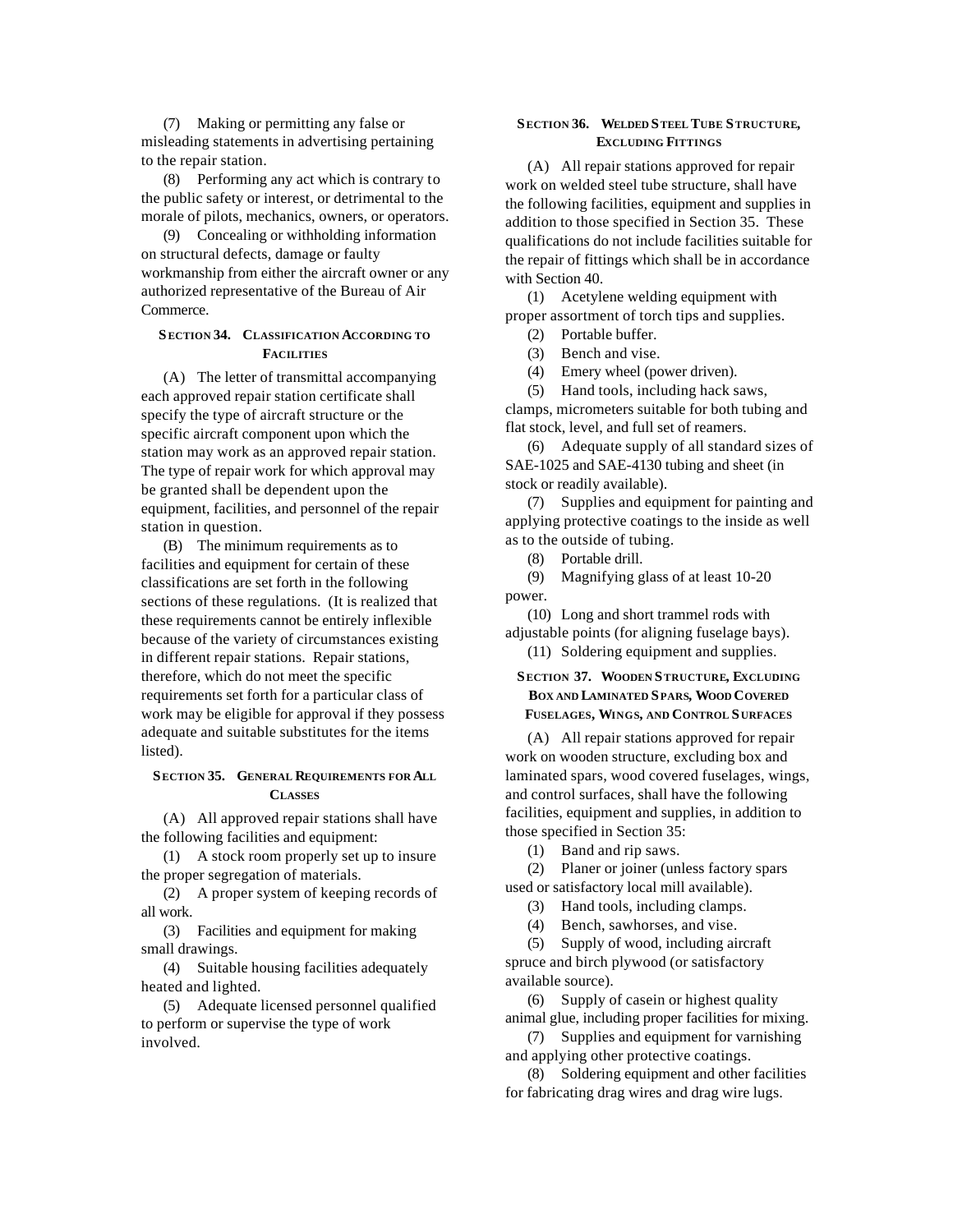(9) Supply of necessary small standard parts.

(10) Sanding machine.

## **SECTION 38. FABRIC COVERING**

(A) Repair stations which are approved for work on fabric covering shall have the following equipment, facilities and supplies in addition to those specified in Section 35, hereof:

(1) Sewing machine (double stitching required).

(2) Suitable separate space for doping, including proper ventilation, temperature and humidity control.

(3) Hand tools.

(4) Supply of fabric and tape suitably stored on hand or available source.

(5) Doping brushes.

(6) Supply of dope and thinner properly stored.

(7) Suitable equipment for spray painting, including compressor and spray gun.

# **SECTION 39. WOOD COVERED WINGS, FUSELAGES AND CONTROL S URFACES, AND BOX AND LAMINATED SPARS**

(A) Repair stations which are approved for work on wood covered wings, fuselages and control surfaces, and box and laminated spars, shall have the following equipment, facilities and supplies in addition to those specified in Section 35, hereof:

(1) An adequate press or sufficient number of clamps.

(2) All the items prescribed in Section 37 except subparagraph (8).

#### **SECTION 40. STEEL FITTINGS**

(A) Repair stations which are approved for work on steel fittings shall have the following equipment, facilities and supplies in addition to those specified in Section 35 hereof:

(1) Acetylene welding equipment with proper assortment of torch tips and supplies.

(2) Drill press.

(3) Portable drilling machine with full set of drills.

(4) Work bench and vise.

(5) Hand tools, including micrometers, full set of reamers, and tools for laying out fittings.

(6) Cutting and forming tools.

(7) An adequate supply of SAE-1025 and SAE-4130 sheet steel, in stock or readily available.

(8) Supplies and equipment for painting and applying protective coatings.

(9) A supply of necessary small standard parts.

(10) Magnifying glass at least 15-20 power.

# **SECTION 41. ALUMINUM ALLOY STRUCTURE, EXCLUDING FITTINGS**

(A) Repair stations which are approved for work on aluminum alloy aircraft structure shall have the following equipment, facilities and supplies in addition to those specified in Section 35 hereof:

(1) Complete heat-treating equipment for rivets and structural parts, and forming machinery.

(2) Rivet dies and air hammer or the equivalent.

(3) Hand tools, clamps, etc.

(4) Work bench and vise.

(5) Shear for cutting sheet and brake for bending sheet metal.

(6) Drill press.

(7) Portable drill machine with full set of drills.

(8) A suitable supply or readily available source of aluminum alloy sheets and rivets.

(9) A supply of necessary small standard parts.

(10) Pressure indicator and control for air rivet hammer.

(11) Magnifying glass at least 15-20 power.

# **SECTION 42. ALUMINUM ALLOY FITTINGS**

(A) Repair stations which are approved for work on aluminum alloy fittings shall have the following equipment, facilities and supplies in addition to those specified in Section 35 hereof:

(1) Drill press.

(2) Portable drilling machine with full set of drills.

(3) Work bench and vise.

(4) Hand tools, including micrometers, full set of reamers, and tools for laying out fittings.

(5) Cutting and forming tools.

(6) An adequate supply of aluminum alloy sheets and bar stock, in stock or readily available.

(7) Supplies and equipment for painting and applying protective coatings.

(8) Heat treating equipment.

(9) A supply of necessary small standard parts.

(10) Magnifying glass at least 15-20 power.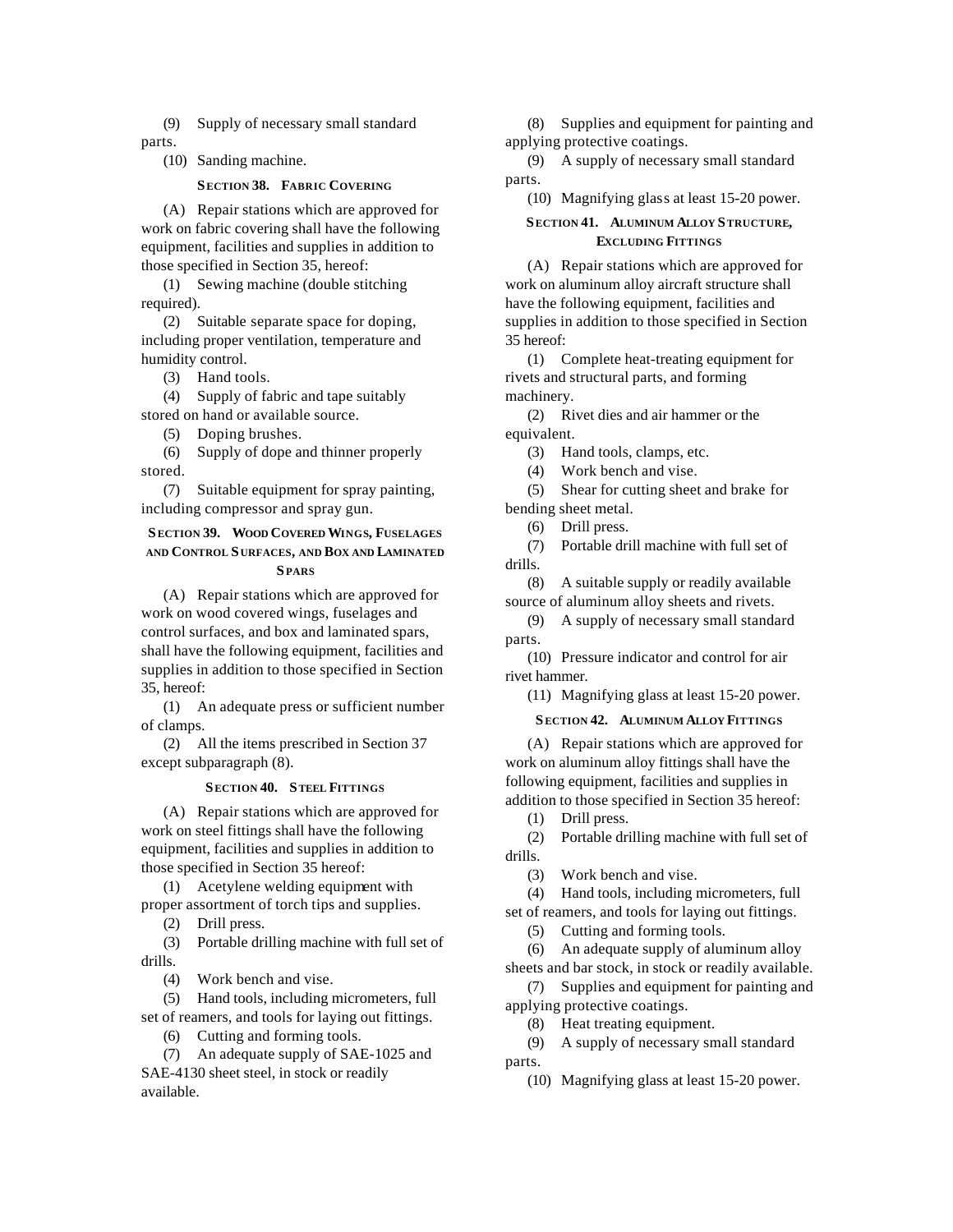## **SECTION 43. ASSEMBLY**

(A) Assembly operations shall be understood to include the installation of fuel or oil tanks and piping; the installation of control system parts; the installation of seats, instruments, or other such equipment; the joining together of two or more major components of the airplane, etc. Repair stations which are approved for this type of work shall have the following facilities, equipment and supplies in addition to those specified in Section 35 hereof:

- (1) Soldering equipment and supplies.
- (2) Cable splicing equipment.

(3) A supply of aircraft bolts, nuts, clevis pins, cotter pins, cable, cable shackles, thimbles, and turnbuckles of all the usual sizes, on hand or readily available.

- (4) Level and protractor for rigging.
- (5) A supply of such hand tools and small parts as are necessary for the purpose intended.

(6) Step ladders of sufficient height and a satisfactory tail stand (for the tail wheel or skid when the airplane is placed in flying position).

(7) Suitable equipment for annealing and bending fuel and oil lines.

- (8) Work bench and vise.
- (9) Long and short trammel rods.
- (10) Plumb bob.
- (11) Tape at least 50 feet long.

(12) Hard wire and forming pliers for drag wires.

# **SECTION 44. ALUMINUM ALLOY PROPELLER BLADES AND/OR STEEL HUBS**

(A) Repair stations which are approved for work on aluminum alloy propeller blades and/or steel hubs, shall have the following equipment, facilities and supplies in addition to those specified in Section 35, hereof:

(1) Balancing stand with knife edge and arbor with suitable mandrels.

- (2) Propeller surface table and mandrels.
- (3) Supply of crocus cloth.
- (4) Riffle files.
- (5) Drilling machine with full set of drills.
- (6) A supply of lead wool, and tools

suitable for removing and repacking lead wool.

- (7) A supply of caustic soda and nitric acid.
- (8) Precision calipers.

(9) Protractor for measuring angle or bend, as illustrated in Figure 18.

(10) Suitable tanks in which to etch propeller blades.

(11) Suitable press for straightening

propeller blades cold.

(12) Suitable twisting bars.

(13) Magnifying glasses for inspecting for cracks, 40-50 power.

(14) Portable power grinder and buffer with grinding wheel.

(15) Manufacturer's dimensioned drawings.

(16) Means of placing manufacturer's

identification numbers and date of repair on blades so that disassembly is unnecessary at the time of inspection

(17) Metal face plate and protractor for measuring pitch angles.

(18) No-go gauge.

(19) Spline adapter and stand.

(20) Cadmium plating equipment installed or readily available.

(21) Wet or dry magnetic dust equipment for detecting cracks.

#### **SECTION 45. WOODEN PROPELLERS**

(A) Repair stations which are approved for work on wooden propellers shall have the following equipment, facilities and supplies in addition to those specified in Section 35 hereof:

(1) Balancing stand with knife edge and arbor with suitable mandrels.

(2) Propeller bench with vise or arbor for holding propeller while being repaired.

(3) Wood files.

(4) Complete soldering equipment.

(5) Tin snips or metal shears, and shim

stock.

(6) A supply of high grade animal and casein glue, and facilities for mixing.

(7) A supply of high grade quick drying varnish.

(8) A supply of tipping material and wood screws, or available source.

- (9) Adequate glue press.
- (10) Scrapers.

(11) Means of placing manufacturer's identification numbers and date of repair on the blades.

#### **SECTION 46. ENGINES**

(A) Repair stations which are approved for work in connection with engine repairs or overhaul shall have the following equipment, facilities and supplies in addition to those specified in Section 35 hereof:

(1) Micrometers (inside and outside).

(2) Engine disassembly stand.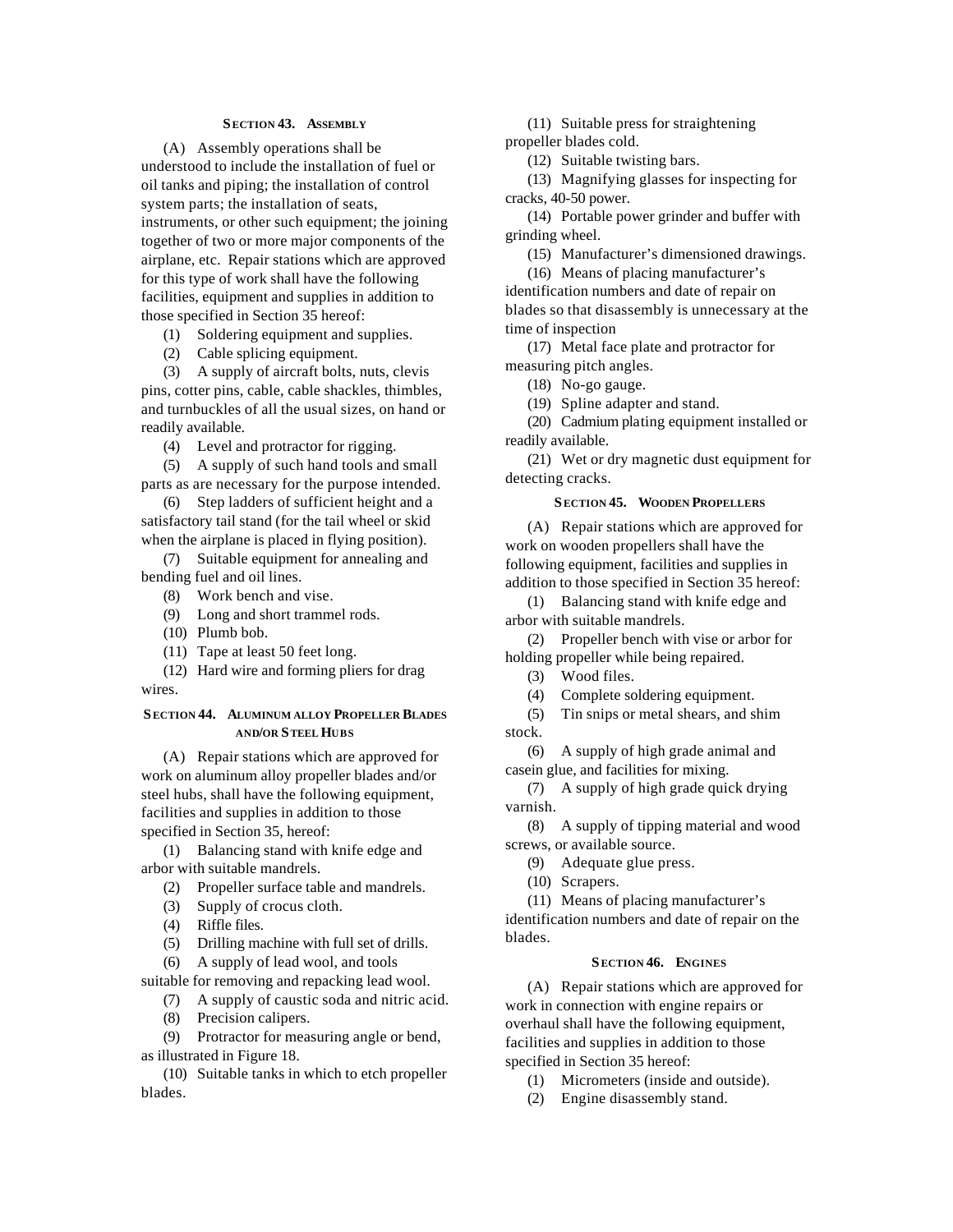(3) Complete set of precision measurement tools, including reamers, taps, and valve grinding tools.

(4) Propeller hub puller.

(5) Wash tank and air pressure cleaning equipment located in a space separated form the

final assembly space so that fog from cleaning may not settle on parts ready for assembly.

(6) Turning lathe.

(7) Sand blast equipment, or readily available source.

(8) Block and tackle equipment.

- (9) A supply of engine service manuals.
- (10) A supply of nuts, bolts, cottera,
- gaskets, etc., or available source.

(11) Heating torch.

(12) Level plate.

(13) Set of "V" blocks and shim material.

(14) Height gauge.

(15) Available test stand for running-in engines.

(16) Supply of engine enamel.

- (17) Welding torch.
- (18) Brass and copper lock wire.

(19) Record system for showing total hours, hours since last overhaul, tear down, inspection, parts disposal, parts replacement, and log of test run.

(20) Assembly stand.

(21) High power magnifying glass 40-60 power.

(22) Magnetic dust equipment for detecting minute cracks.

(23) Equipment suitable for checking alignment of master link, connecting rods, and crankshaft.

(24) High-pressure spark plug testing machine.

(25) Carburetor test stand.

(26) Equipment available for testing electrical accessories such as starters and generators.

(27) Equipment for testing complete ignition systems (installed or readily available).

(28) Portable electric drill press and set of drills.

(29) Power driven emery wheel and buffer.

# **SECTION 47. INSTRUMENTS**

(A) Repair stations which are approved for work in connection with aircraft instrument repairs or overhaul shall have the following equipment, facilities and supplies in addition to those specified in Section 35 hereof:

(1) Airspeed indicator test apparatus:

(a) Water manometer graduated in inches.

- (b) Controlled vacuum or pressure line.
- (c) Stand for supporting indicator.
- (2) Altimeter test apparatus:
- (a) Single tube mercury manometer.
- (b) Bell jar.
- (c) Vacuum storage tank.
- (d) Vacuum pump.

(e) Necessary tubing, valves and connections.

- (3) Climb indicator test apparatus:
- (a) Vacuum pump and pump plate.
- (b) Bell jar.
- (c) Mercury-in-glass manometer.
- (d) Stop watch.
- (e) Necessary tubing, valves and

connections.

(4) Magnetic compass compensating equipment:

(a) Circular concrete platform having a radius at least equal to the length of the largest airplane and situated at one hundred yards away from all steel structure such as hangars or railroads.

(b) Special dolly to support tail skid so as to bring the airplane in approximate flying attitude.

- (c) Single wheel chocks.
- (d) Several 50 pound sand bags.
- (5) Card type compass test apparatus:
- (a) Vacuum pump and pump plate.
- (b) Barometer.
- (c) Thermometer.
- (d) Mercury-in-glass manometer with a m.m.
- scale.
	- (e) Bell jar.
	- (f) Pressure altitude chart.
	- (g) Suitable length of hose to make

connections.

- (6) Tachometer test stand:
- (a) Vendor liquid tachometer.

(b) Gear box for driving tachometer being tested.

(c) Balance wheel to prevent sudden changes in speed.

(d) Variable speed electric motor.

#### **SECTION 48.**

Any regulation heretofore published pursuant to Air Commerce Act of 1926, as amended, which is inconsistent with any of the fore-going regulations, is hereby repealed.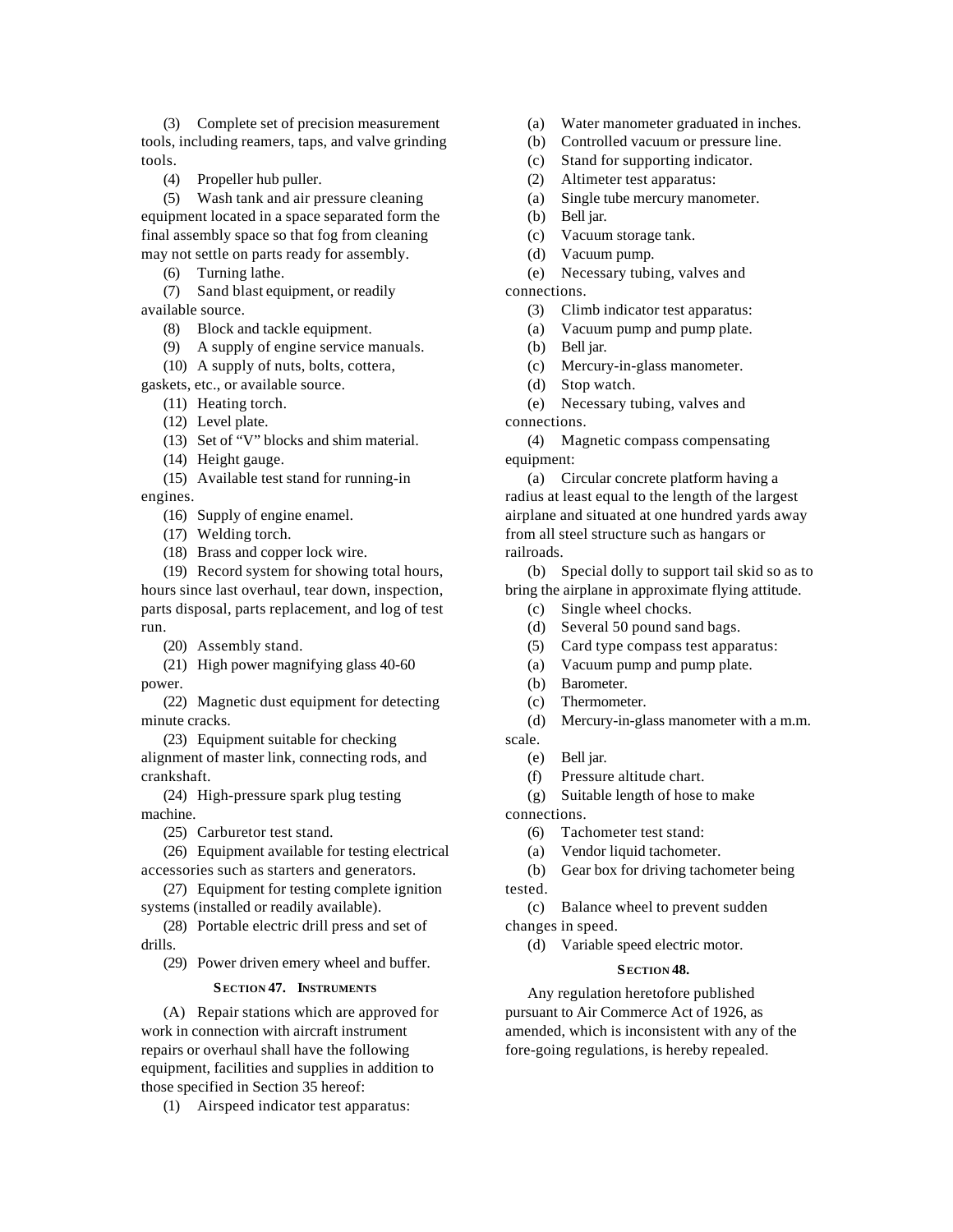

See Table I for diameters, wall thicknesses and materials of tubes A, B and C.

FIGURE 1. TYPE OF SPLICE USING OUTSIDE SLEEVE WITH FISHMOUTHED CUT.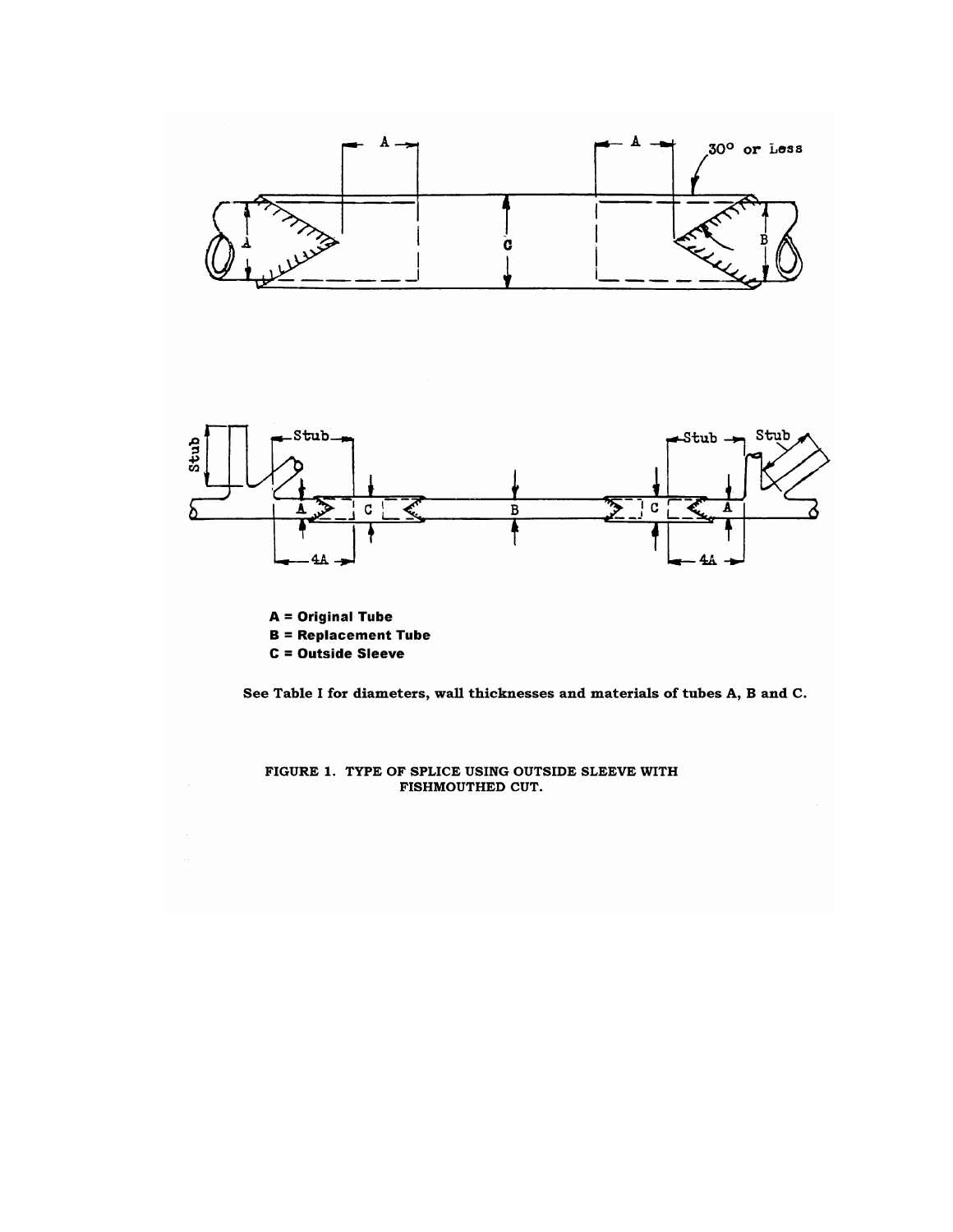

C = Outside Sleeve

 $\cdot$ 

See Table I for diameters, wall thicknesses and materials of tubes A, B and C.

FIGURE 2. TYPE OF SPLICE USING OUTSIDE SLEEVE WITH FISHMOUTHED CUT.  $\bar{A}$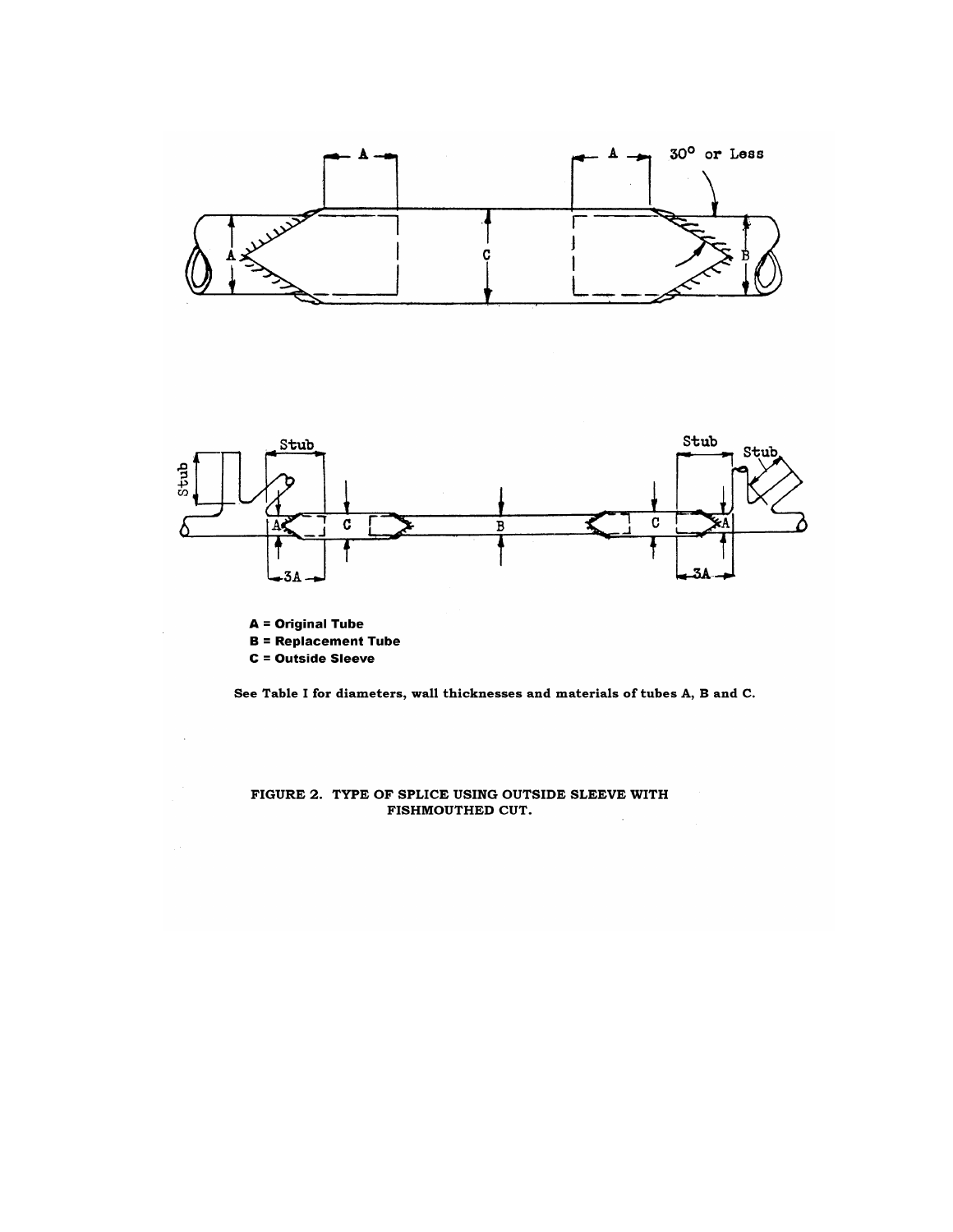

- **A** = Original Tube
- **B** = Replacement Tube
- **C** = Outside Sleeve
- $D = 1/4$  Diameter of Tube A, but not less than  $1/4$  inch. (Four rosette welds used for each splice). (Drill outside tube only)

See Table I for diameters, wall thicknesses and materials of tubes A, B and C.

FIGURE 3. TYPE OF SPLICE USING OUTSIDE SLEEVE CUT AT 45 DEGREES.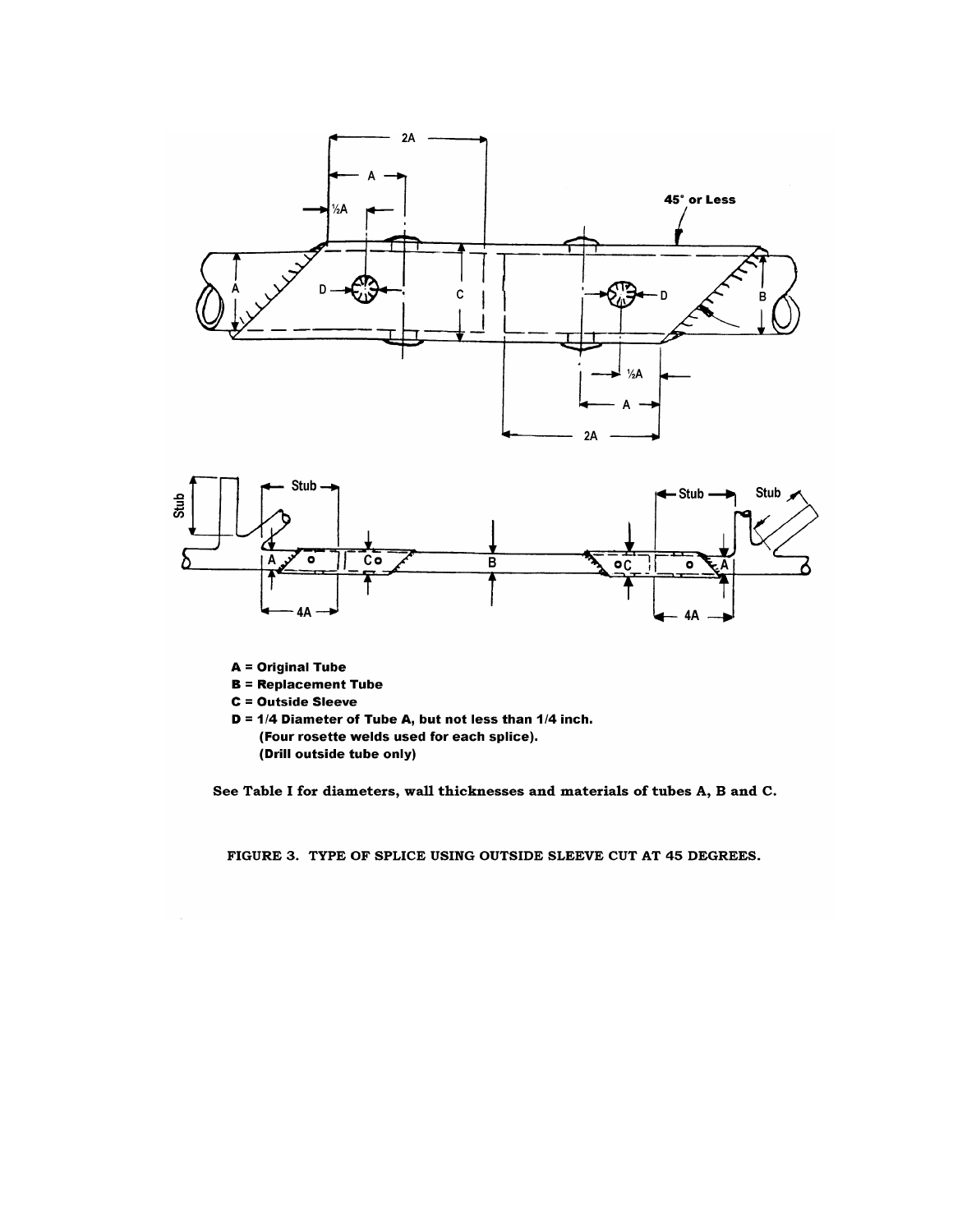





- **A** = Original Tube
- $B = Replacement$  Tube

C = Inside Sleeve

 $D = 1/4$  Diameter of Tube A, but not less than  $1/4$  inch (Four rosette welds used for each splice). (Drill outside tube only)

See Table II for diameters, wall thicknesses and materials of tubes A, B and C.

 $\lambda$ 

# FIGURE 4. TYPE OF SPLICE USING INSIDE SLEEVE, OUTSIDE TUBES<br>FISHMOUTHED AND SINGLE WELDS AT THE SPLICES.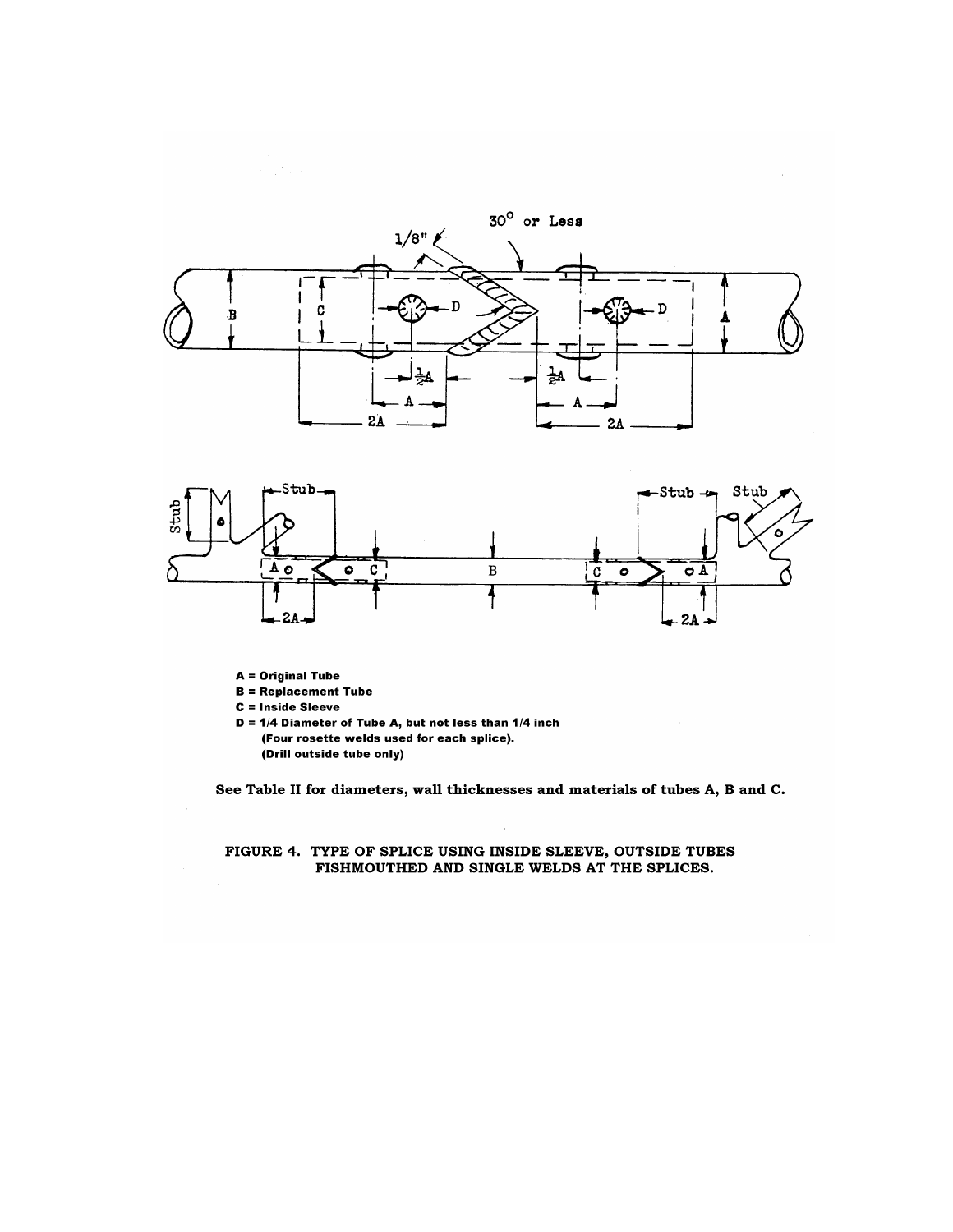



A = Original Tube

- **B** = Replacement Tube
- C = Inside Sleeve
- $D = 1/4$  Diameter of Tube A, but not less than  $1/4$  inch (Four rosette welds used for each splice). (Drill outside tube only)

See Table II for diameters, wall thicknesses and materials of tubes A, B and C.

FIGURE 5. TYPE OF SPLICE USING INSIDE SLEEVE, OUTTSIDE TUBES CUT AT 45 DEGREES AND WITH SINGLE WELD AT SPLICES.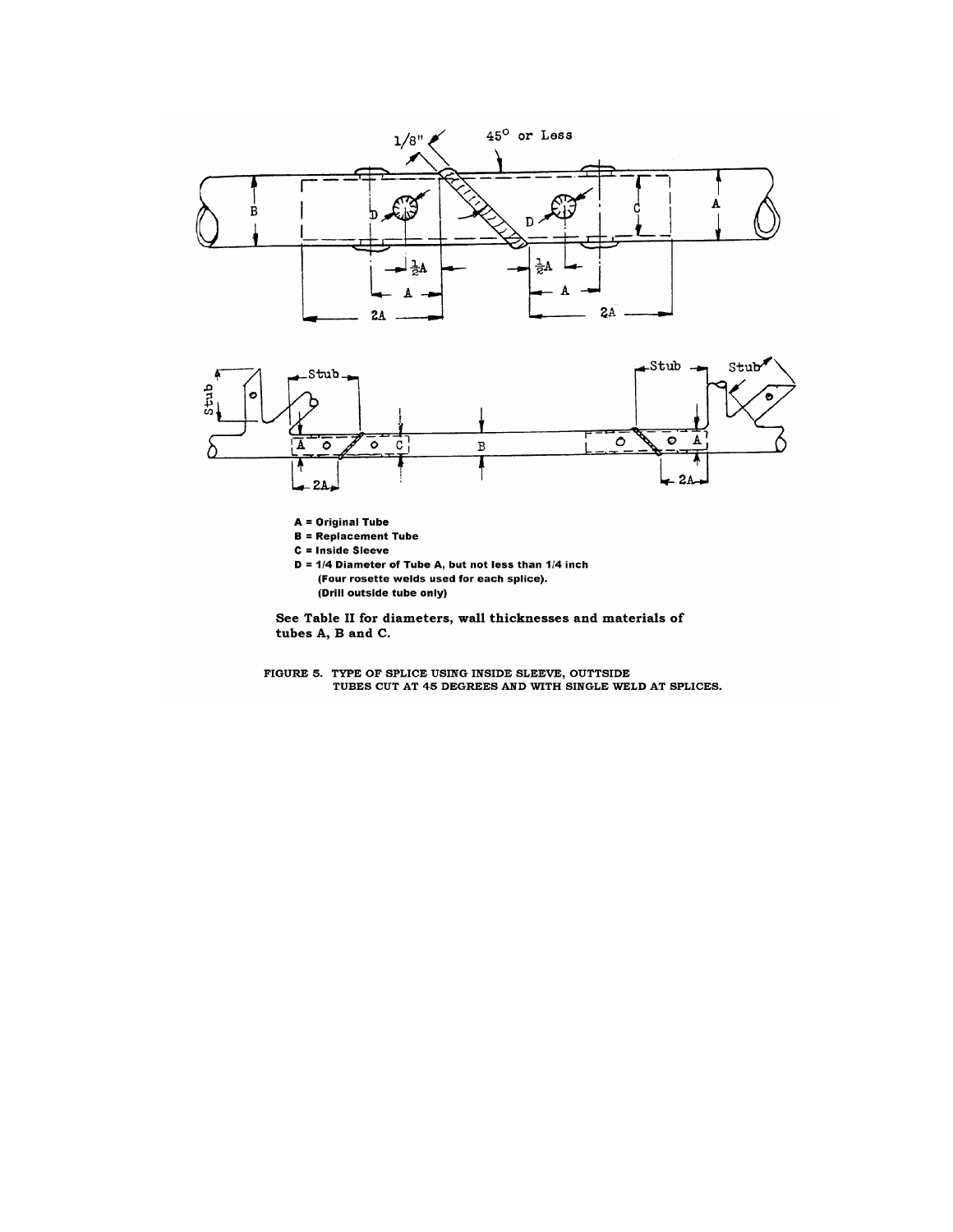



A = Original Tube **B** = Replacement Tube

C = Inside Sleeve

See Table III for diameters, wall thicknesses and materials of tubes A, B and C.

FIGURE 6. TYPE OF SPLICE USING INSIDE SLEEVE, OUTSIDE TUBES<br>FISHMOUTHED, AND WITH SINGLE WELDS AT THE SPLICES.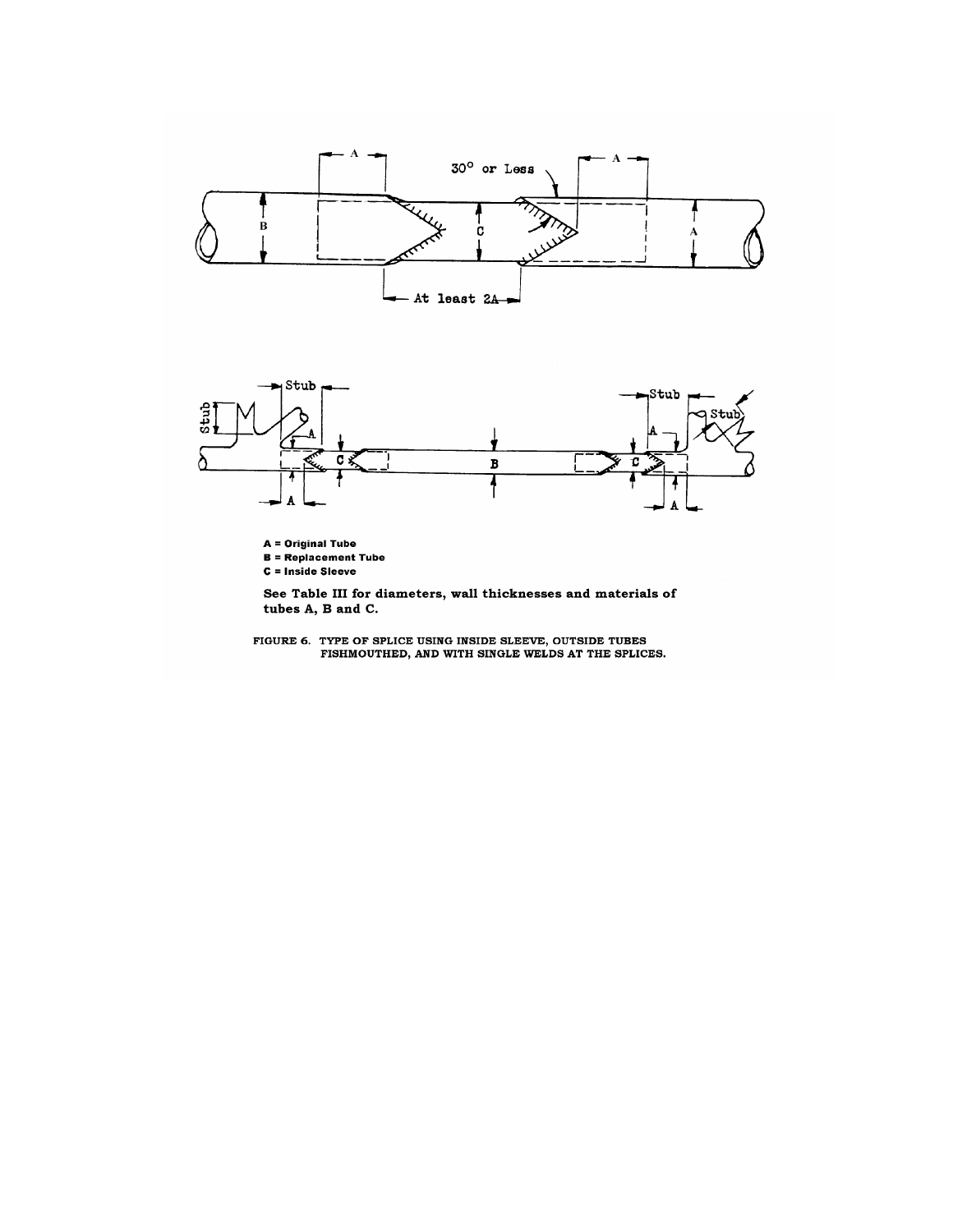



- **A** = Original Tube
- **B** = Replacement Tube
- C = Inside Sleeve

 $D = 1/4$  Diameter of Tube A, but not less than  $1/4$  inch (Four rosette welds used for each splice). (Drill outside tube only)

See Table III for diameters, wall thicknesses and materials of tubes A, B and C.

FIGURE 7. TYPE OF SPLICE USING INSIDE SLEEVE, OUTSIDE<br>TUBES CUT AT 45 DEGREES, AND WITH DOUBLE WELDS AT THE SPLICES.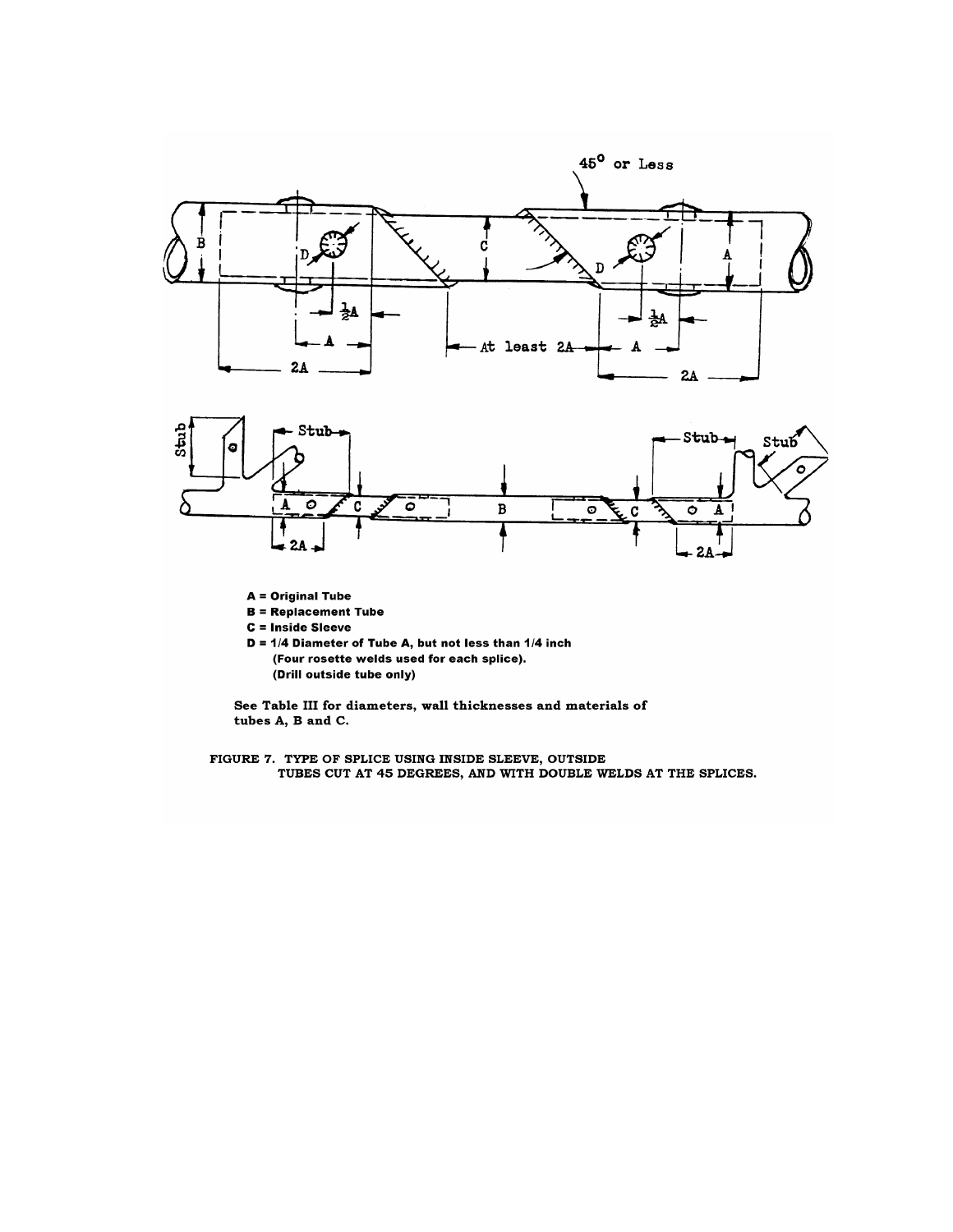

See Table III for diameters, wall thicknesses and materials of tubes A, B and C.

FIGURE 8. TYPE OF SPLICE USING OUTSIDE SLEEVE WITH FISHMOUTHED CUTS FOR CONDITIONS NOT COVERED BY TABLES I, II and III.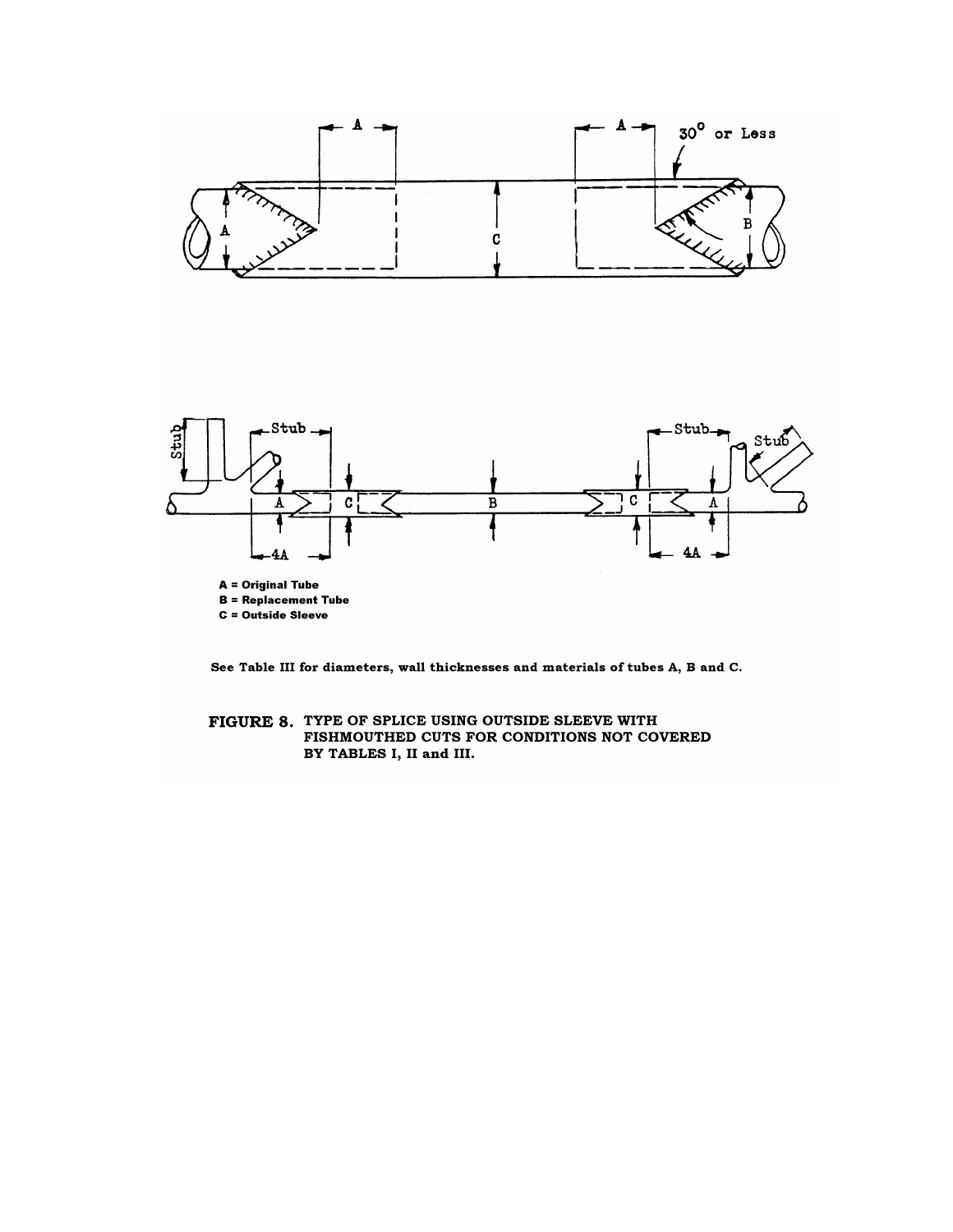

Reinforcing Plates To Be Spruce or Plywood And Shall Be Glued Only.

FIGURE 9. METHOD OF SPLICING SOLID OR LAMINATED RECTANGULAR SPARS.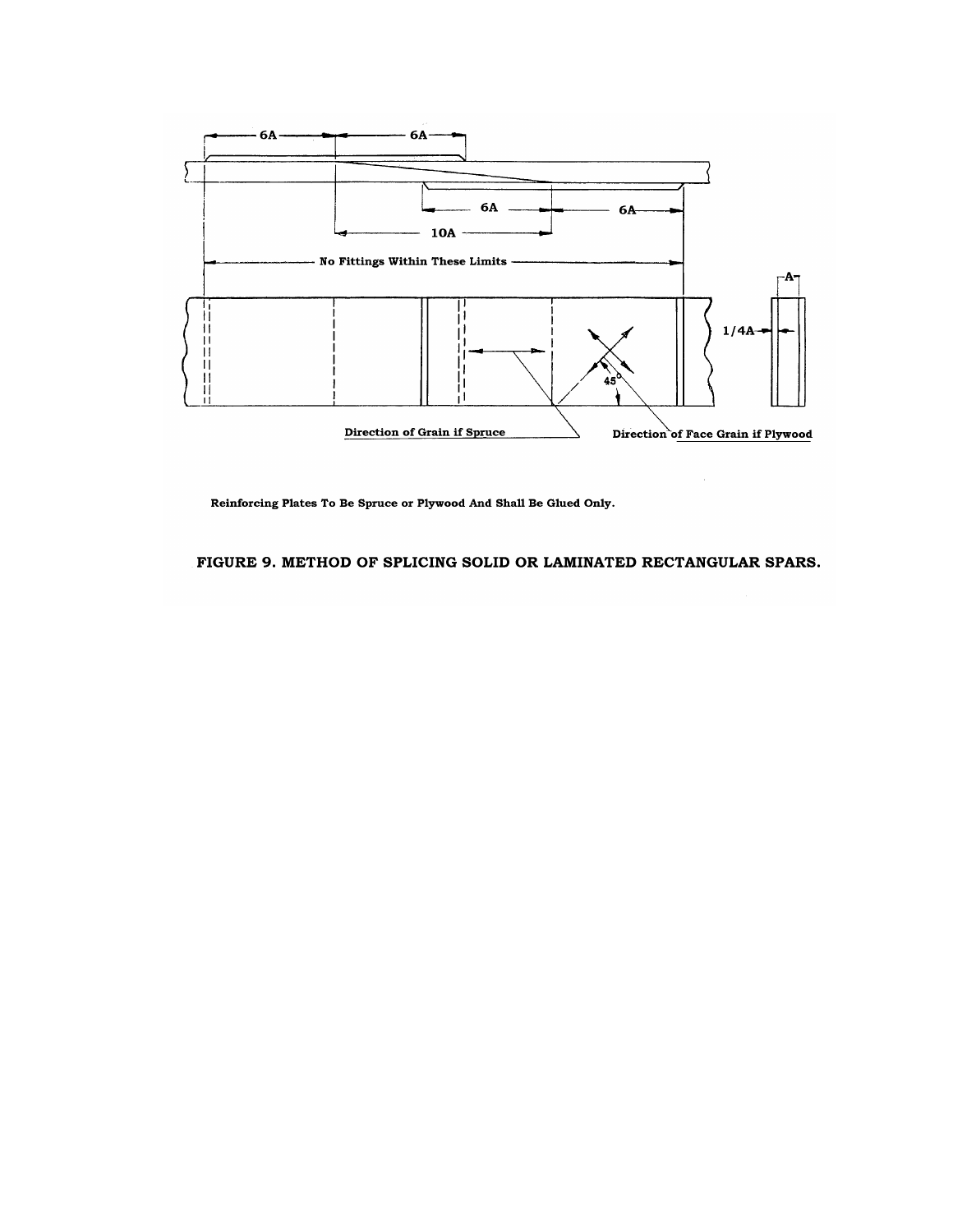

Reinforcing Plates To Be Spruce And Shall Be Glued Only.

FIGURE 10. METHOD OF SPLICING SOLID "i" SPARS.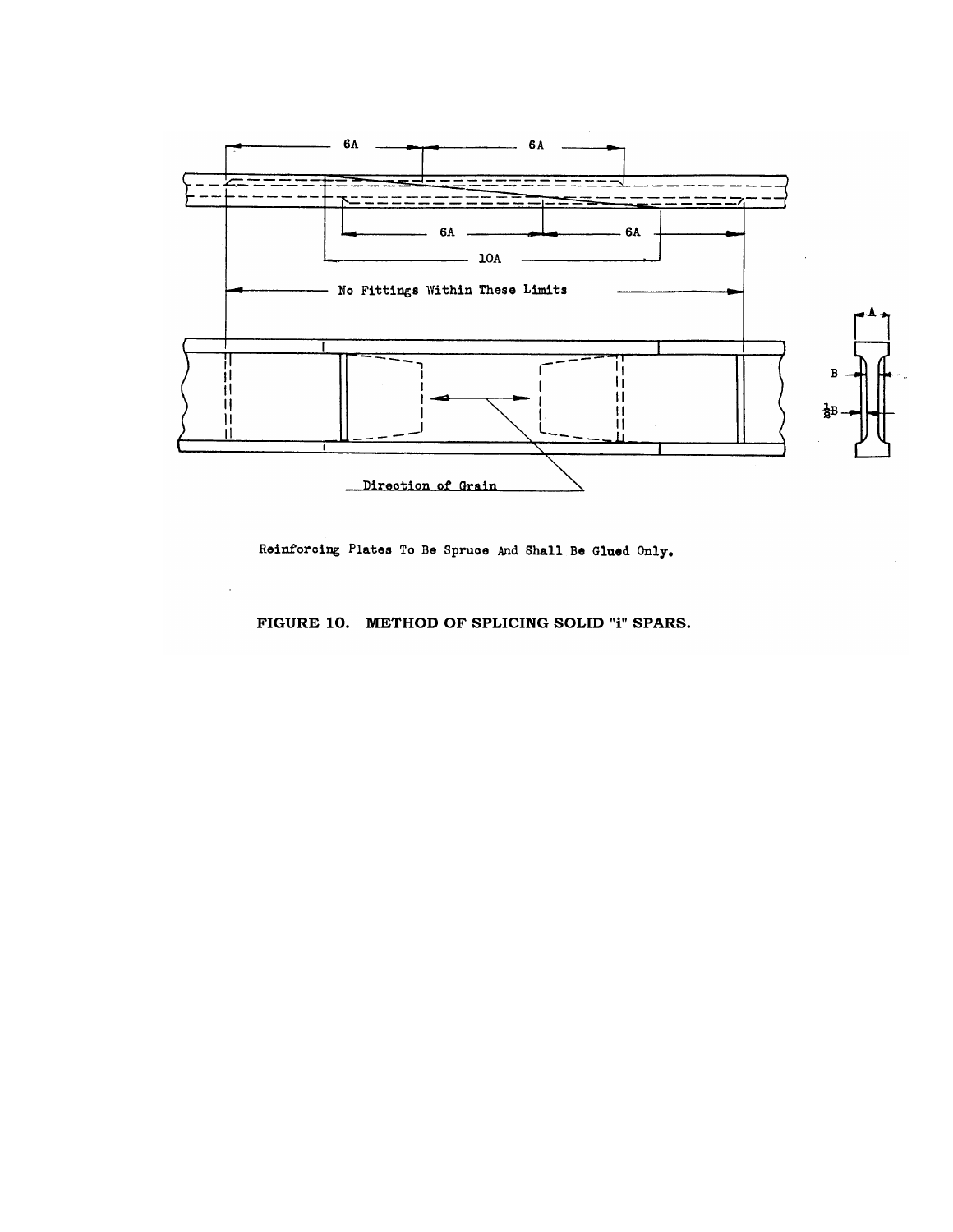

Reinforcing Plates To Be Spruce Or Plywood And Shall Be Glued Only.

# FIGURE 11. METHOD OF SPLICING INTERNALLY ROUTED SPARS.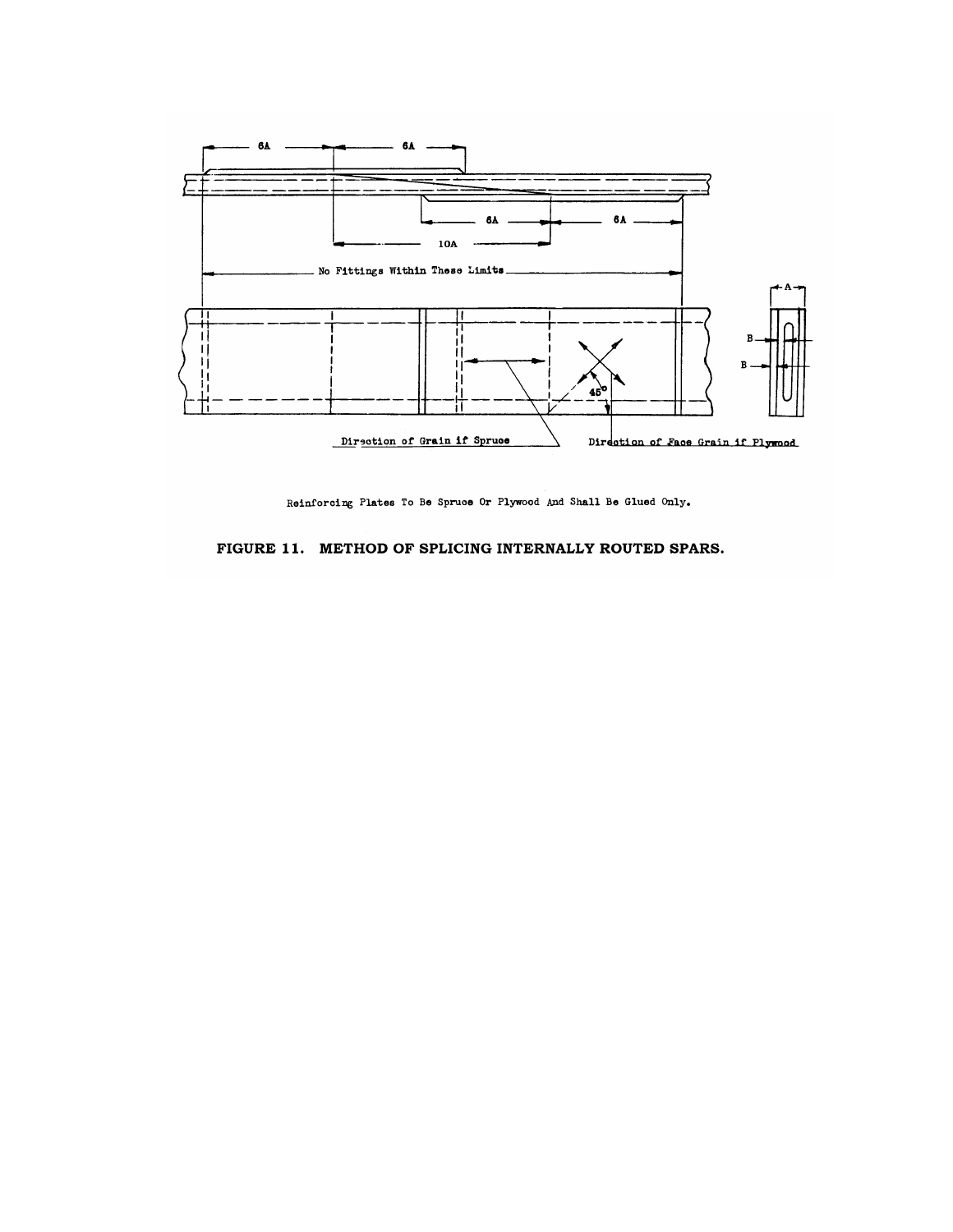See Figure 14 for method of splicing plywood webs.



**Reinforcing Block To Be Spruce** 

FIGURE 12 - METHOD OF SPLICING BOX SPAR FLANGES.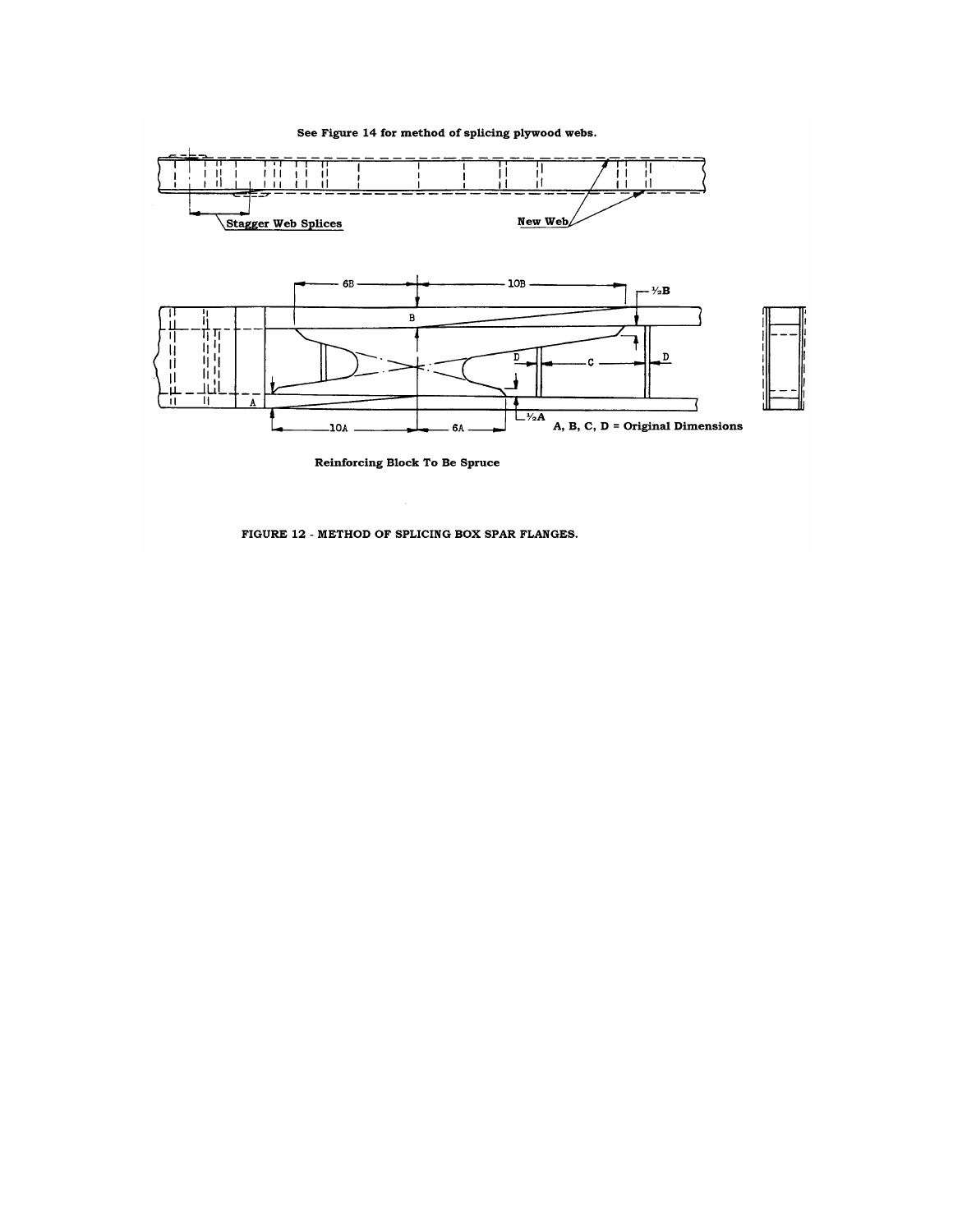# See Figure 14 for Method of Splicing Plywood Webs.



**Reinforcing Plates To Be Spruce** 

FIGURE 13 - METHOD OF SPLICING BOX SPAR FLANGES.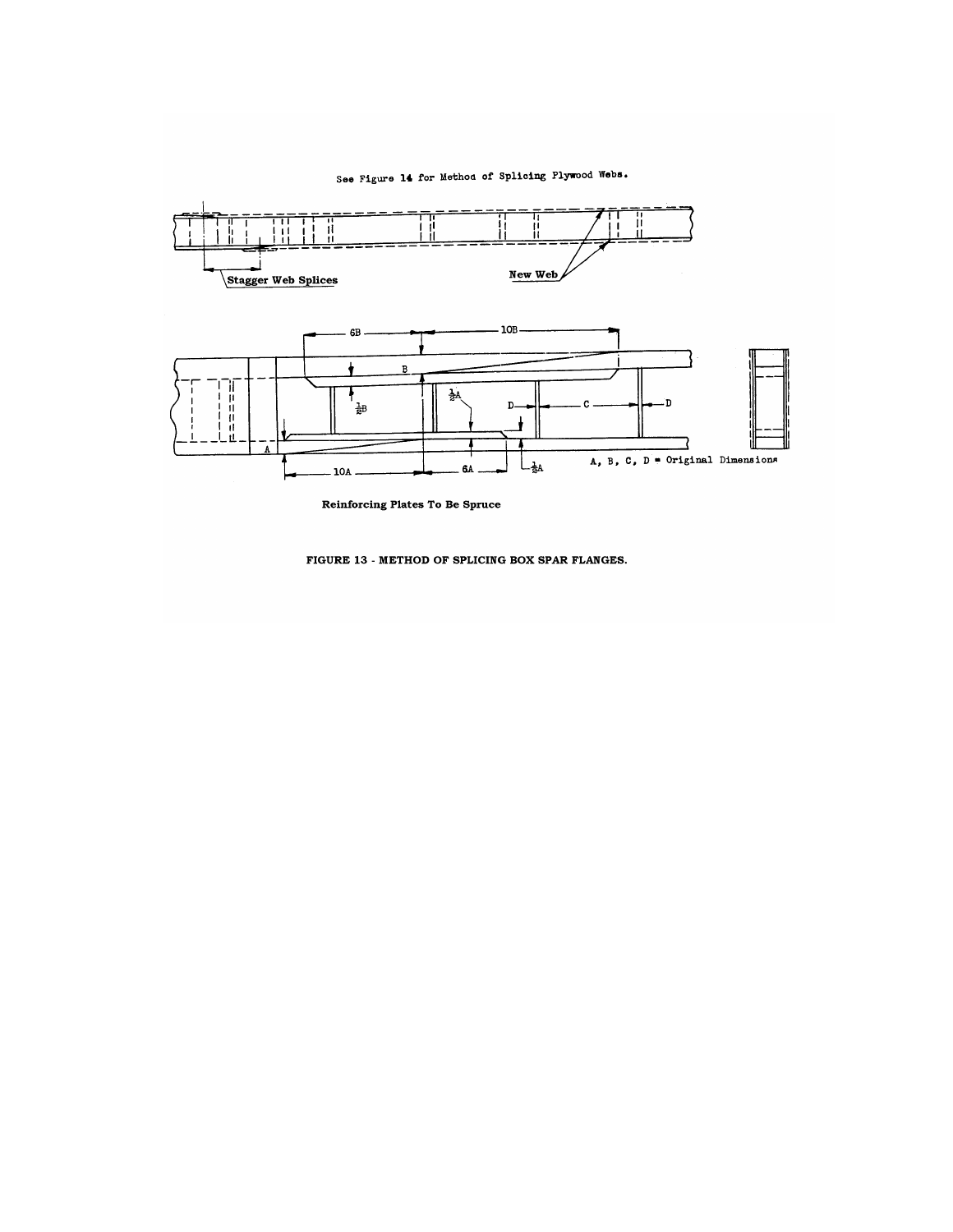

**NOTE:** 

- 1. After Inserted Web Has Been Glued And Nailed In Place, Glue Cover Strip Over Entire Length of Splice Joints.
- 2. Sectional Shape Of Filler Blocks Must Conform Exactly To Taper Of Spar. They Must Not Be Too Tightly Fitted Or Wedging Action Will Loosen Existing Glue Joints Of Webs To Flanges. If Too Loosely Fitted Crushing of Web Will Occur When Clamping.

FIGURE 14 - METHOD OF SPLICING BOX SPAR WEBS.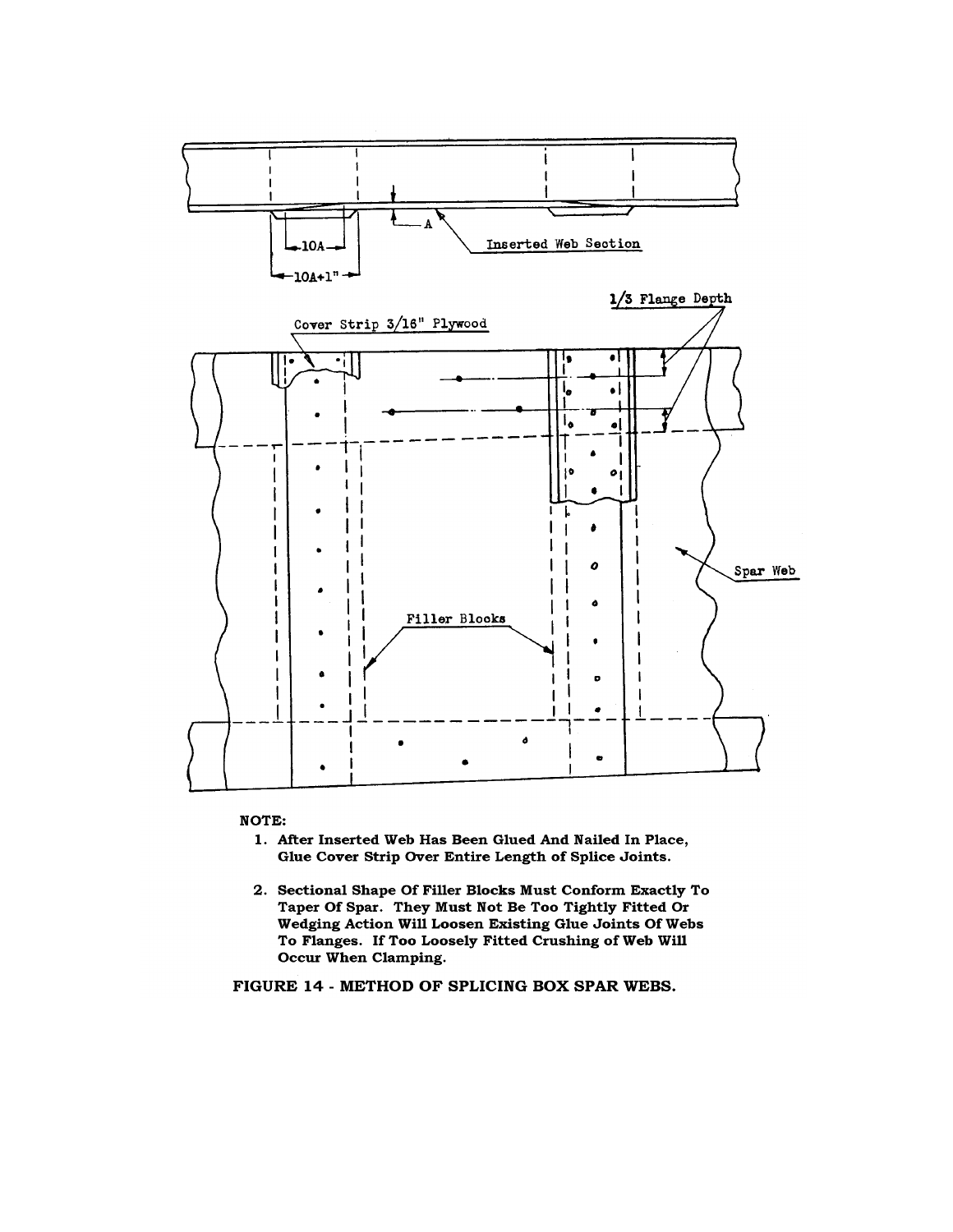

Plate Thicknesses Are For Spruce. If Plywood<br>Plates Are Used Their Thickness May Be One Half<br>The Thickness Specified For Spruce.

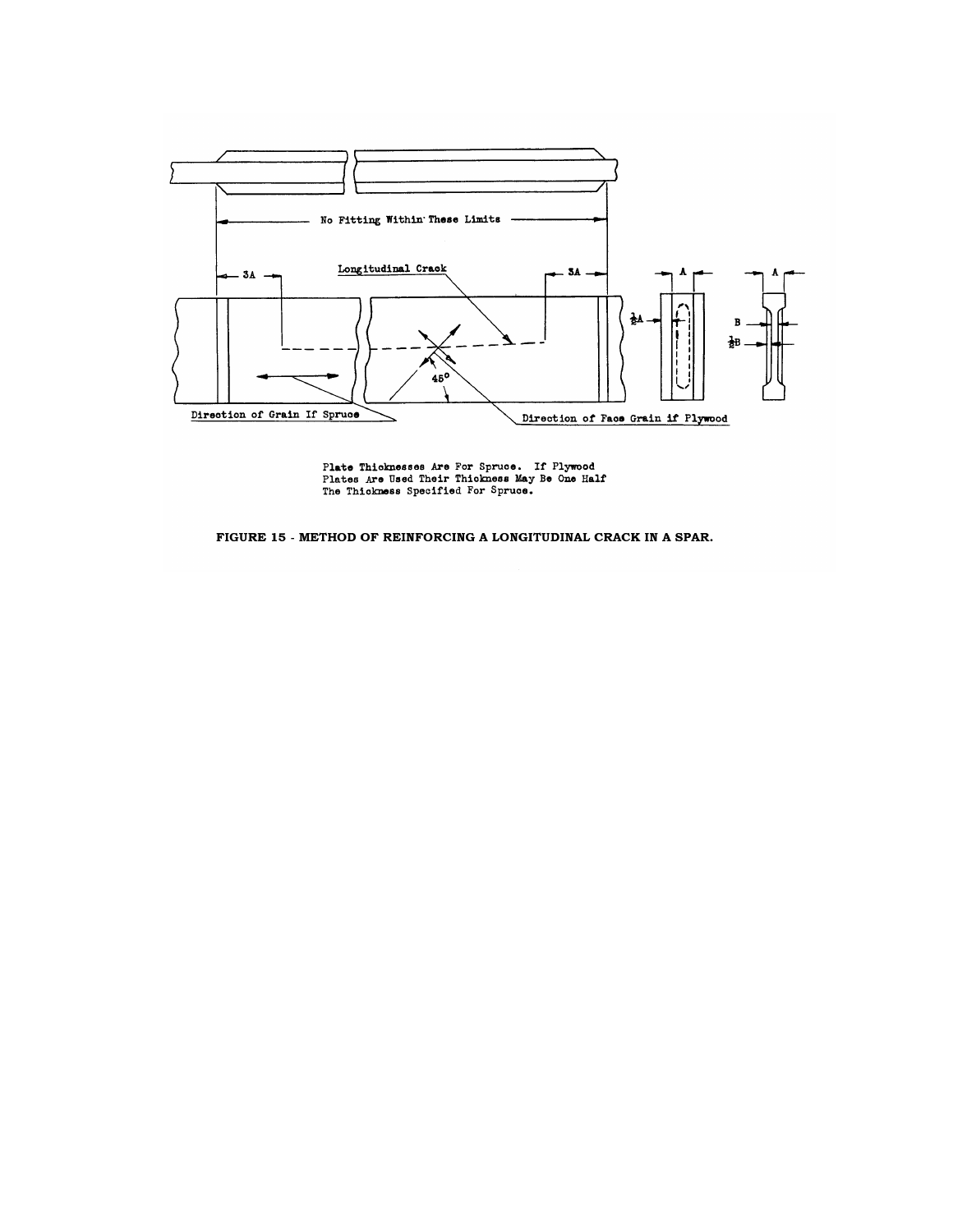

Damaged Web Members Shall Be Replaced Entirely

FIGURE 16 - TYPICAL RIB SPLICE AT JOINT.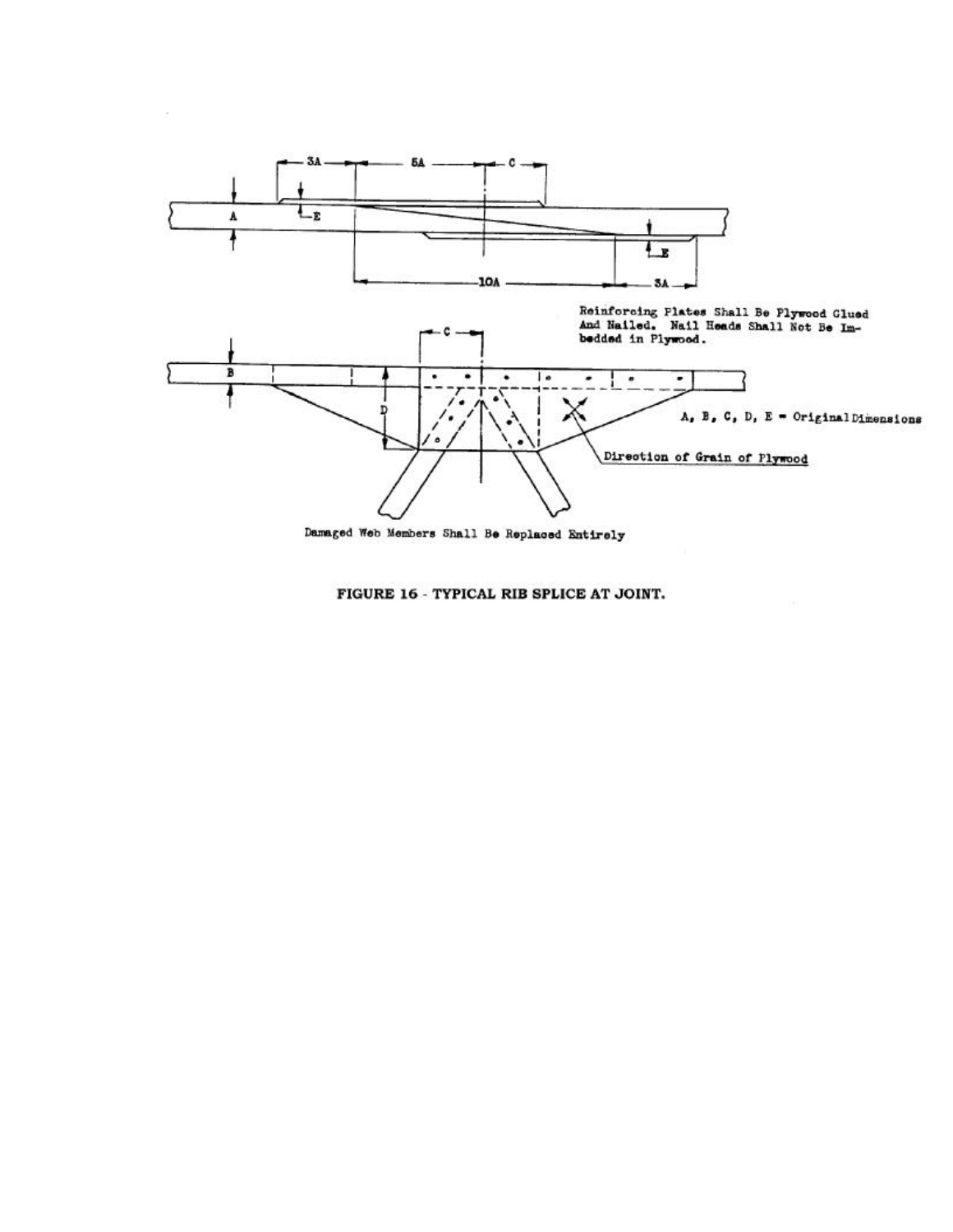

Damaged Web Members Shall Be Replaced Entirely

# FIGURE 17 - TYPICAL RIB SPLICE AT A SPAR.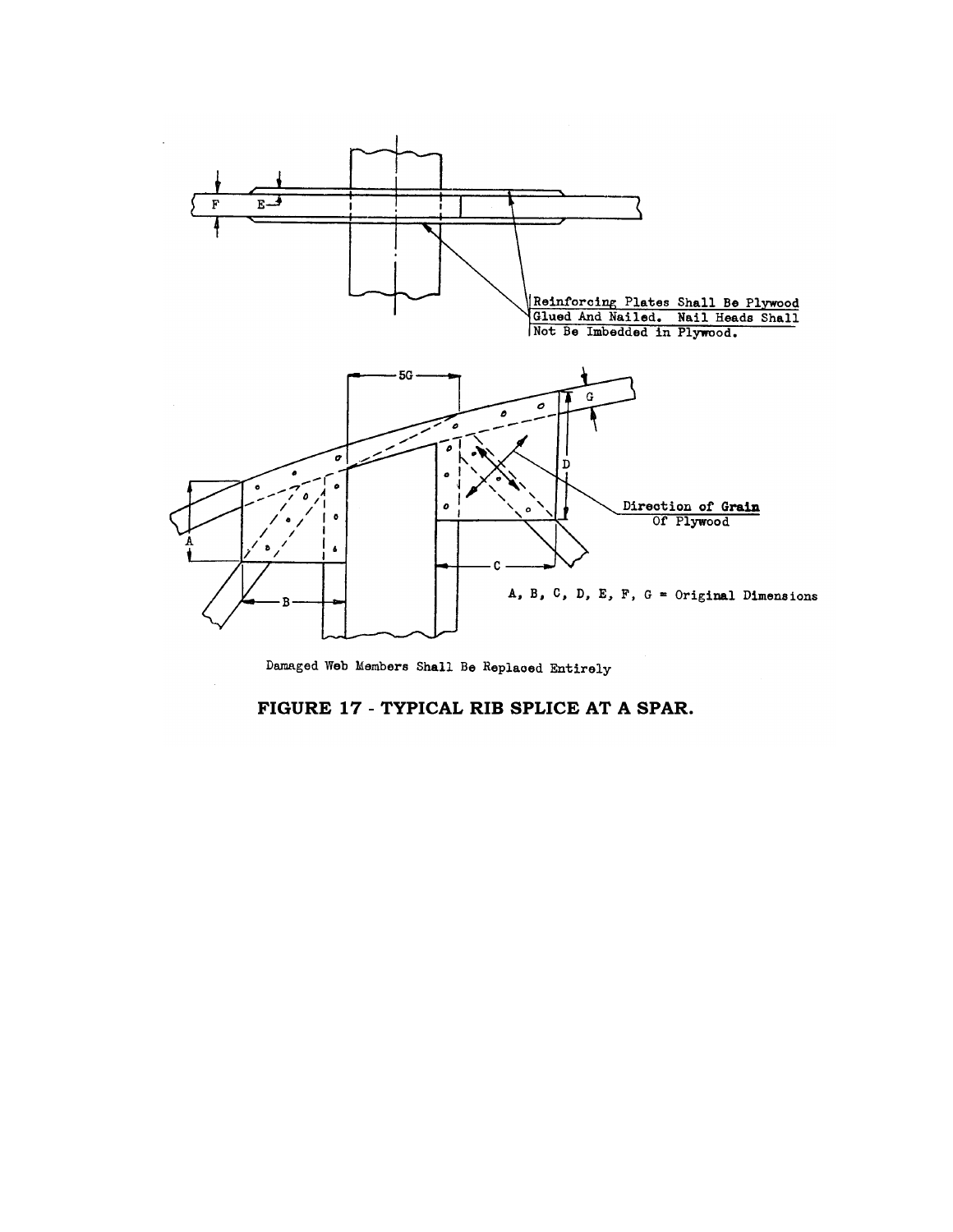

# FIGURE 18 - PROTRACTOR AND METHOD OF MEASURING ANGLE OF BEND IN ALUMINUM ALLOY PROPELLERS.

\* See Section 2B (C) (2) for permissible angle of bend before cold straightening.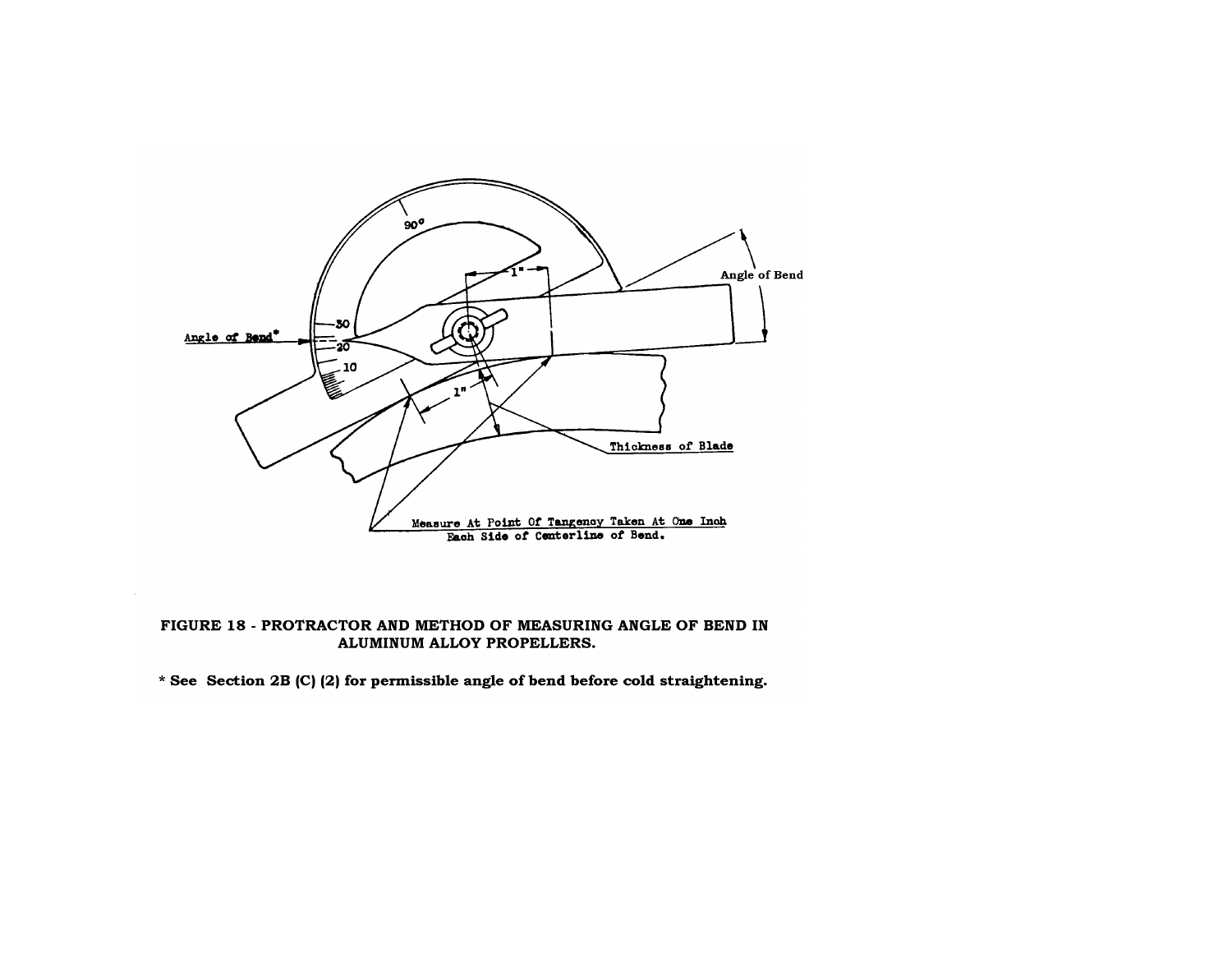|            |                | Diameter       |      |      |            |               |      |              |            |              | Wall Thickness - Inches |               |            |      |      |               |            |      |      |              |            |              |
|------------|----------------|----------------|------|------|------------|---------------|------|--------------|------------|--------------|-------------------------|---------------|------------|------|------|---------------|------------|------|------|--------------|------------|--------------|
|            | Inches         |                |      |      | $A = .028$ |               |      |              | $A = .035$ |              |                         |               | $A = .049$ |      |      |               | $A = .058$ |      |      |              | $A = .065$ |              |
| Material A |                |                |      | 1025 |            | 4130          |      | 1025         |            | 4130         |                         | 1025          |            | 4130 |      | 1025          |            | 4130 |      | 1025         |            | 4130         |
|            | A,B            | $\mathcal{C}$  | B    | C    | B          | $\mathcal{C}$ | B    | $\mathsf{C}$ | B          | $\mathsf{C}$ | B                       | $\mathcal{C}$ | B          | C    | B    | $\mathcal{C}$ | B          | C    | B    | $\mathsf{C}$ | B          | $\mathsf{C}$ |
| 1025       | 1/2            | 5/8            | .028 | .028 | .028       | .028          | .035 | .028         | .035       | .028         | .049                    | .049          | .049       | .028 | .058 | .049          | .058       | .028 | .065 | .058         | .065       | .028         |
| 4130       |                |                | .058 | .049 | .028       | .028          | .065 | .049         | .035       | .028         | .095                    |               | .049       | .049 | .120 |               | .058       | .049 |      |              | .065       | .058         |
| 1025       | 5/8            | 3/4            | .028 | .028 | .028       | .028          | .035 | .035         | .035       | .028         | .049                    | .049          | .049       | .028 | .058 | .049          | .058       | .035 | .065 | .058         | .065       | .035         |
| 4130       |                |                | .058 | .049 | .028       | .028          | .065 | .058         | .035       | .035         | .095                    |               | .049       | .049 | .120 |               | .058       | .049 |      |              | .065       | .058         |
| 1025       | 3/4            | 7/8            | .028 | .028 | .028       | .028          | .035 | .035         | .035       | .028         | .049                    | .049          | .049       | .028 | .058 | .049          | .058       | .035 | .065 | .058         | .065       | .049         |
| 4130       |                |                | .058 | .049 | .028       | .028          | .065 | .058         | .035       | .035         | .095                    |               | .049       | .049 | .120 |               | .058       | .049 |      |              | .065       | .058         |
| 1025       | 7/8            |                | .028 | .028 | .028       | .028          | .035 | .035         | .035       | .028         | .049                    | .049          | .049       | .035 | .058 | .058          | .058       | .035 | .065 | .058         | .065       | .049         |
| 4130       |                |                | .058 | .049 | .028       | .028          | .065 | .058         | .035       | .035         | .095                    |               | .049       | .049 | .120 |               | .058       | .058 |      |              | .065       | .058         |
| 1025       |                | 11/8           | .028 | .028 | .028       | .028          | .035 | .035         | .035       | .028         | .049                    | .049          | .049       | .035 | .058 | .058          | .058       | .049 | .065 | .058         | .065       | .049         |
| 4130       |                |                | .058 | .049 | .028       | .028          | .065 | .058         | .035       | .035         | .095                    |               | .049       | .049 | .120 |               | .058       | .058 | .120 |              | .065       | .058         |
| 1025       | 11/8           | $1\frac{1}{4}$ | .028 | .028 | .028       | .028          | .035 | .035         | .035       | .028         | .049                    | .049          | .049       | .035 | .058 | .058          | .058       | .049 | .065 | .058         | .065       | .049         |
| 4130       |                |                | .058 | .049 | .028       | .028          | .065 | .058         | .035       | .035         | .095                    |               | .049       | .049 | .120 |               | .058       | .058 | .120 |              | .065       | .058         |
| 1025       | $1\frac{1}{4}$ | 13/8           | .028 | .028 | .028       | .028          | .035 | .035         | .035       | .028         | .049                    | .049          | .049       | .035 | .058 | .058          | .058       | .049 | .065 |              | .065       | .049         |
| 4130       |                |                | .049 | .049 | .028       | .028          | .065 | .058         | .035       | .035         | .095                    |               | .049       | .049 | .120 |               | .058       | 058  | .120 |              | .065       |              |
| 1025       | 13/8           | $1\frac{1}{2}$ | .028 | .028 | .028       | .028          | .035 | .035         | .035       | .028         | .049                    | .049          | .049       | .049 | .058 | .058          | .058       | .049 | .065 |              | .065       | .049         |
| 4130       |                |                | .049 | .049 | .028       | .028          | .065 | .058         | .035       | .035         | .095                    |               | .049       | .049 | .120 |               | .058       | .058 | .120 |              | .065       |              |
| 1025       | $1\frac{1}{2}$ | 15/8           | .028 | .028 | .028       | .028          | .035 | .035         | .035       | .028         | .049                    | .049          | .049       | .049 | .058 | .058          | .058       | .049 | .065 |              | .065       | .049         |
| 4130       |                |                | .049 | .049 | .028       | .028          | .065 | .058         | .035       | .035         | .095                    |               | .049       | .049 | .120 |               | .058       | .058 | .120 |              | .065       |              |
| 1025       | 15/8           | 13/4           | .028 | .028 | .028       | .028          | .035 | .035         |            | .028         | .049                    | .049          | .049       | .049 | .058 | .058          | .058       | .049 | .065 |              | .065       | .058         |
| 4130       |                |                | .049 | .049 | .028       | .028          | .065 | .058         | .035       | .035         | .096                    |               | .049       | .049 | .120 |               | .058       | .058 | .120 |              | .065       |              |
| 1025       | 13/4           | 17/8           | .028 | .028 | .028       | .028          | .035 | .035         |            | .028         | .049                    | .049          | .049       | .049 | .058 | .058          | .058       | .049 | .065 |              | .065.      | .058         |
| 4130       |                |                | .049 | .049 | .028       | .028          | .065 | .058         | .035       | .035         | .095                    |               | .049       | .049 | .120 |               | .058       | .058 | .120 |              | 065        |              |
| 1025       | 17/8           | $\overline{2}$ | .028 | .028 | .028       | .028          | .035 | .035         |            | .028         | .049                    | .049          | .049       | .049 | .058 | .058          | .058       | .049 | .065 |              | .065       | .058         |
| 4130       |                |                | .049 | .049 | .028       | .028          | .065 | .058         | .035       | .035         | .095                    |               | .049       | .049 | .120 |               | .058       | .058 | .120 |              | .065       |              |

TABLE I - PROPERTIES OF TUBES FOR SPLICES USING OUTSIDE SLEEVES.

(TO BE USED WITH FIGURES 1,2,3)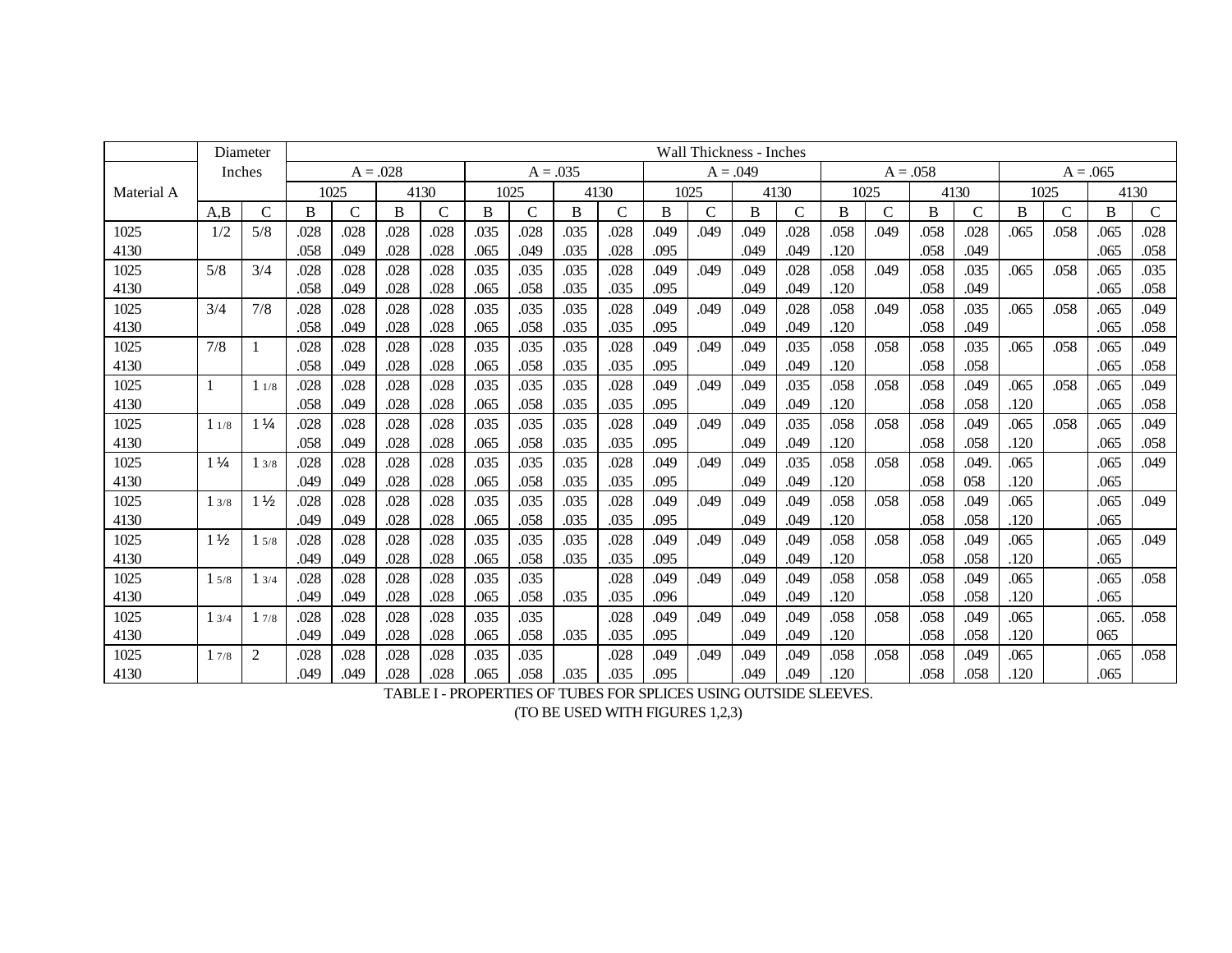|            |                | Diameter       | <b>Wall Thickness - Inches</b> |              |      |              |            |              |      |              |            |      |      |               |            |               |          |              |
|------------|----------------|----------------|--------------------------------|--------------|------|--------------|------------|--------------|------|--------------|------------|------|------|---------------|------------|---------------|----------|--------------|
| Material A | Inches         |                | $A = .028$                     |              |      |              | $A = .035$ |              |      |              | $A = .049$ |      |      |               | $A = .058$ |               |          |              |
|            |                |                |                                | 1025         | 4130 |              |            | 1025         |      | 4130         |            | 1025 | 4130 |               | 1025       |               | 4130     |              |
|            | A,B            | $\mathsf{C}$   | B                              | $\mathsf{C}$ | B    | $\mathsf{C}$ | B          | $\mathsf{C}$ | B    | $\mathsf{C}$ | B          | C    | B    | $\mathcal{C}$ | B          | $\mathcal{C}$ | $\bf{B}$ | $\mathsf{C}$ |
| 1025       | 5/8            | 1/2            | .028                           | .049         | .028 | .028         | .035       | .049         | .028 | .035         | .049       | .065 | .035 | .049          | .058       | .083          | .049     | .058         |
| 4130       |                |                | .058                           | .083         | .028 | .049         |            | .095         | .035 | .049         |            |      | .049 | .065          |            |               | .058     | .083         |
| 1025       | 3/4            | 5/8            | .028                           | .035         | .028 | .028         | .035       | .049         | .028 | .035         | .049       | .065 | .035 | .049          | .058       | .083          | .049     | .058         |
| 4130       |                |                | .058                           | .065         | .028 | .035         |            | .083         | .035 | .049         |            | .120 | .049 | .065          |            |               | .058     | .083         |
| 1025       | 7/8            | 3/4            | .028                           | .035         | .028 | .028         | .035       | .049         | .028 | .035         | .049       | .065 | .035 | .049          | .058       | .083          | .049     | .058         |
| 4130       |                |                | .058                           | .065         | .028 | .035         |            | .083         | .035 | .049         |            | .120 | .049 | .065          |            |               | .058     | .083         |
| 1025       | 1              | 7/8            | .028                           | .035         | .028 | .028         | .035       | .049         | .028 | .035         | .049       | .058 | .035 | .049          | .058       | .083          | .049     | .053         |
| 4130       |                |                | .058                           | .058         | .028 | .035         |            | .083         | .035 | .049         |            | .120 | .049 | .058          |            |               | .058     | .083         |
| 1025       | 11/8           | $\mathbf{1}$   | .028                           | .035         | .028 | .028         | .035       | .049         | .028 | .035         | .049       | .058 | .035 | .049          | .058       | .083          | .049     | .058         |
| 4130       |                |                | .058                           | .058         | .028 | .035         |            | .083         | .035 | .049         |            | .120 | .049 | .058          |            |               | .058     | .083         |
| 1025       | $1\frac{1}{4}$ | 11/8           | .028                           | .035         | .028 | .028         | .035       | .049         | .028 | .035         | .049       | .058 | .035 | .049          | .058       | .083          | .049     | .058         |
| 4130       |                |                | .049                           | .058         | .028 | .035         |            | .083         | .035 | .049         |            | .120 | .049 | .058          |            | .120          | .058     | .083         |
| 1025       | 13/8           | $1\frac{1}{4}$ | .028                           | .035         | .028 | .028         | .035       | .049         | .028 | .035         | .049       | .058 | .035 | .049          | .058       | .065          | .049     | .058         |
| 4130       |                |                | .049                           | .058         | .028 | .035         |            | .083         | .035 | .049         |            | .120 | .049 | .058          |            | .120          | .058     | .065         |
| 1025       | $1\frac{1}{2}$ | 13/8           | .028                           | .035         | .028 | .028         | .035       | .049         | .028 | .035         | .049       | .058 | .035 | .049          | .058       | .065          | .049     | .058         |
| 4130       |                |                | .049                           | .058         | .028 | .035         |            | .083         | .035 | .049         |            | .120 | .049 | .058          |            | .120          | .058     | .065         |
| 1025       | 15/8           | $1\frac{1}{2}$ | .028                           | .035         | .028 | .028         | .035       | .049         | .028 | .035         | .049       | .058 | .035 | .049          | .058       | .065          | .049     | .058         |
| 4130       |                |                | .049                           | .058         | .028 | .035         |            | .083         | .035 | .049         |            | .095 | .049 | .058          |            | .120          | .058     | .065         |
| 1025       | 13/4           | 15/8           | .028                           | .035         | .028 | .028         | .035       | .049         | .028 | .035         | .049       | .058 | .035 | .049          | .058       | .065          | .049     | .058         |
| 4130       |                |                | .049                           | .058         | .028 | .035         |            | .083         | .035 | .049         |            | .095 | .049 | .058          |            | .120          | .058     | .065         |
| 1025       | 17/8           | 13/4           | .028                           | .035         | .028 | .028         | .035       | .049         | .028 | .035         | .049       | .058 | .035 | .049          | .058       | .065          | .049     | .058         |
| 4130       |                |                | .049                           | .058         | .028 | .035         |            | .083         | .035 | .049         |            | .095 | .049 | .058          |            | .120          | .058     | .065         |
| 1025       | 2              | 17/8           | .028                           | .035         | .028 | .028         | .035       | .049         | .028 | .035         | .049       | .058 | .035 | .049          | .058       | .065          | .049     | .058         |
| 4130       |                |                | .049                           | .058         | .028 | .035         |            | .083         | .035 | .049         |            | .095 | .049 | .058          |            | .120          | .058     | .065         |

TABLE II - PROPERTIES OF TUBES FOR SPLICES USING INSIDE SLEEVES WITH SINGLE WELDS AT THE SPLICES (TO BE USED WITH FIGURES 4 AND 5)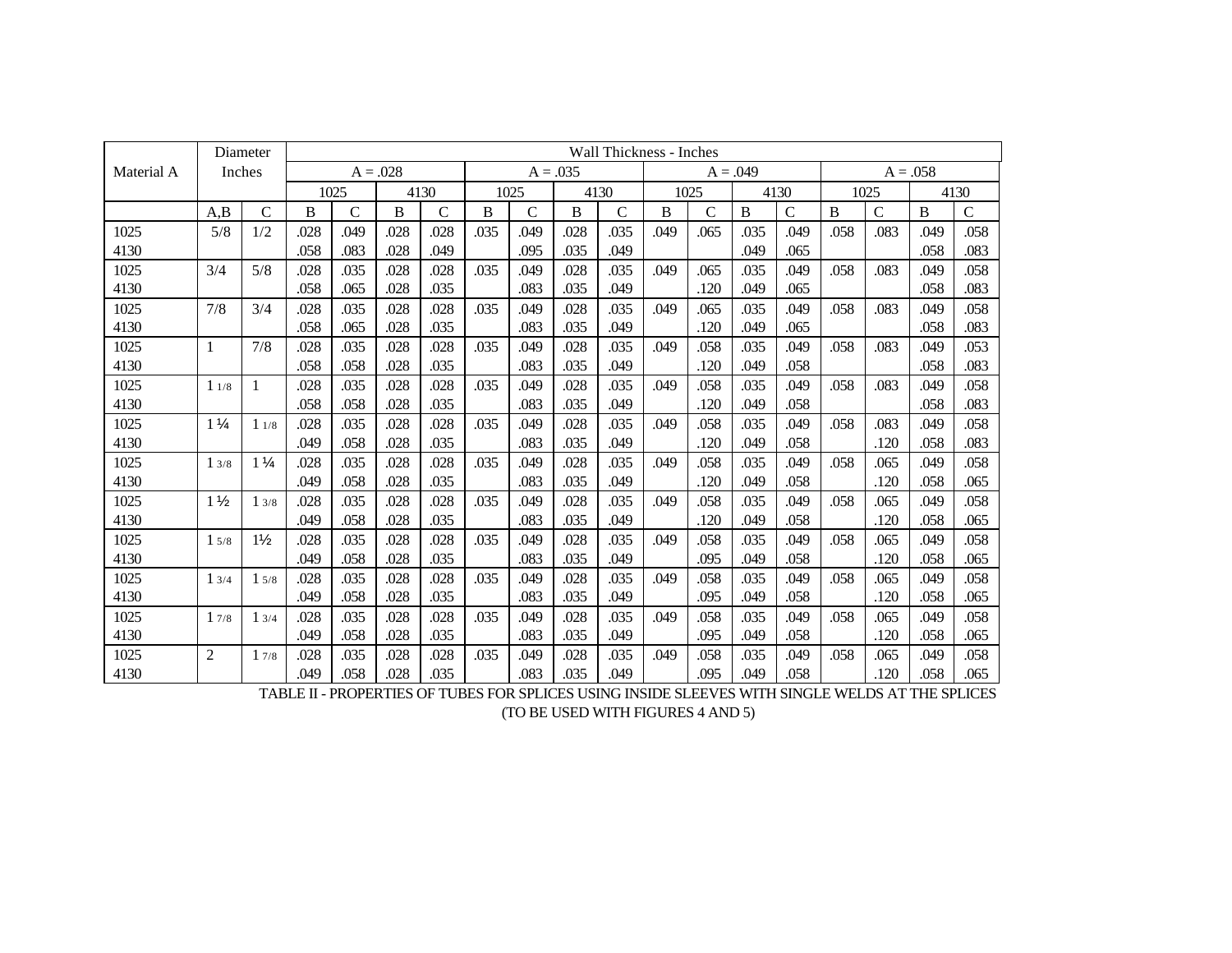|            |                | Diameter       |      |             |            |             |      | Wall Thickness - Inches |      |              |            |              |      |             |            |              |       |             |
|------------|----------------|----------------|------|-------------|------------|-------------|------|-------------------------|------|--------------|------------|--------------|------|-------------|------------|--------------|-------|-------------|
| Material A | Inches         |                |      |             | $A = .028$ |             |      | $A = .035$              |      |              | $A = .049$ |              |      |             | $A = .058$ |              |       |             |
|            |                |                |      | 1025        | 4130       |             |      | 1025                    |      | 4130         |            | 1025         |      | 4130        | 1025       |              | 4130  |             |
|            | A,B            | $\mathsf{C}$   | B    | $\mathbf C$ | B          | $\mathbf C$ | B    | $\mathbf C$             | B    | $\mathsf{C}$ | B          | $\mathsf{C}$ | B    | $\mathbf C$ | B          | $\mathsf{C}$ | B     | $\mathbf C$ |
| 1025       | 5/8            | 1/2            | .028 | .065        | .028       | .065        | .035 | .120                    | .035 | .120         |            |              |      |             |            |              |       |             |
| 4130       |                |                | .058 | .065        | .028       | .065        |      | .120                    | .035 | .120         |            |              |      |             |            |              |       |             |
| 1025       | 3/4            | 5/8            | .028 | .058        | .028       | .058        | .035 | .083                    | .035 | .083         |            |              |      |             |            |              |       |             |
| 4130       |                |                | .058 | .065        | .028       | .058        |      | .095                    | .035 | .083         |            |              |      |             |            |              |       |             |
| 1025       | 7/8            | 3/4            | .028 | .049        | .028       | .049        | .035 | .065                    | .035 | .065         | .049       | .095         | .049 | .095        | .058       | .120         | .058  | .120        |
| 4130       |                |                | .058 | .065        | .028       | .049        |      | .083                    | .035 | .065         |            | .120         | .049 | .095        |            |              | .058  | .120        |
| 1025       | $\mathbf{1}$   | 7/8            | .028 | .049        | .028       | .049        | .035 | .058                    | .035 | .058         | .049       | .083         | .049 | .083        | .058       | .120         | .058  | .120        |
| 4130       |                |                | .058 | .058        | .028       | .049        |      | .083                    | .035 | .058         |            | .120         | .049 | .083        |            |              | .058  | .120        |
| 1025       | 11/8           | -1             | .028 | .049        | .028       | .049        | .035 | .058                    | .035 | .058         | .049       | .083         | .049 | .083        | .058       | .095         | .058  | .095        |
| 4130       |                |                | .058 | .058        | .028       | .049        |      | .083                    | .035 | .058         |            | .120         | .049 | .083        |            |              | .058  | .095        |
| 1025       | $1\frac{1}{4}$ | 11/8           | .028 | .049        | .028       | .049        | .035 | .058                    | .035 | .058         | .049       | .083         | .049 | .083        | .058       | .095         | .058. | .095        |
| 4130       |                |                | .049 | .058        | .028       | .049        |      | .083                    | .035 | .058         |            | .120         | .049 | .083        |            | .120         | 058   | .095        |
| 1025       | 13/8           | $1\frac{1}{4}$ | .028 | .049        | .028       | .049        | .035 | .049                    | .035 | .049         | .049       | .083         | .049 | .083        | .058       | .083         | .058  | .083        |
| 4130       |                |                | .049 | .058        | .028       | .049        |      | .083                    | .035 | .049         |            | .120         | .049 | .083        |            | .120         | .058  | .083        |
| 1025       | $1\frac{1}{2}$ | 13/8           | .028 | .049        | .028       | .049        | .035 | .049                    | .035 | .049         | .049       | .083         | .049 | .083        | .058       | .083         | .058  | .083        |
| 4130       |                |                | .049 | .058        | .028       | .049        |      | .083                    | .035 | .049         |            | .120         | .049 | .083        |            | .120         | .058  | .083        |
| 1025       | 15/8           | $1\frac{1}{2}$ | .028 | .049        | .028       | .049        | .035 | .049                    | .035 | .049         | .049       | .065         | .049 | .083        | .058       | .083         | .058  | .083        |
| 4130       |                |                | .049 | .058        | .028       | .049        |      | .083                    | .035 | .049         |            | .095         | .049 | .065        |            | .120         | .058  | .083        |
| 1025       | 13/4           | 15/8           | .028 | .049        | .028       | .049        | .035 | .049                    | .035 | .049         | .049       | .065         | .049 | .065        | .058       | .083         | .058  | .083        |
| 4130       |                |                | .049 | .058        | .028       | .049        |      | .083                    | .035 | .049         |            | .095         | .049 | .065        |            | .120         | .058  | .083        |
| 1025       | 17/8           | 13/4           | .028 | .049        | .028       | .049        | .035 | .049                    | .035 | .049         | .049       | .065         | .049 | .065        | .058       | .083         | .058  | .083        |
| 4130       |                |                | .049 | .058        | .028       | .049        |      | .083                    | .035 | .049         |            | .095         | .049 | .065        |            | .120         | .058  | .083        |
| 1025       | $\overline{c}$ | 17/8           | .028 | .049        | .028       | .049        | .035 | .049                    | .035 | .049         | .049       | .065         | .049 | .065        | .058       | .083         | .058  | .083        |
| 4130       |                |                | .049 | .058        | .028       | .049        |      | .083                    | .035 | .049         |            | .095         | .049 | .065        |            | .120         | .058  | .083        |

TABLE III - PROPERTIES OF TUBES FOR SPLICES USING INSIDE SLEEVES WITH DOUBLE WELDS AT THE SPLICES (TO BE USED WITH FIGURES 6 AND 7)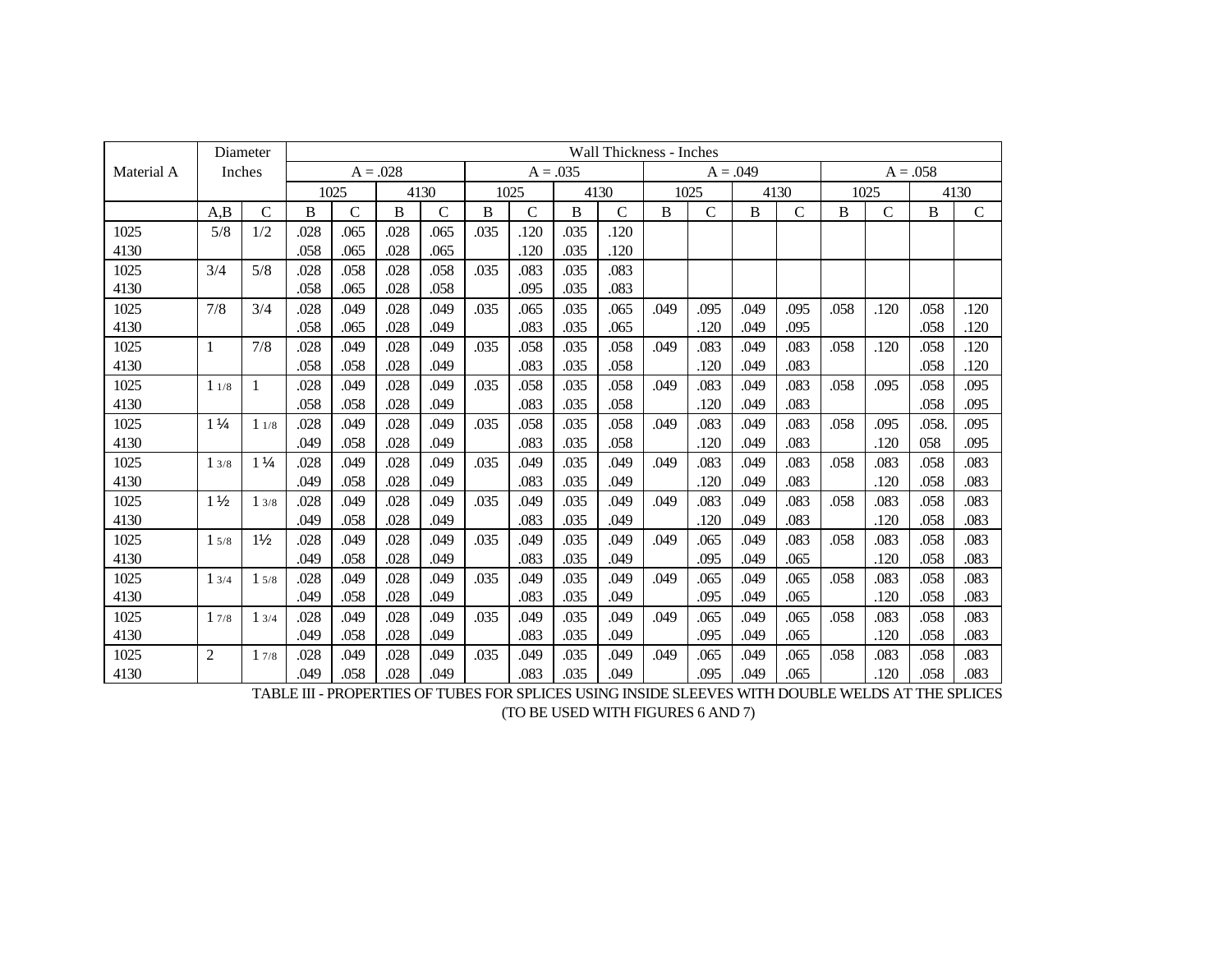# TABLE IV - PROPERTIES OF TUBES FOR SPLICES USING OUTSIDE SLEEVES FOR CONDITIONS NOT COVERED BY TABLES I, II AND III. (To Be Used With Figure 8).

|                   | Diameter    |                 | <b>Wall Thickness</b> |
|-------------------|-------------|-----------------|-----------------------|
| A and B           | C           | A and B         | C                     |
|                   | Diameter    | $.095"$ or Less | .095"                 |
|                   | $A + 1/4"$  | .120"           | .120"                 |
|                   | Diameter    |                 |                       |
| $1-7/8$ " Or Less | $A + 3/8$ " | 5/32"           | 5/32"                 |
|                   | Diameter    |                 |                       |
|                   | $A + 3/8$ " | 3/16"           | $3/16"$ *             |
|                   | Diameter    |                 |                       |
|                   | $A + 1/4"$  | $1/4$ "         | $1/4"$ *              |
|                   | Diameter    | $.095"$ or Less | .095"                 |
| 2" Or More        | $A + 1/4"$  | .120"           | .120"                 |
|                   | Diameter    | 5/32"           |                       |
|                   | $A + 1/2"$  | 3/16"           | $1/4"$ *              |
|                   |             | $1/4$ "         |                       |

A, B, and C Either 1025 or 4130

\* SLEEVE C MUST BE REAMED TO SLIDING FIT.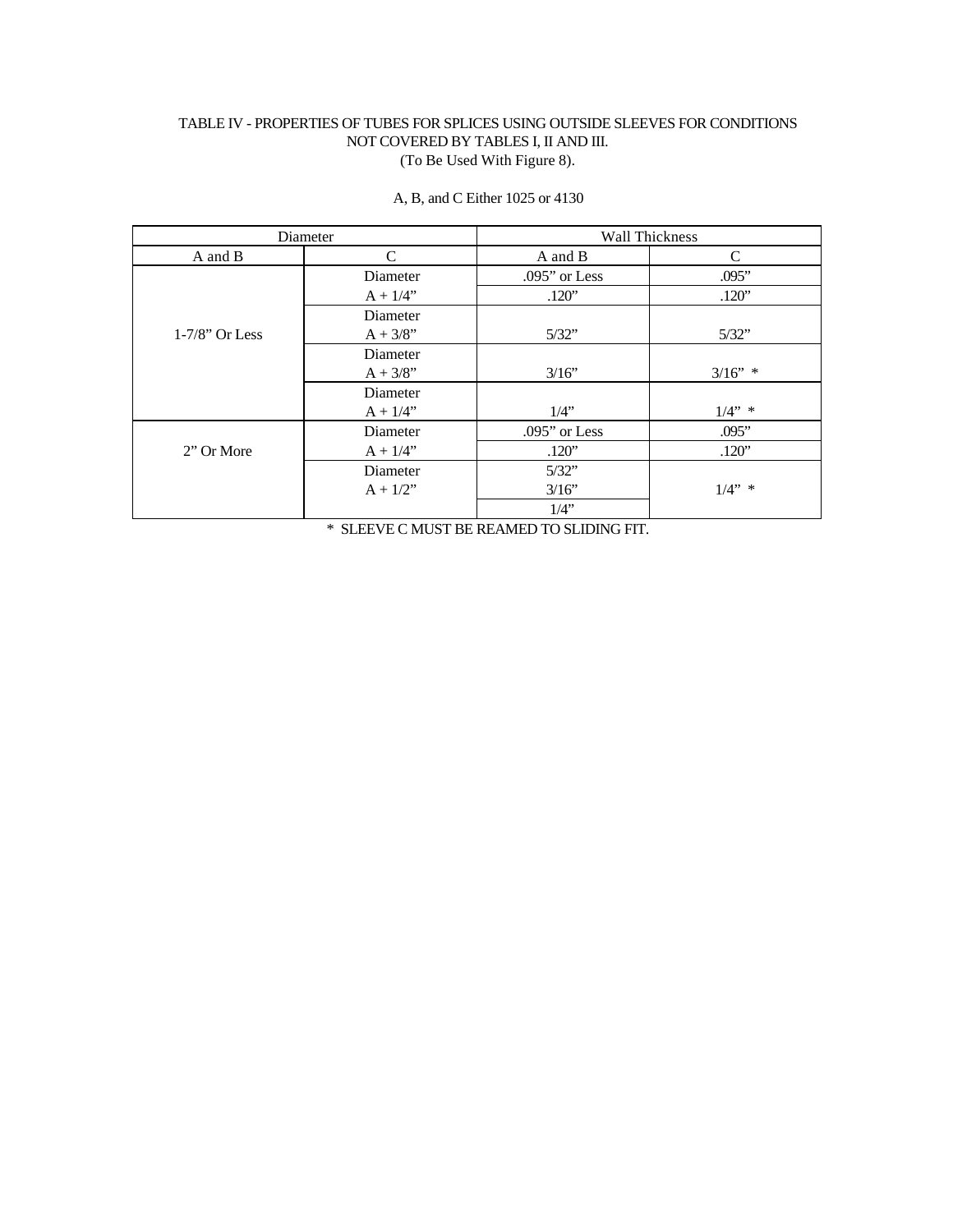# REPAIR AND ALTERATION FORM AIRCRAFT-ENGINES-PROPELLERS

|                                                                                                                                                                                                                                | IDENT. NO. NO                              |
|--------------------------------------------------------------------------------------------------------------------------------------------------------------------------------------------------------------------------------|--------------------------------------------|
|                                                                                                                                                                                                                                |                                            |
| REPAIR AGENCY<br>Manufacturer                                                                                                                                                                                                  | <b>ACTIVITY</b><br>__Airplane Alteration * |
| Approved Repair Station No.                                                                                                                                                                                                    | - Airplane Major Repair*                   |
| ____Other Agency                                                                                                                                                                                                               | Engine Alteration                          |
|                                                                                                                                                                                                                                | Propeller Alteration                       |
|                                                                                                                                                                                                                                | Propeller Repair                           |
|                                                                                                                                                                                                                                | Mfg. Serial No.                            |
|                                                                                                                                                                                                                                | Mfg. Serial No.                            |
| PROPELLER MODEL CONTRACT CONTRACT CONTRACT CONTRACT CONTRACT CONTRACT CONTRACT CONTRACT CONTRACT CONTRACT CONTRACT CONTRACT CONTRACT CONTRACT CONTRACT CONTRACT CONTRACT CONTRACT CONTRACT CONTRACT CONTRACT CONTRACT CONTRACT | Mfg. Serial No.                            |
| PROPELLER BLADE MODEL                                                                                                                                                                                                          | Mfg. Serial No.                            |
|                                                                                                                                                                                                                                | Mfg. Serial No.                            |
|                                                                                                                                                                                                                                |                                            |
| OWNER'S NAME                                                                                                                                                                                                                   |                                            |
| OWNER'S ADDRESS ON THE RESERVE AND THE RESERVE AND THE RESERVE AND THE RESERVE AND THE RESERVE AND THE RESERVE AND THE RESERVE AND THE RESERVE AND THE RESERVE AND THE RESERVE AND THE RESERVE AND THE RESERVE AND THE RESERVE |                                            |
|                                                                                                                                                                                                                                |                                            |
| <b>AGENCY'S NAME</b>                                                                                                                                                                                                           |                                            |
| AGENCY'S ADDRESS                                                                                                                                                                                                               |                                            |
|                                                                                                                                                                                                                                |                                            |
| SUPERVISING MECHANIC'S SIGNATURE                                                                                                                                                                                               |                                            |
| SUPERVISING MECHANIC'S LICENSE NO.                                                                                                                                                                                             |                                            |
|                                                                                                                                                                                                                                |                                            |
| DATE OF REPAIR OR ALTERATION                                                                                                                                                                                                   |                                            |
|                                                                                                                                                                                                                                |                                            |
|                                                                                                                                                                                                                                | Dept. of Commerce Inspector.               |
| (Signature of Inspector)<br>(Check)                                                                                                                                                                                            |                                            |
| The following repairs have been made in accordance with AB 7-H:                                                                                                                                                                |                                            |
|                                                                                                                                                                                                                                |                                            |
| Technical data as follows are appended herewith:                                                                                                                                                                               |                                            |
|                                                                                                                                                                                                                                |                                            |
| <b>Upper Left wing</b>                                                                                                                                                                                                         |                                            |
| F. Spar<br>Outer Strut                                                                                                                                                                                                         |                                            |
| Point                                                                                                                                                                                                                          |                                            |
|                                                                                                                                                                                                                                |                                            |
|                                                                                                                                                                                                                                |                                            |
|                                                                                                                                                                                                                                |                                            |
|                                                                                                                                                                                                                                |                                            |
| 4<br>$\left(5\right)$                                                                                                                                                                                                          |                                            |
| <b>Front Spar</b>                                                                                                                                                                                                              |                                            |
| <b>Fitting</b><br>5                                                                                                                                                                                                            |                                            |
|                                                                                                                                                                                                                                |                                            |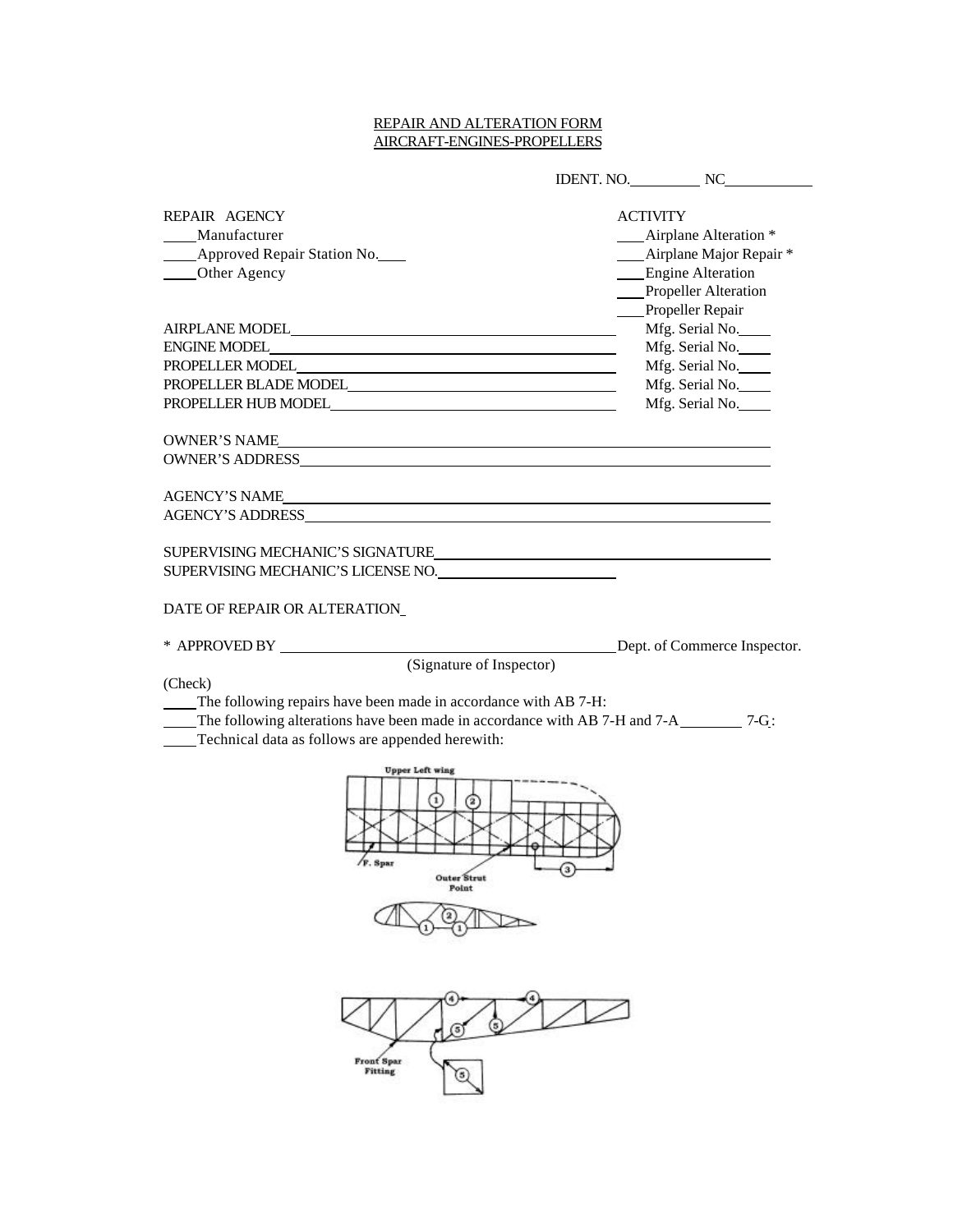|                | Repair          |            | Replacement    | Splice   |      | Reinforcement |  |
|----------------|-----------------|------------|----------------|----------|------|---------------|--|
| No.            | Location        | Type       | Material       | Type     | Type | Material      |  |
|                | Wing            | Fig. 16    | Spruce         | Fig. 16  |      | 3-Plywood     |  |
| $\overline{c}$ | 66              | <b>New</b> | $\zeta\,\zeta$ | ------   |      |               |  |
| 3              | $\zeta$ $\zeta$ | Solid      | $\,$ 6 $\,$    | Fig. 9   |      | Spruce        |  |
| 4              | Fuselage        | Fig. $1$   | 1025           | Fig. $1$ |      | 4130          |  |
| 5              | 66              | Fig. $4$   | 1025           | Fig. $4$ |      |               |  |
| 6              | $\zeta$ $\zeta$ | New        | 4130           | -------- |      |               |  |
| ⇁              |                 |            |                |          |      |               |  |
| 8              |                 |            |                |          |      |               |  |
| 9              |                 |            |                |          |      |               |  |
| 10             |                 |            |                |          |      |               |  |
| 11             |                 |            |                |          |      |               |  |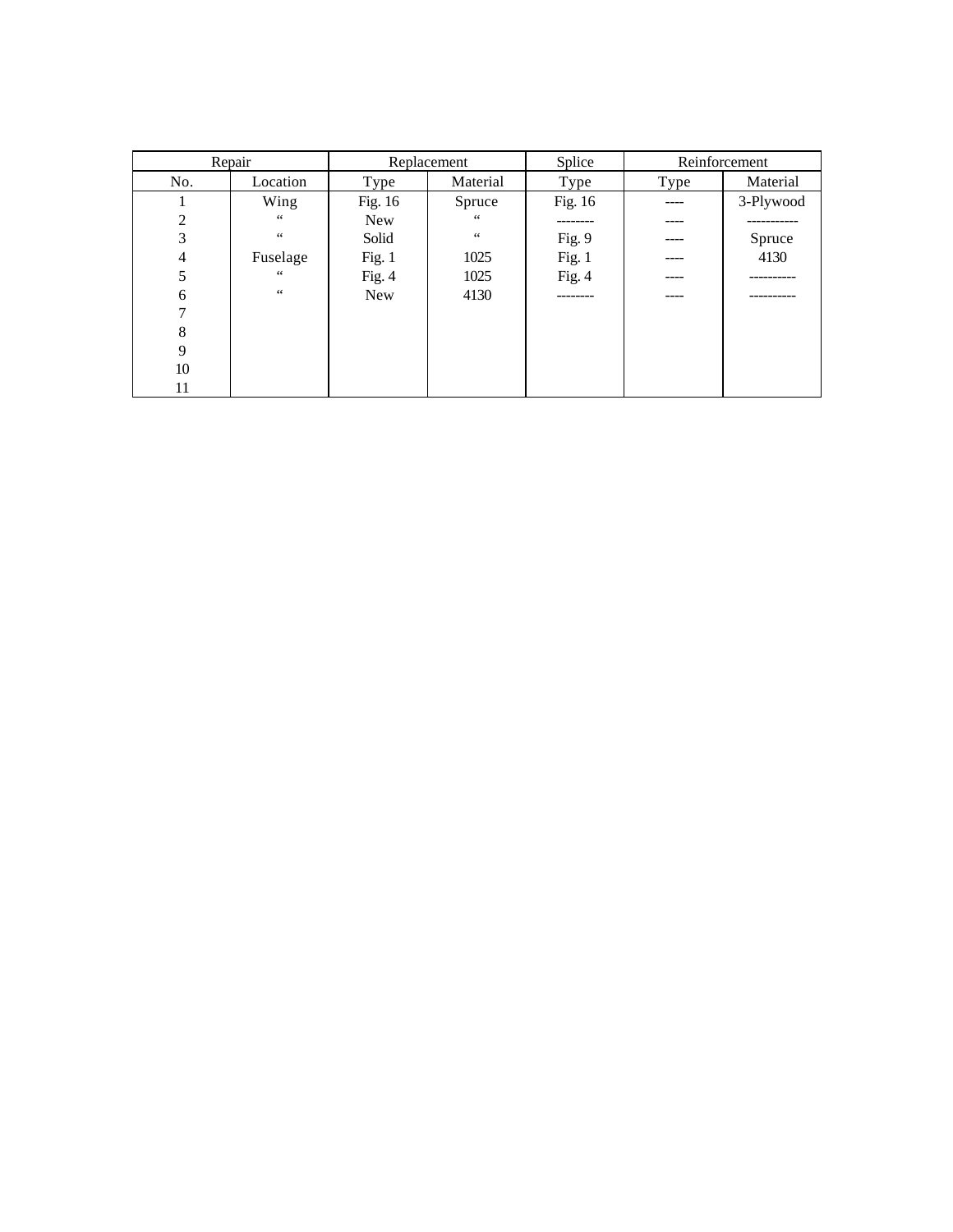# **CERTIFICATE**

l

statements are true of his own knowledge.

certificate that the foregoing

(Signature of agency)

(Date)

l

l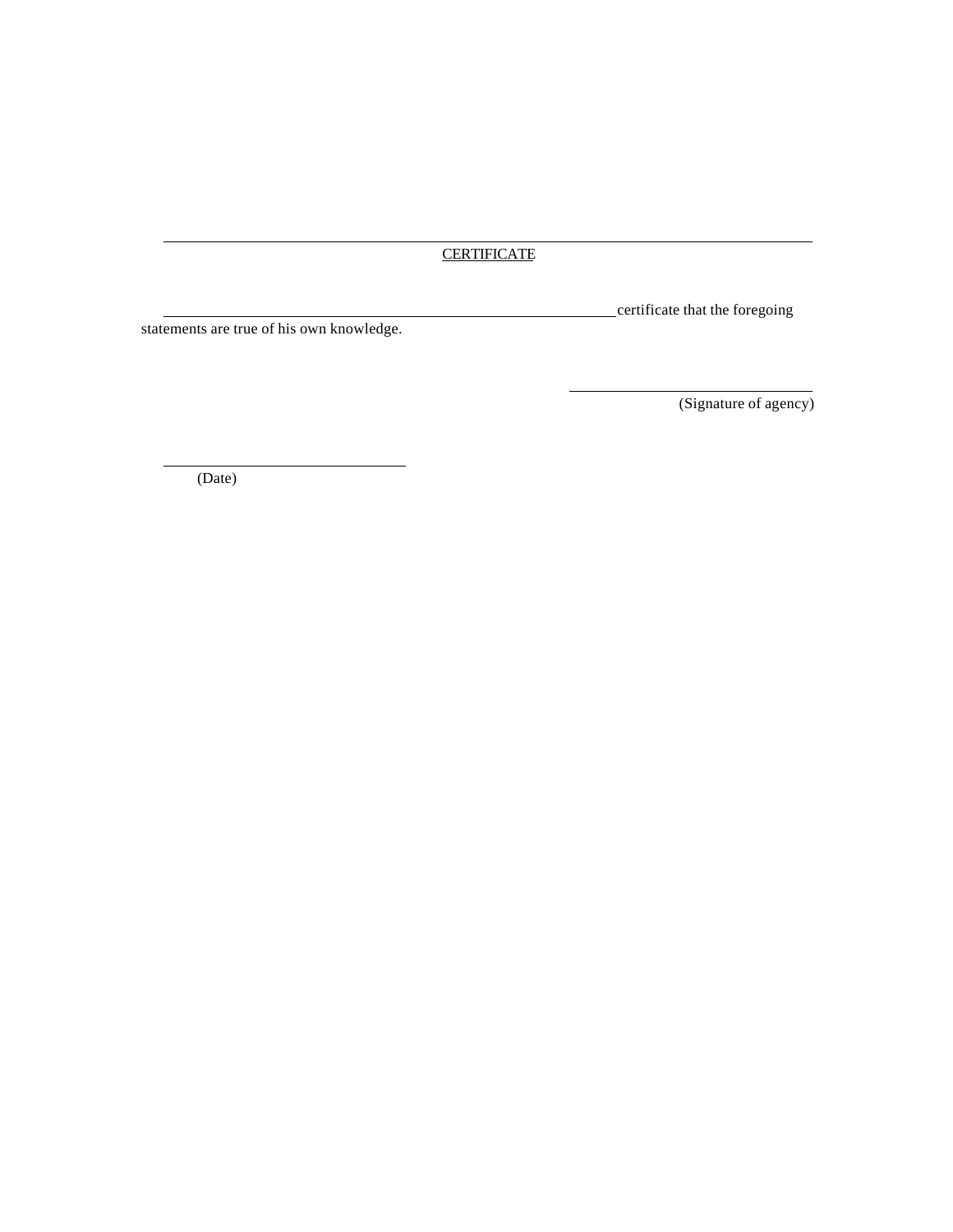# DEPARTMENT OF COMMERCE Bureau of Air Commerce WASHINGTON

—————— APPLICATION FOR APPROVED REPAIR STATION CERTIFICATE \_\_\_\_\_\_\_\_\_\_\_\_\_

| Application No.    |
|--------------------|
| Certificate No.    |
| Inspector's action |
| Inspector          |
| <b>Date</b>        |

# TO THE SECRETARY OF COMMERCE:

l

l l

Application is hereby made for an Approved Repair Station Certificate.

|                   | (Print or type)                                                                          |               |
|-------------------|------------------------------------------------------------------------------------------|---------------|
| Permanent address |                                                                                          |               |
|                   | (Street)                                                                                 | (Post Office) |
| (State)           | (County)                                                                                 | (Telephone)   |
|                   | Approval is requested for the following classes of Repair:                               |               |
|                   | (Indicate by check those classes for which approval is desired)                          |               |
|                   | Welded steel tube structure, excluding fittings.                                         |               |
|                   | Wood structure (Excluding box and laminated spars, wood covered fuselages,               |               |
|                   | wings and control surfaces)                                                              |               |
| Fabric covering.  |                                                                                          |               |
| (                 | Wood covered wings, fuselages and control surfaces, and box and laminated<br>wing spars. |               |
| Steel fittings.   |                                                                                          |               |
|                   | Aluminum alloy structure, excluding fittings.                                            |               |
|                   | Aluminum alloy fittings.                                                                 |               |
| Assembly.<br>(    |                                                                                          |               |
|                   | Aluminum alloy propeller blades and/or steel hubs.                                       |               |
|                   | Wood propellers.                                                                         |               |
| Engines.          |                                                                                          |               |
| Instruments.      |                                                                                          |               |
|                   | Special classes - (Describe fully).                                                      |               |

4. Do you have the minimum required equipment specified in Aeronautics Bulletin 7-H for the classes of repair for which approval is requested? If answer is no, list those items which are lacking: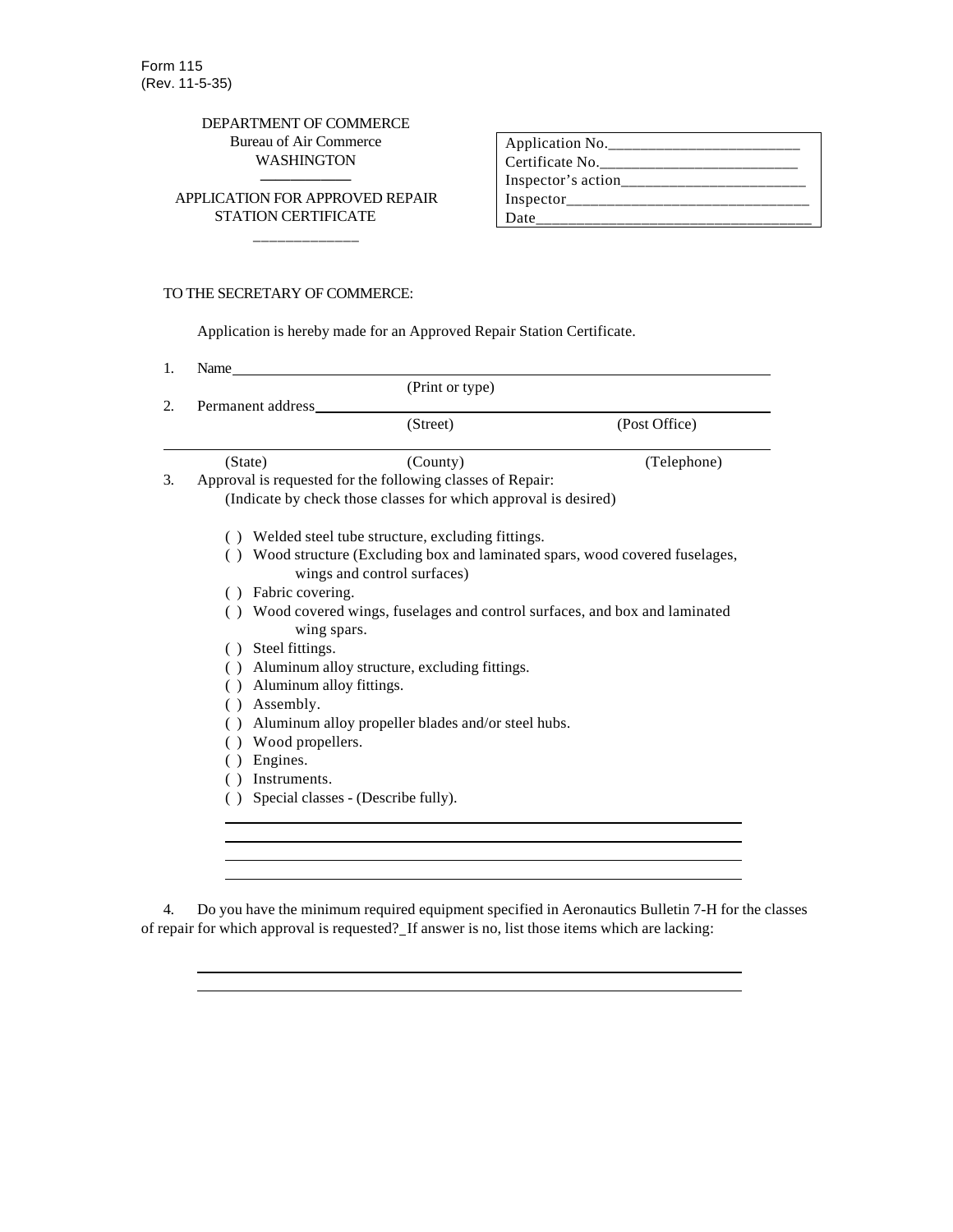5. List all equipment and facilities which are available for your use in addition to the minimum required by Regulations 7-H.

| 6.<br>holding licenses.                                                                                                                                                                                                                                                                                                             |                                                                                          | List all Repair Station personnel with the duties of each, including license number of all mechanics |
|-------------------------------------------------------------------------------------------------------------------------------------------------------------------------------------------------------------------------------------------------------------------------------------------------------------------------------------|------------------------------------------------------------------------------------------|------------------------------------------------------------------------------------------------------|
|                                                                                                                                                                                                                                                                                                                                     |                                                                                          |                                                                                                      |
| 7.                                                                                                                                                                                                                                                                                                                                  | List any additional information which will indicate the adequacy of the Repair Station.  |                                                                                                      |
|                                                                                                                                                                                                                                                                                                                                     | <b>AFFIDAVIT</b>                                                                         |                                                                                                      |
| $\begin{pmatrix} 0 & 0 & 0 \\ 0 & 0 & 0 \\ 0 & 0 & 0 \\ 0 & 0 & 0 \\ 0 & 0 & 0 \\ 0 & 0 & 0 \\ 0 & 0 & 0 \\ 0 & 0 & 0 \\ 0 & 0 & 0 \\ 0 & 0 & 0 \\ 0 & 0 & 0 \\ 0 & 0 & 0 \\ 0 & 0 & 0 \\ 0 & 0 & 0 \\ 0 & 0 & 0 \\ 0 & 0 & 0 & 0 \\ 0 & 0 & 0 & 0 \\ 0 & 0 & 0 & 0 \\ 0 & 0 & 0 & 0 \\ 0 & 0 & 0 & 0 \\ 0 & 0 & 0 & 0 & 0 \\ 0 & $ | $)$ ss:                                                                                  | Signature of applicant                                                                               |
|                                                                                                                                                                                                                                                                                                                                     | above-named Repair Station and has the authority to make this application in its behalf. | being first duly sworn, upon his oath deposes and says that the                                      |
|                                                                                                                                                                                                                                                                                                                                     |                                                                                          |                                                                                                      |
|                                                                                                                                                                                                                                                                                                                                     |                                                                                          | (Signature)                                                                                          |

Note: Execute the application in duplicate and forward to the Bureau of Air Commerce, Department of Commerce, Washington, D.C.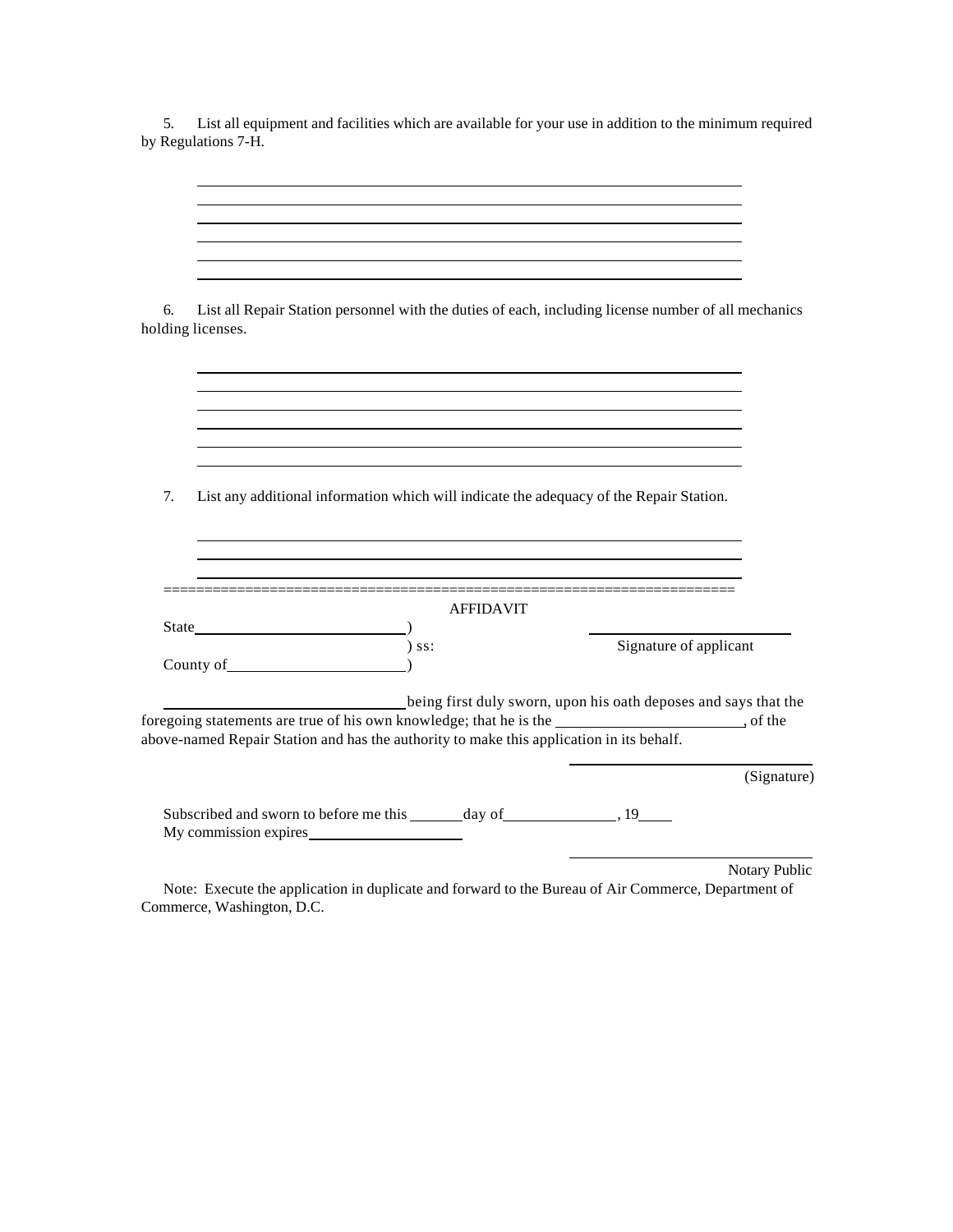# APPLICATION OF REQUIREMENTS

|                   |                        |                     | WORK MAY BE DONE BY      |                    |                | <b>REQUIRED</b> | <b>FIELD</b>      | <b>ENTRY</b>     |
|-------------------|------------------------|---------------------|--------------------------|--------------------|----------------|-----------------|-------------------|------------------|
| <b>COMPONENT</b>  | <b>ACTIVITY</b>        | <b>MANUFACTURER</b> | APPR. REP. <sup>17</sup> | OTHER <sup>1</sup> | <b>FORM</b>    | TECH.           | <b>INSPECTION</b> | IN               |
|                   |                        |                     | <b>STATION</b>           | <b>AGENCY</b>      | #466           | <b>DATA</b>     | <b>NECESSARY</b>  | <b>LOG BOOK</b>  |
| <b>AIRPLANE</b>   | <b>ALTERATION</b>      | Yes                 | Yes                      | <b>Yes</b>         | Yes            | <b>Yes</b>      | Yes               | Yes              |
| <b>STRUCTURE</b>  | <b>REPAIR</b>          |                     |                          |                    |                |                 |                   |                  |
|                   | Minor                  | Yes                 | Yes                      | <b>Yes</b>         | N <sub>0</sub> | No              | No                | Yes              |
|                   | Major                  | Yes                 | Yes                      | Yes                | Yes            | N <sub>0</sub>  | Yes               | Yes              |
| <b>ENGINE</b>     | <b>ALTERATION</b>      | Yes                 | Yes                      | N <sub>0</sub>     | <b>Yes</b>     | <b>Yes</b>      | N <sub>0</sub>    | Yes              |
|                   | <b>OVERHAUL</b>        | Yes                 | Yes                      | Yes                | N <sub>0</sub> | N <sub>0</sub>  | N <sub>0</sub>    | Yes              |
| <b>PROPELLER</b>  | <b>ALTERATION</b>      | Yes                 | Yes                      | N <sub>0</sub>     | Yes            | <b>Yes</b>      | N <sub>o</sub>    | Yes <sup>3</sup> |
|                   | <b>REPAIR</b>          | Yes                 | Yes                      | N <sub>0</sub>     | Yes            | N <sub>0</sub>  | No                | $Yes^3$          |
|                   | OVERHAUL <sup>4)</sup> | Yes                 | Yes                      | N <sub>0</sub>     | N <sub>0</sub> | N <sub>0</sub>  | N <sub>0</sub>    | $Yes^3$          |
| <b>INSTRUMENT</b> | <b>REPAIR</b>          | Yes                 | Yes                      | Yes <sup>2</sup>   | N <sub>0</sub> | N <sub>0</sub>  | N <sub>0</sub>    | $Yes^{3)}$       |
|                   |                        |                     |                          |                    |                |                 |                   |                  |

1. Work must be done by, or supervised by, a licensed mechanic. (See Section 3(a))

2. Except instruments in airline aircraft.

3. Airplane log.

4. Servicing or inspection.

# TABLE V